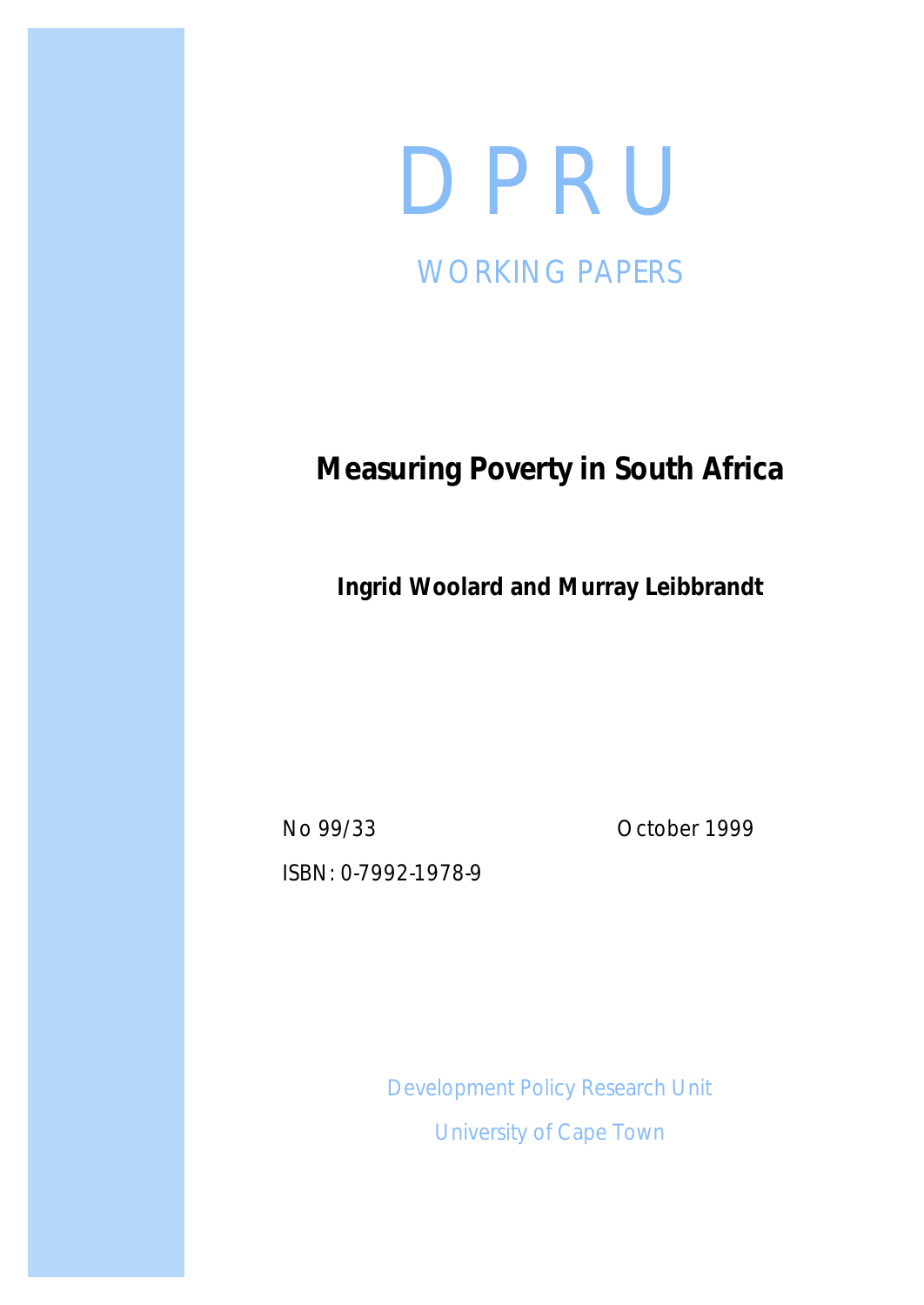# **Abstract**

This paper sets out the methodological issues for the measurement of poverty before presenting a poverty profile of South Africa. It tests the sensitivity of the poverty profile to choices around the metric used to measure well-being, the equivalence scale used and the level of the poverty line.

The key finding is that the defining features of South African poverty are so pronounced that the profile of poverty is robust to changes in the underlying measurement assumptions.

# **Acknowledgements**

This paper is part of a larger one-year project on Labour Markets, Poverty and Inequality in South Africa. We would like to thank the African Economic Research Consortium (AERC) and the South African Department of Labour for their generous financial assistance.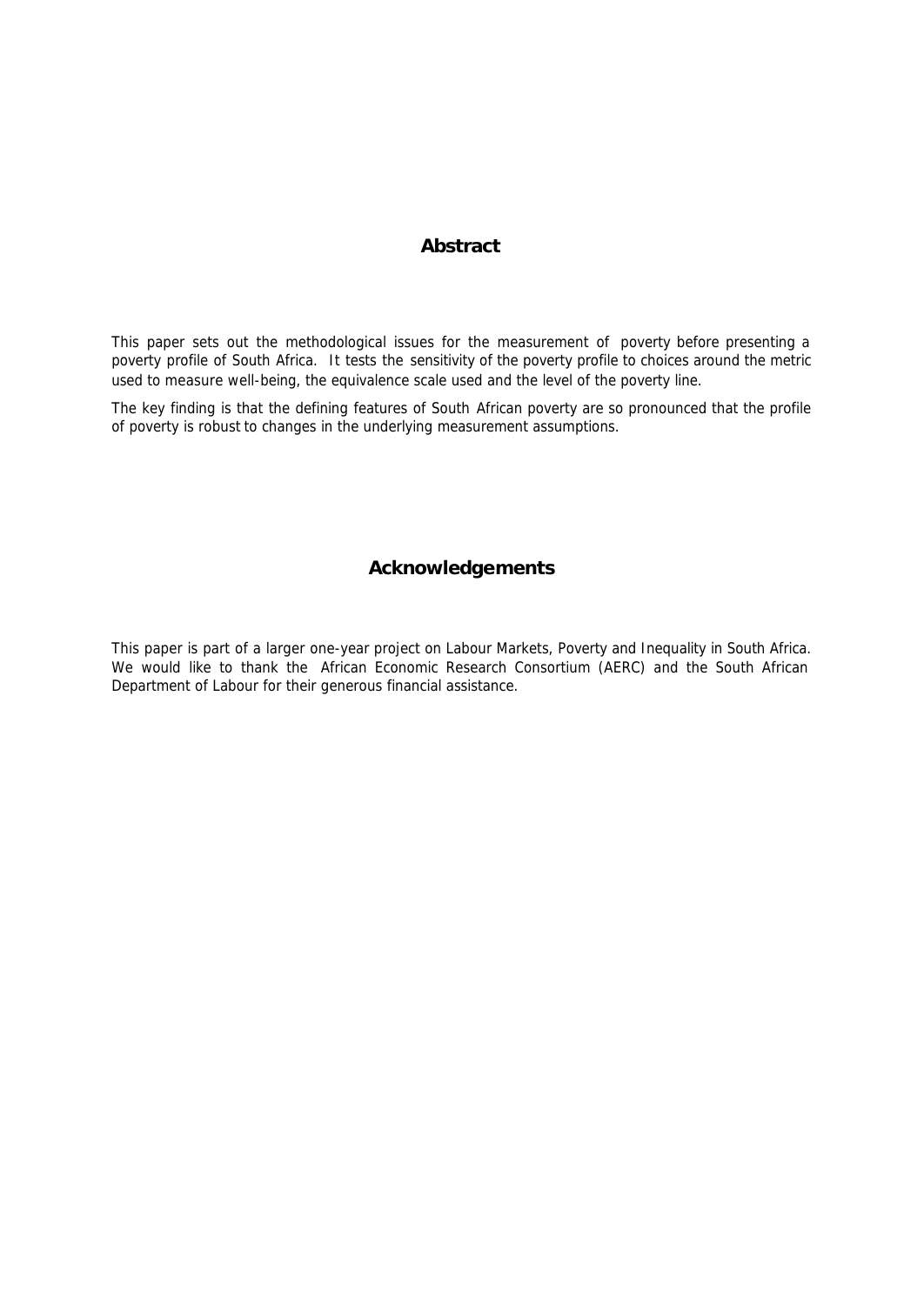MEASURING POVERTY IN SOUTH AFRICA

# **DPRU WORKING PAPER NO 99/33 List of Tables**

| Table 1 Incidence of poverty amongst selected groups, by poverty measure (1993 data)*6                                |
|-----------------------------------------------------------------------------------------------------------------------|
| Table 2 Incidence of poverty amongst selected groups, by poverty measure (1995 data)*6                                |
| Table 3 Correlation of alternative definitions of poverty with the per capita consumption definition (1993            |
|                                                                                                                       |
| Table 4 Correlation of alternative definitions of poverty with the per capita consumption definition (1995            |
|                                                                                                                       |
|                                                                                                                       |
| Table 6 Net expenditure required for a household of varying composition to attain a food ratio of 40%13               |
| Table 7 Net expenditure required for a household of varying composition to attain a food ratio of 50%13               |
| Table 8 Percentage of poor households "correctly" identified as poor, taking $\alpha = 0.5$ and $\theta = 0.9$ as the |
|                                                                                                                       |
| Table 9 Incidence of poverty among selected groups, using a variety of equivalence scales16                           |
|                                                                                                                       |
|                                                                                                                       |
|                                                                                                                       |
|                                                                                                                       |
| Table 14 Distribution of poor adults (individuals aged 18+) by educational status 33                                  |
|                                                                                                                       |
| Table 16: Unemployment, participation, and sectoral employment by race, gender, and location (%) 37                   |
|                                                                                                                       |
|                                                                                                                       |

# **List of Figures**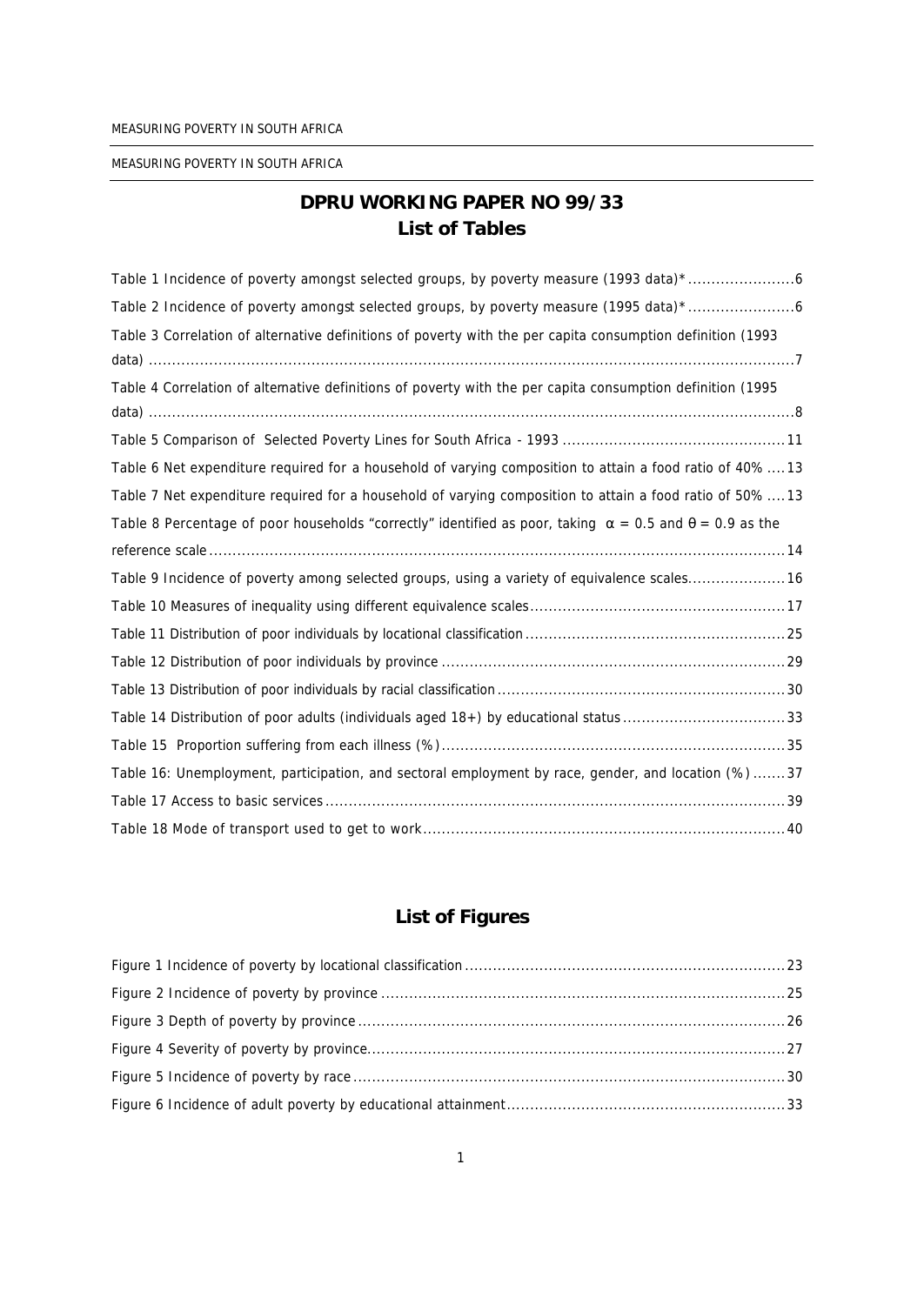| Figure 7 Percentage of children under five whose height for age is below 2 standard deviations of the |  |
|-------------------------------------------------------------------------------------------------------|--|
|                                                                                                       |  |
|                                                                                                       |  |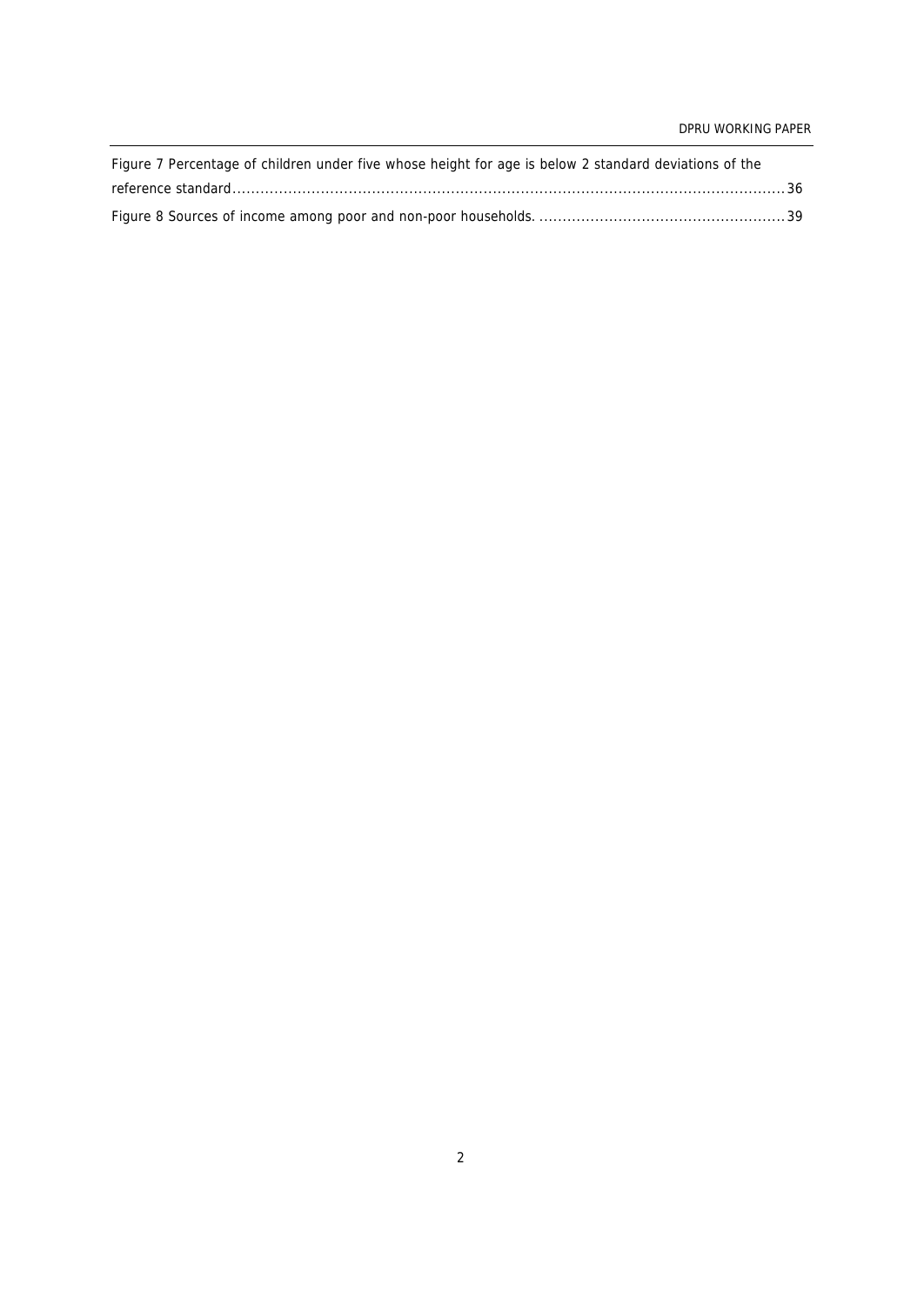# **Introduction**

The debate about the meaning of poverty continues. In spite of this, certain basic steps in the analysis of poverty have become quite standard (Hentschel and Lanjouw, 1996:1). First, households or individuals are ranked on the basis of a welfare indicator – usually income or consumption expenditures. Second, a poverty line is selected which separates the poor from the non-poor. Finally the poor, identified in this way, are then examined more closely through the construction of a poverty profile.

In Sen's (1976: 219) terminology, sections 1 and 2 of this paper deal with the "identification problem" of distinguishing which individuals are poor, while section 3 deals with the "aggregation problem" of constructing an index of poverty using the available information on the poor. While most of the more recent theoretical literature is concerned with the aggregation problem (Foster and Shorrocks, 1988: 173), the issue of identification has great bearing on applied work and needs to be carefully examined.

Therefore, we begin by focusing on the critical issue of how "the poor" are to be identified. We review the main methods which have been proposed for the derivation of a poverty line and touch on a range of issues which arise in practice. These include the choice of recipient unit, the welfare concept used and the difficulties associated with comparisons across households that differ in size and age structure.

# **1. Identifying the poor**

Chambers (1988) distinguishes five dimensions of poverty:

- '*poverty proper*' being a lack of adequate income or assets to generate income;
- *physical weakness* due to under-nutrition, sickness or disability;
- physical or social *isolation* due to peripheral location, lack of access to goods and services, ignorance or illiteracy;
- *vulnerability* to crisis and the risk of becoming even poorer; and
- *powerlessness* within existing social, economic, political and cultural structures.

We must stress at the outset that we are concerned here only with "poverty proper". While moneymetric poverty measures probably provide the best single 'objective' proxy for poverty status, we are not suggesting that other ways of assessing poverty are unimportant. The poor are *not* concerned exclusively with adequate incomes and consumption. Achieving other goals such as security, independence and societal participation may be just as important as having the means to purchase basic goods and services.

### **1.1 Measuring "well-being"**

Most empirical work on the distribution of welfare is done using either expenditure or income data recorded in household surveys (Glewwe, 1988: 3). This is intuitively appealing and it is not necessary to review here the theoretical framework which allows one to draw the link between the distribution of income/expenditure and the distribution of welfare.

The concept of 'standard of living' can be either welfarist or non-welfarist. The welfarist approach typically emphasises expenditure on all goods and services consumed, including consumption of home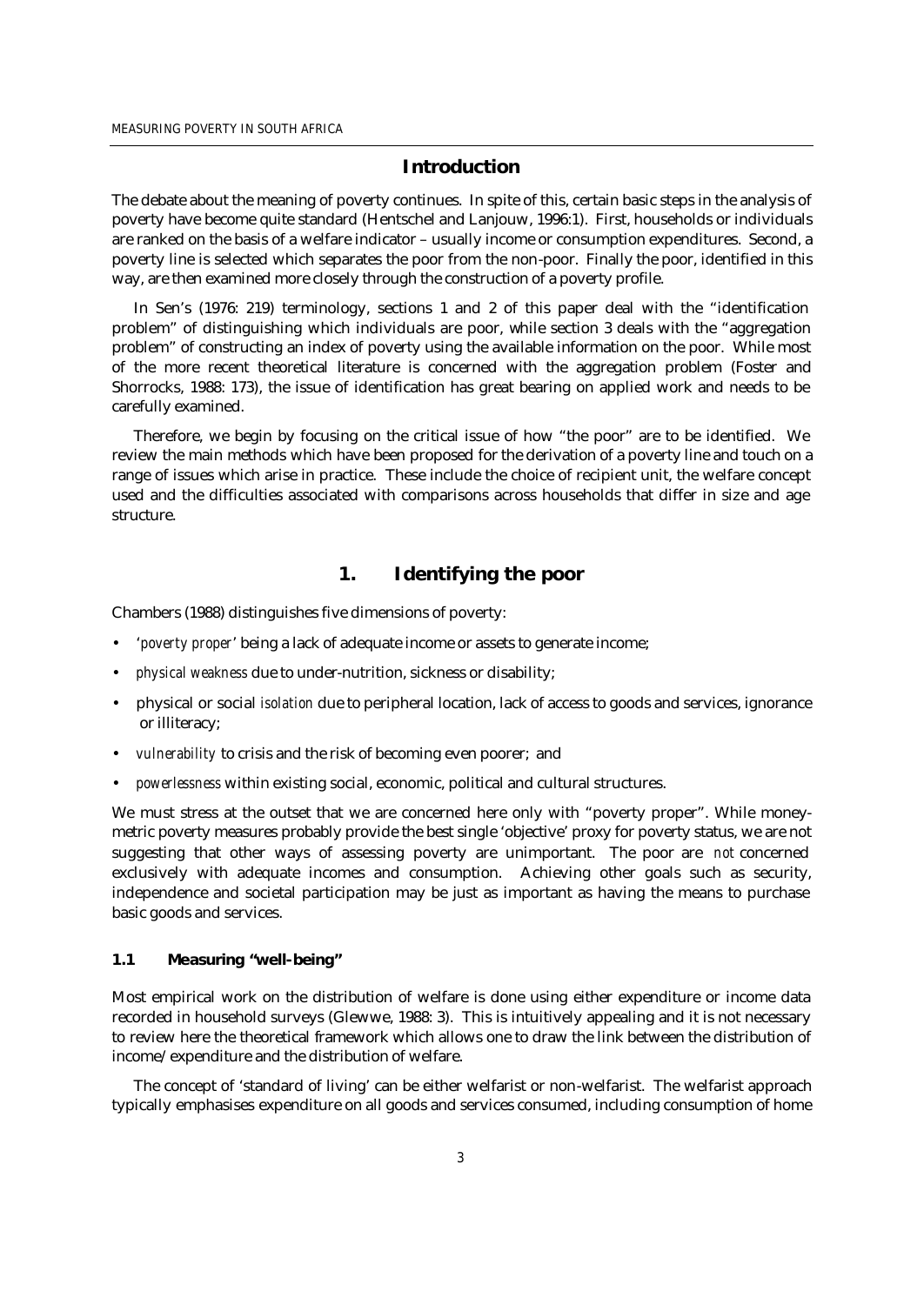production valued at appropriate prices. By contrast, a common non-welfarist approach emphasises specific commodity forms of deprivation (Ravallion, 1992:7), usually inadequate food consumption.

Either way, a person's standard of living is generally taken to depend only on the consumption of *market* goods. While the limitations of this approach are well documented (Deaton and Muellbauer, 1980: 223), the problems involved in valuing access to public goods are enormous. It is thus to a large extent for pragmatic reasons that current consumption or current income is used as the indicator of well-being.

#### *1.1.1 Consumption as a measure of poverty*

In this work, we conform to the international norm of using material well-being or "standard of living" as the welfare indicator (Hentschel and Lanjouw, 1996:1). We follow the lead of the World Bank in defining poverty as "the inability to attain a minimal standard of living" measured in terms of basic consumption needs (World Bank, 1990).

To measure material welfare we need to measure what and how much individuals consume (Deaton and Case, 1988: 1). We follow the conventional approach of ignoring the consumption of public goods and the value of leisure time (Ravallion, 1992:7). Thus a person's standard of living is taken to depend on the current consumption of privately supplied goods, goods (e.g. crops) from own production and the imputed rents from owner-occupied housing.

Empirical work on the distribution of welfare is sometimes done using income data (Glewwe, 1988: 3). There are several conceptual and pragmatic reasons for preferring private consumption expenditure over income as a measure of well-being. The most important of these reasons is that expenditure is usually more reliably reported and more stable than income, especially among the poor (Ravallion, 1992:13).

# **1.2 Information Sources**

If the Government is to address poverty and inequality, it requires reliable data on the extent and nature of the problem. The new government faces the problem that the previous regime had little interest in collecting information of this nature. Between 1970 and 1994, official statistics excluded the so-called "independent states" of Transkei, Bophutatswana, Venda and Ciskei, thus automatically excluding a large proportion of the poor from official statistics.

In 1993, Statistics South Africa (SSA) ran the first *October Household Survey* and has continued to do so annually, although only the 1993-1995 surveys have been made public to date. The survey collects a variety of household information, such as housing types and access to services, as well as person-level data about, for example, education, health and work status. A substantial part of past questionnaires has been dedicated to collecting information needed for labour statistics. Birth and death data are also recorded for demographic purposes. Unfortunately, it was only in 1995 that the survey was accompanied by a detailed Income and Expenditure Survey (IES) which collected information about income from sources other than employment and about expenditure. The 1993 and 1994 surveys are thus of little use in analysing income poverty or inequality. The analysis in this paper thus relies largely on the 1995 OHS/IES.

This paper also makes use of the *Project for Statistics on Living Standards and Development* (PSLSD) survey conducted in 1993 by the Southern Africa Labour and Development Research Unit at the University of Cape Town with technical assistance from the World Bank. This survey collected a wider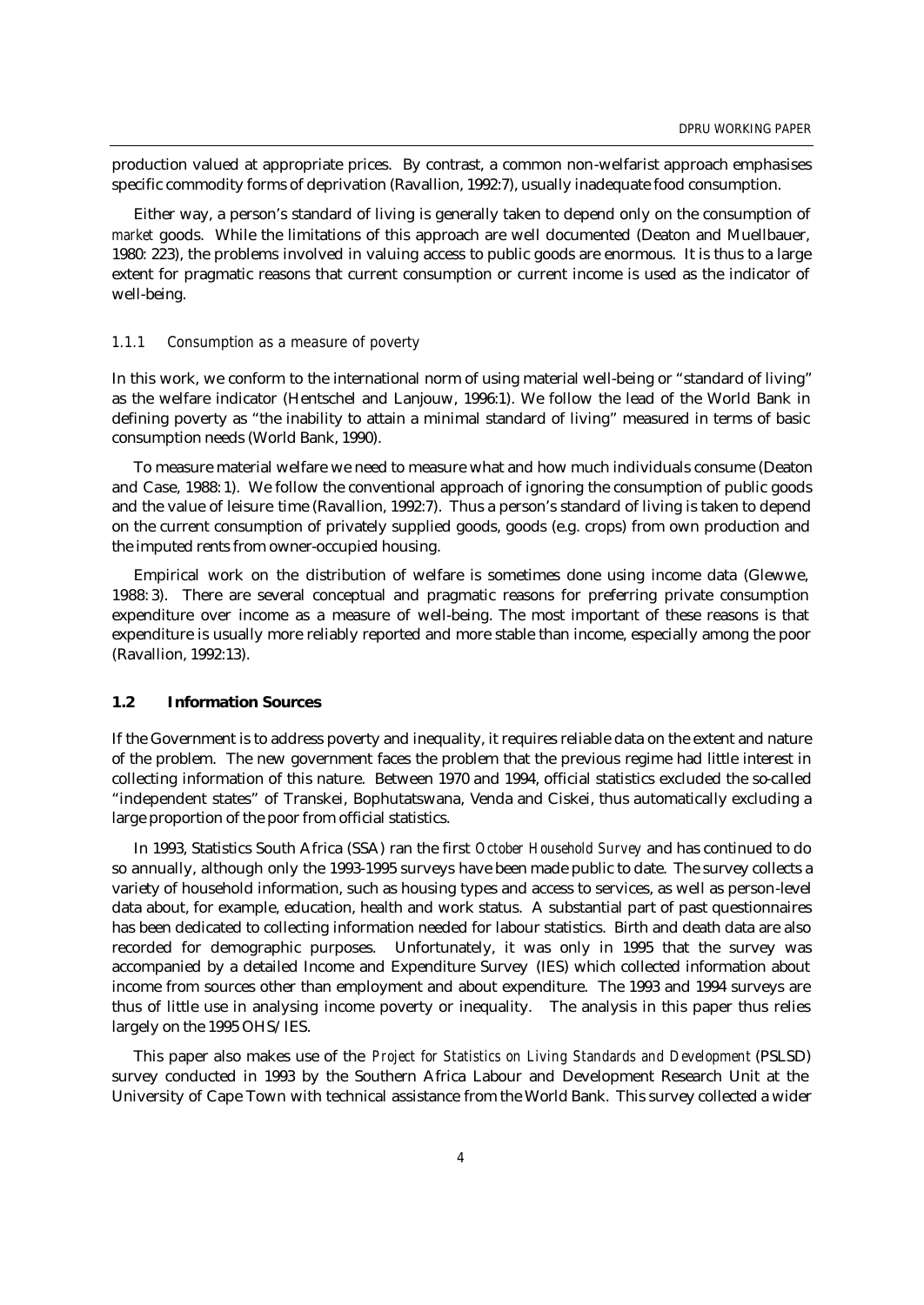range of indicators of standard of living, including food intake and anthropometric data for children under six.

Ismail Serageldin aptly describes poverty statistics as 'people with the tears wiped off' (quoted in Moser, 1996). While objective measures are undoubtedly useful, the textured data obtained from exercises such as the South African Participatory Poverty Assessment (SA-PPA) conducted in 1995 (May, 1998) offer useful insights. Qualitative data restores the reality that lies hidden behind the rates and averages that are poverty statistics.

The SA-PPA was undertaken at the request of the RDP office. The purpose of the exercise was to provide a fuller and more integrated understanding of poverty from the perspective of those who are poor and to fill the gaps which the PSLSD could not readily explain.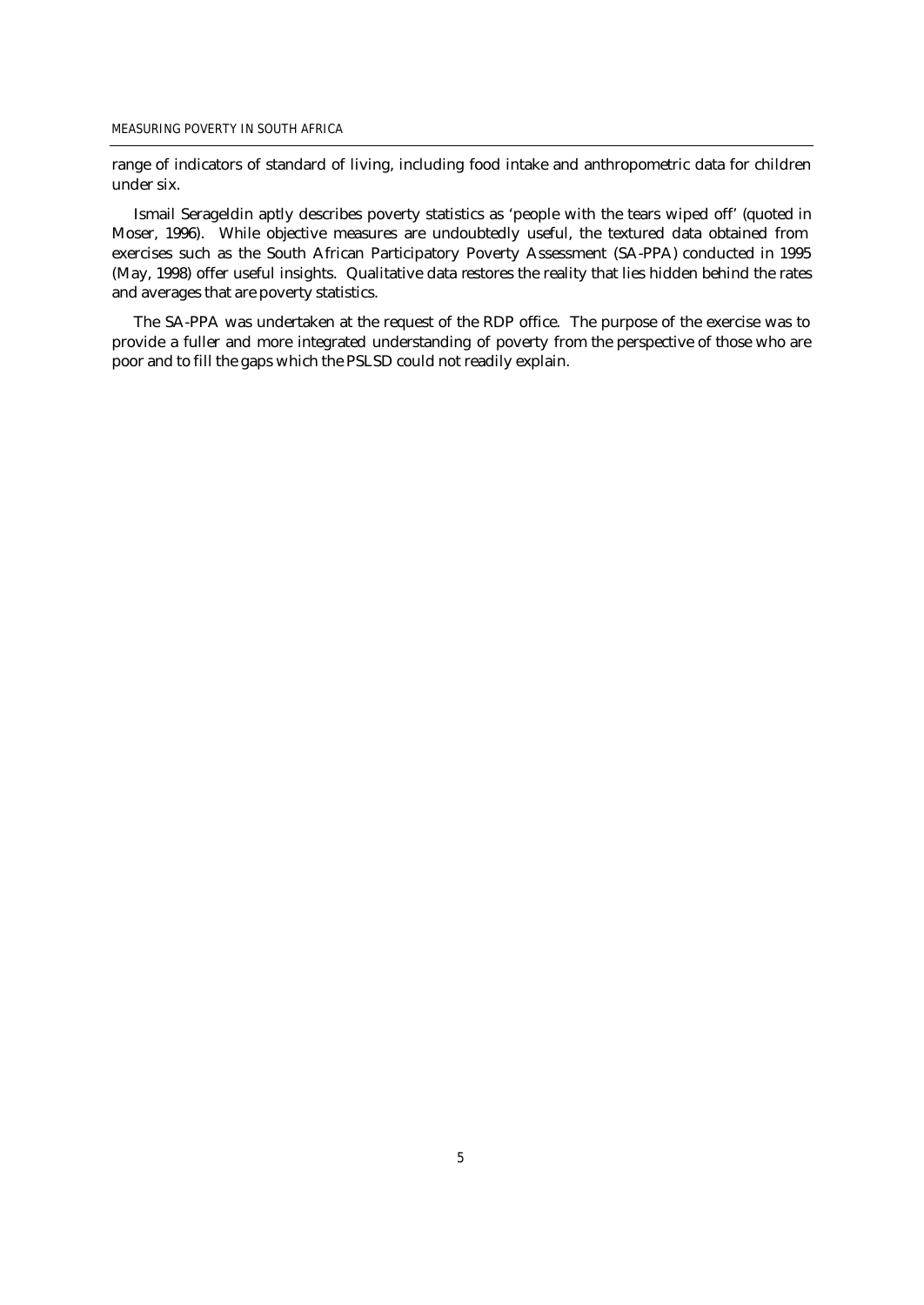# **1.3 Alternative measures of poverty**

Our choice of private consumption expenditure (PCE) per adult equivalent as an appropriate welfare measure has a strong theoretical basis as well as intuitive appeal. The question arises whether other popular poverty definitions would select the same individuals as poor. As we do not yet wish to turn to the issue of the equivalence scale, we use *per capita* PCE as our referent. The following poverty definitions were tested:

- 1. Per capita consumption
- 2. Household consumption
- 3. Per capita income
- 4. Per capita food expenditure
- 5. Per capita caloric intake
- 6. Budget share of food expenditure (food ratio)
- 7. Average educational level of adult household members

We compare the characteristics of the poor selected under each definition. In order to make the comparisons meaningful, we define 40% of households as poor using each definition.

|                             |         | % Africans in % coloureds in Incidence of |               | <b>Incidence</b> | Incidence of poverty |
|-----------------------------|---------|-------------------------------------------|---------------|------------------|----------------------|
|                             | poverty | poverty                                   | rural poverty | of urban         | amongst female       |
|                             |         |                                           |               | poverty          | headed households    |
| Per capita consumption      | 51.4    | 25.3                                      | 60.5          | 20.3             | 53.4                 |
| Total household consumption | 51.8    | 21.1                                      | 58.2          | 22.5             | 52.1                 |
| Per capita income           | 51.6    | 19.2                                      | 59.5          | 21.3             | 52.4                 |
| Per capita food expenditure | 49.6    | 35.2                                      | 56.3          | 24.4             | 49.9                 |
| Per capita caloric intake   | 42.5    | 57.2                                      | 42.4          | 38.0             | 44.2                 |
| Food ratio                  | 50.9    | 20.5                                      | 57.8          | 22.0             | 51.9                 |
| Avg. adult education        | 49.9    | 27.8                                      | 56.5          | 24.1             | 43.8                 |

**Table 1 Incidence of poverty amongst selected groups, by poverty measure (1993 data)\***

Source: Saldru, 1993.

\* assuming that the poorest 40% of households are poor.

**Table 2 Incidence of poverty amongst selected groups, by poverty measure (1995 data)\***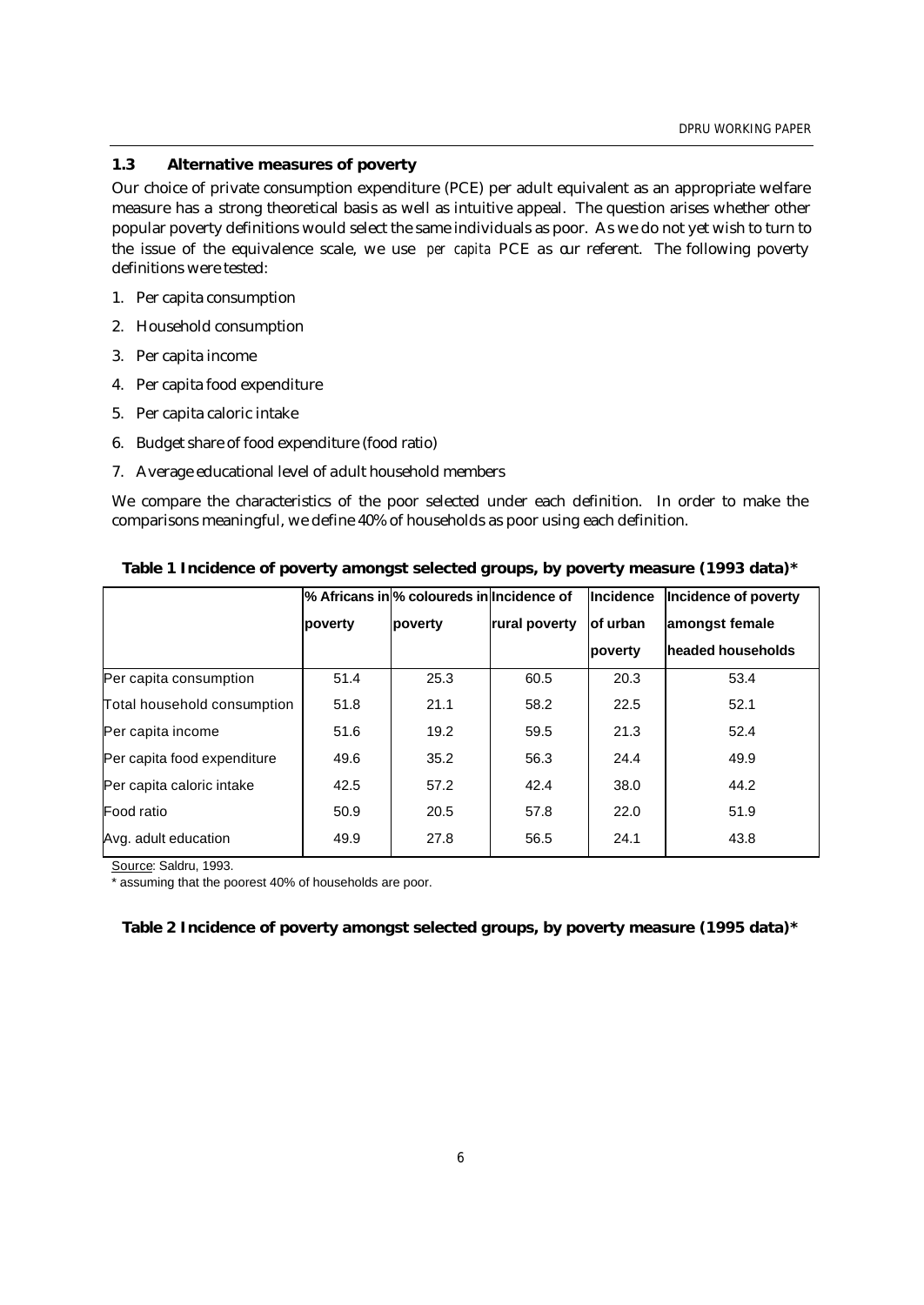#### MEASURING POVERTY IN SOUTH AFRICA

|                             |                 |         |                     |         | % Africans in% coloureds in incidence of lincidence of lincidence of poverty |
|-----------------------------|-----------------|---------|---------------------|---------|------------------------------------------------------------------------------|
|                             | <b>lpoverty</b> | poverty | rural poverty urban |         | amongst female                                                               |
|                             |                 |         |                     | poverty | headed households                                                            |
| Per capita consumption      | 53.6            | 35.8    | 60.6                | 24.1    | 52.2                                                                         |
| Total household consumption | 52.1            | 36.0    | 59.2                | 25.2    | 52.2                                                                         |
| Per capita income           | 53.4            | 36.2    | 59.1                | 25.3    | 53.0                                                                         |
| Per capita food expenditure | 53.2            | 33.3    | 56.7                | 27.2    | 48.8                                                                         |
| <b>Food</b> ratio           | 49.0            | 45.3    | 54.4                | 28.9    | 53.0                                                                         |
| Avg. adult education        | 50.8            | 46.6    | 59.3                | 25.2    | 44.0                                                                         |

Source: IES & OHS, SSA 1995.

\* assuming that the poorest 40% of households are poor.

Tables 1 and 2 show the results. It is immediately apparent that when we use per capita caloric intake as our poverty definition we radically alter the face of poverty. Using caloric intake, poverty amongst the coloured population is a more severe problem than amongst Africans, clearly an absurd result. In general, however, the seven definitions of poverty give broadly consistent results.

Tables 3 and 4 show the correlation between poverty as defined by per capita consumption and the alternative definitions of poverty suggested above. The first two columns give the total number of households who are classified by both definitions as poor and non-poor, respectively. (Thus if the two definitions were perfectly correlated these numbers would be 40% and 60% respectively.)

The tables indicate that some definitions of poverty are much more strongly correlated with per capita PCE than others. The poorest measures are adult school attainment and caloric intake. As we show later in this report, school attainment of less than completed secondary education is a poor predictor of finding employment and thus correlates poorly with standard of living. The difficulties associated with caloric intake as a measure of well-being are discussed below.

| <b>Definition</b>           | Percentage of population "correctly" identified |          |       |  |
|-----------------------------|-------------------------------------------------|----------|-------|--|
|                             | Poor                                            | Non-poor | Total |  |
| Household consumption       | 70.5                                            | 80.3     | 76.4  |  |
| Per capita income           | 77.0                                            | 84.7     | 81.6  |  |
| Per capita food expenditure | 85.8                                            | 90.5     | 88.6  |  |
| Per capita caloric intake   | 62.3                                            | 74.8     | 69.8  |  |
| Food ratio                  | 65.8                                            | 77.2     | 72.6  |  |
| Adult school attainment     | 60.5                                            | 73.7     | 68.4  |  |

# **Table 3 Correlation of alternative definitions of poverty with the per capita consumption definition (1993 data)**

Source: Saldru, 1993.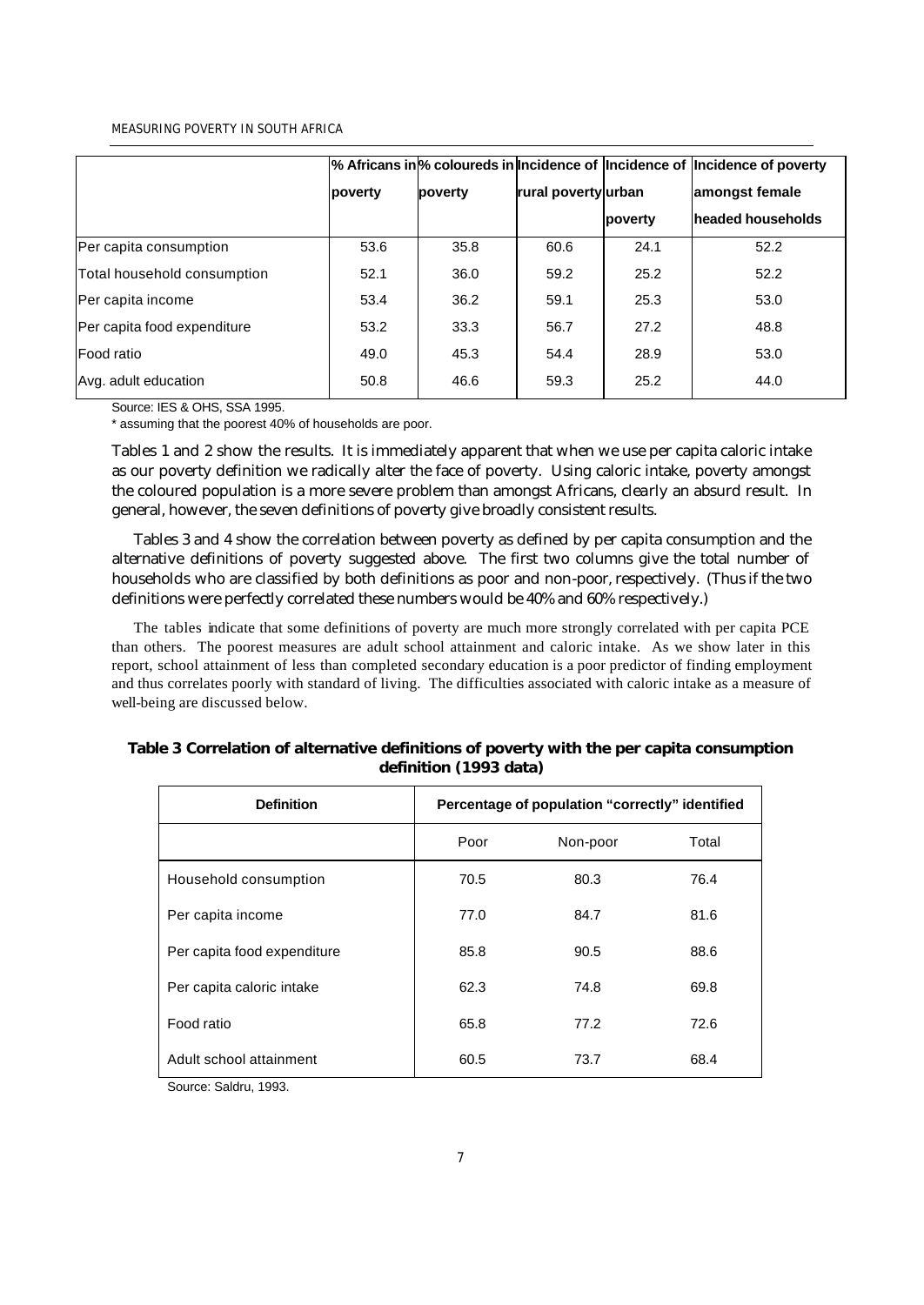| <b>Definition</b>           | Percentage of population "correctly" identified |          |              |  |
|-----------------------------|-------------------------------------------------|----------|--------------|--|
|                             | Poor                                            | Non-poor | <b>Total</b> |  |
| Household consumption       | 75.8                                            | 83.8     | 80.6         |  |
| Per capita income           | 90.8                                            | 93.8     | 92.6         |  |
| Per capita food expenditure | 79.3                                            | 86.2     | 83.4         |  |
| Food ratio                  | 69.0                                            | 79.3     | 75.2         |  |
| Adult school attainment     | 64.8                                            | 76.5     | 71.8         |  |

# **Table 4 Correlation of alternative definitions of poverty with the per capita consumption definition (1995 data)**

Source: IES & OHS, SSA 1995.

# **2. Deriving a poverty line**

Modern interest in poverty can be traced to the concern of social observers such as Booth and Rowntree in Britain in the late 19th century. From those times social policy analysts have found it useful to focus debate through reference to a minimum desirable level of income or a *poverty line* (Johnson, 1996:110).

A poverty line divides the population into two groups on the basis of some measure: below the line a household/individual is considered to be poor, and above the line it is considered non-poor. Clearly, poverty lines are extremely useful for descriptions of poverty. By defining a line that is regarded as some kind of minimum living level, we are able to get a handle on the number of poor people, as well as the depth and severity of poverty.

However, the point at which we draw the line is always somewhat arbitrary and often highly contentious. After all, it is clearly rather crude to assume that a household earning R999 per month is in poverty, while the household earning R1000 is not. A poverty line will always be an imperfect measure, but for purposes of analysis we need to draw the line *somewhere* in order to go forward in understanding the nature of poverty.

Many approaches to identifying the poor begin with the specification of a set of basic needs. If we specify minimum levels for certain consumption items (e.g. food, clothing, housing) then an individual who does not meet these minimum levels for *each* commodity is clearly poor. The difficulty arises that a person may be, for example, "food-poor" but not "energy-poor" making this a cumbersome measurement to use in practice. This can be termed the "direct approach" (Callan and Nolan, 1991: 244).

An alternative to the direct approach is to work out the cost of a minimum basket of goods and use the required expenditure level as the poverty line. This is what Sen (1976: 219) terms the "income approach". A variant on this approach is to build in a factor for waste and inefficient expenditure – i.e. if it costs Rx to purchase the minimum set of commodities, the poverty line could be set at  $Rx(1+y)$  where y represents the proportion in excess of the strict minimum cost budget.

The conceptual distinction between the direct and income approaches is significant. While the direct approach identifies those individuals or households who *fail* to meet some minimum standard of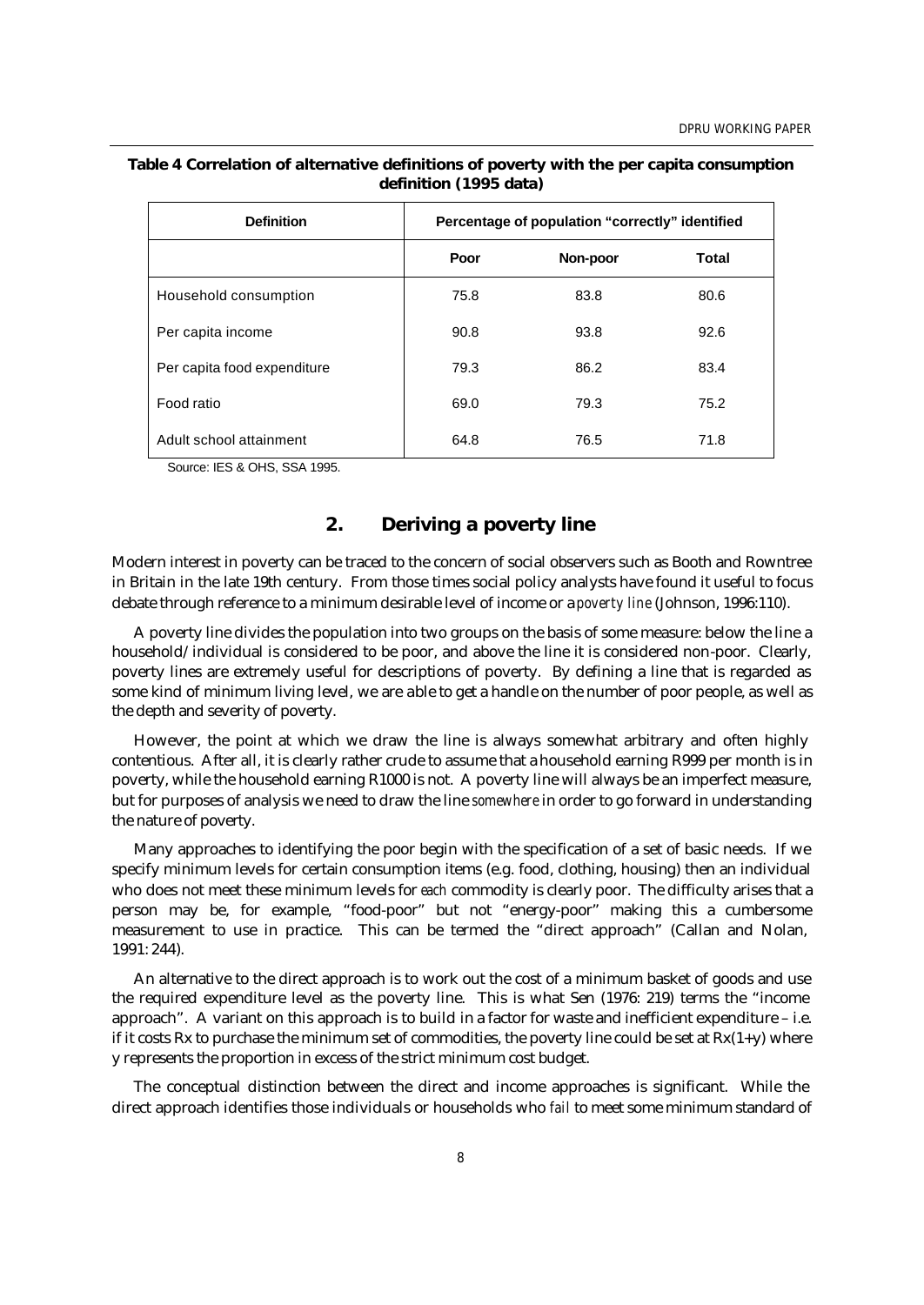living, the latter approach identifies those that are *unable* to do so. Out of respect for individual choice and in accordance with convention, we rely on the "income approach".

#### **Absolute versus relative poverty lines**

The literature distinguishes between *absolute* and *relative* poverty lines. An absolute poverty line is not meant to change with the standard of living in society. People are defined as poor when they lack the command over resources to meet some absolute needs. A relative poverty line will move with standards of living (as represented by, say, median income): the poor are then taken to be those persons that are suffering *relative* deprivation.

The question of whether poverty should be seen as a state of absolute or relative deprivation has dominated the literature on the construction of a poverty line (Ravallion, 1995:24). The distinction is important because it affects the way we perceive poverty reduction policies. For example, economic growth will generally result in a reduction in the number of people in absolute poverty, but only a change in the distribution of income will reduce the number of people in relative poverty. As we are only looking at a single survey, these dynamic effects are not relevant to our work. However, we will derive and use an absolute poverty line.

#### **2.1 Deriving an absolute poverty line**

It is undeniable that there exist levels of consumption of food, clothing and shelter below which survival is threatened (Ravallion, 1992: 25). But in most societies the notion of what constitutes the "minimum" living level is quite a bit higher than what is *essential* to survival. After all, as Beckerman (1984:6) has observed, it does not really make sense to define poverty at some minimum level when people continue to survive below it.

The most common approach in defining an absolute poverty line is to estimate the cost of a bundle of goods deemed to assure that "basic needs" (as determined by the analyst) are met. In developing countries where food expenditure will make up a large part of the basic needs bundle, a poverty line based on the amount of money needed to buy enough food to obtain the minimum intake of kilojoules and a modest allowance for non-food goods is often advocated.

Choosing the food energy requirement is, however, fraught with difficulties. Firstly, the number of kilojoules required is highly variable from one person to another, since people have different metabolisms and activity levels. Secondly, the household's consumption behaviour is not taken into account. The minimum cost for attaining the necessary energy intake may be less than the expenditure level at which a household normally attains that kilojoule intake. People do not simply consume food in order to stay alive. They have preferences for particular types of food: a diet of maize meal and beans may provide all the necessary nutrients at very low cost, but it may be loathsome to the individual.

There are also problems with determining the allowance for non-food consumption. The "food energy approach" (Ravallion, 1992: 27) fixes a food energy intake in kilojoules and then finds the total consumption expenditure or income level at which a person typically attains that food energy intake. This has the appeal that it yields a poverty line which is consistent with local tastes and prices.

A variation on this method is to first find the minimum cost of a minimum-kilojoule food bundle and then divide this by the share of food in total expenditure of some group of households deemed likely to be poor. The immediate difficulty with the method is that it requires a pre-judgement of who is "poor" in order to determine who is poor, thus making the exercise somewhat circular.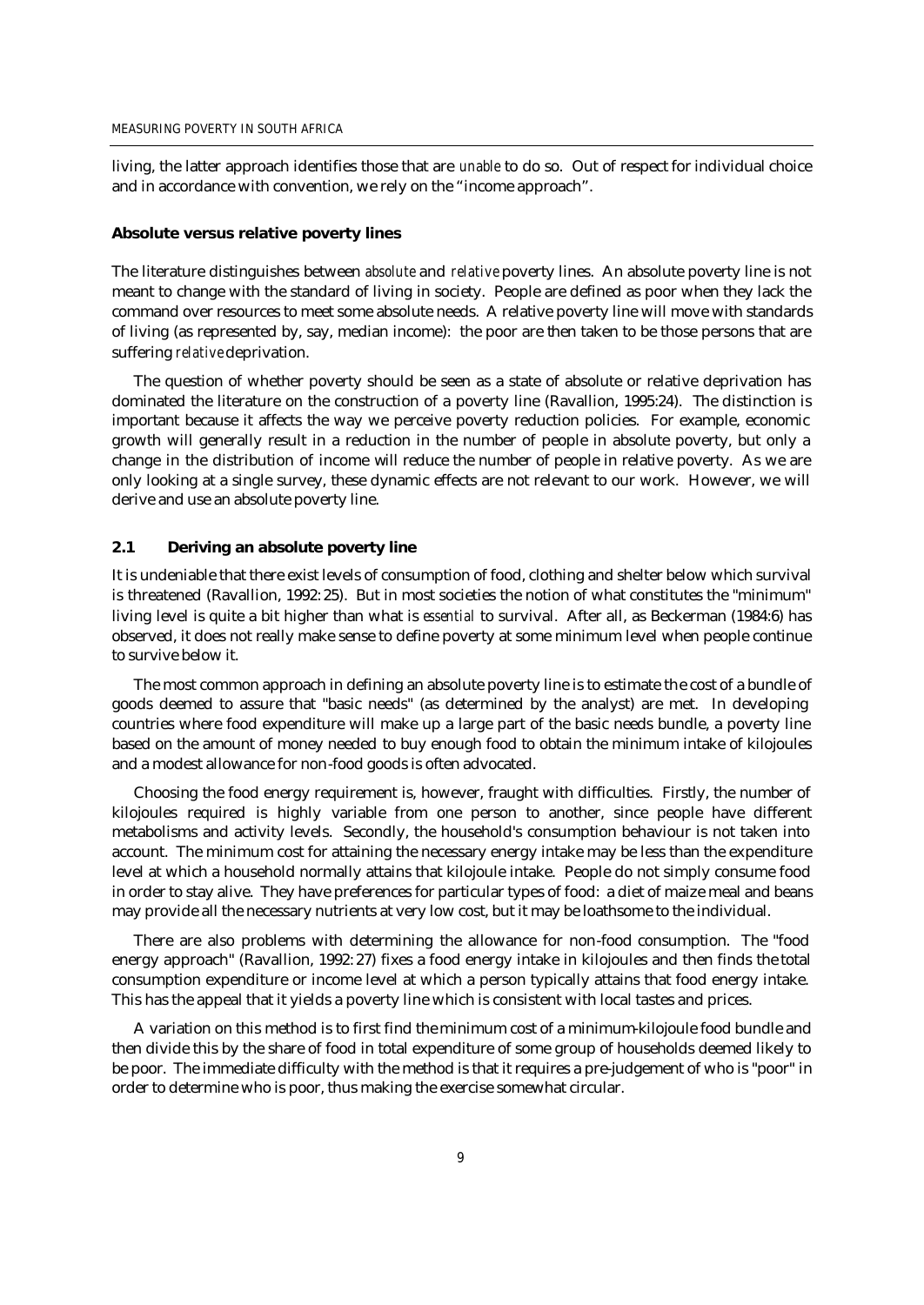#### **Relative poverty lines**

j

The view that poverty has to be seen in the context of the standard of living of the society in question enjoys wide popularity (Callan and Nolan, 1991:252). This has led to the derivation of poverty lines that are explicitly based on relative well-being. The rationale of this is that those falling more than a certain distance below the average welfare level in a particular society are unlikely to be able to participate fully in the community.

The crudest definition of a relative poverty line is that income level which cuts off the poorest *p* percent of the population in the national income distribution. The choice of *p* will always be somewhat arbitrary, but 40 percent is often chosen<sup>1</sup>. There are two objections to this method. First, the method prejudges the extent of poverty - it is *p* percent by definition. Second, it necessitates that "the poor are always with us". Even in the event of a massive shift in living standards, the proportion of people in poverty remains unchanged.

Another method is to define poverty in relation to contemporary living standards. For example, many studies for developed countries have used a poverty line which is set at a particular percentage of mean or median consumption. Typically, the poverty line is set at 50 percent of the national mean income. Thus, while the poverty line shifts upwards as the general standard of living rises, it is still possible to eliminate poverty (Atkinson, 1977:189).

For South Africa, the per capita household income level which cuts off the poorest 40 percent of households in 1993 was R228 per month. The percentage of individuals who fall below this poverty line is 54,3%, however, because the poor have larger households on average than the non-poor.

The estimated per capita income in South Africa in 1993 was R472, so a relative poverty line set at 50% of per capita income would be R236 per month, which is very close to the figure of R228 obtained above.

<sup>&</sup>lt;sup>1</sup> Anand (1983:113) suggests that the popularity of this particular figure has its origins in Robert McNamara's 1972 exhortation that special policies be initiated to increase the incomes of lowest 40 percent in developing countries.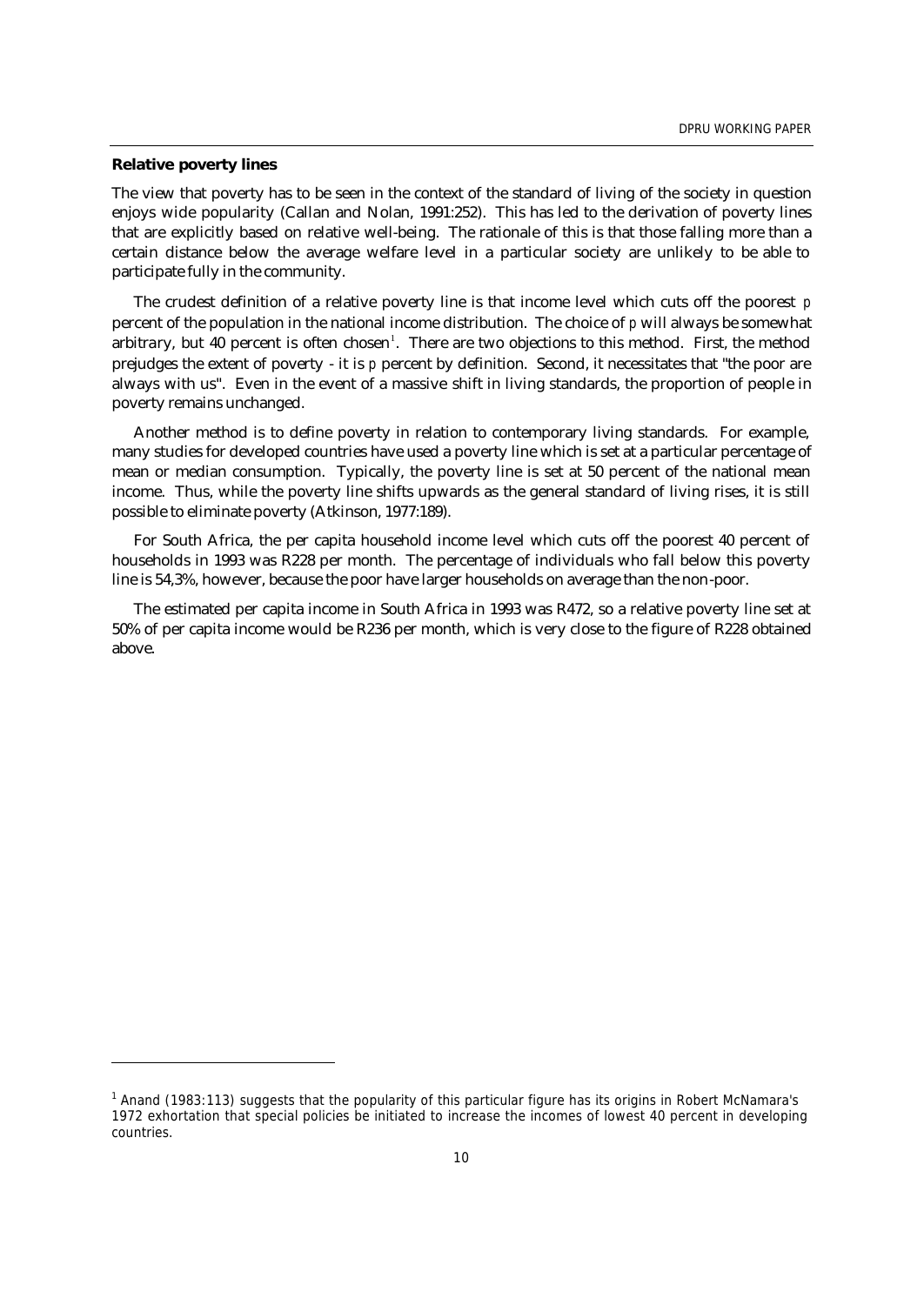# **2.2 Dual poverty lines**

Ravallion (1992: 34) advocates always considering at least two (and preferably multiple) poverty lines. This has the appeal of testing the sensitivity of measures to small changes in the setting of the poverty line. He further advocates the use of an absolute and a relative poverty line on the same data sets.

# **2.3 Selecting a poverty line for South Africa**

The two most widely used South African poverty lines are the Household Subsistence Level (HSL) calculated by the Institute for Planning Research (Potgieter, 1993) and the Minimum Living Level (MLL) determined by the Bureau for Market Research. Both organisations calculate their poverty lines biannually for the major urban centres of South Africa and irregularly in rural areas.

Table 5 shows several possible definitions of a poverty line, including lines based on both absolute and relative poverty definitions. These lines yield results showing a range in the proportion of the population who are poor from about 24 per cent to 57 per cent. We use the 1993 data for this comparison as its inclusion of caloric consumption allows for a greater variety of poverty lines to be derived.

| <b>Types of Poverty Lines</b>                                                                                                                                     | Rands per month<br>cut-off     | Percentage of individuals<br>below the poverty line |
|-------------------------------------------------------------------------------------------------------------------------------------------------------------------|--------------------------------|-----------------------------------------------------|
| 1. Population cut-off at 40 <sup>th</sup> percentile of<br>households ranked by adult equivalent<br>expenditure                                                   | R301.70 per adult equivalent   | 52.8                                                |
| 2. Population cut-off at 50% of national per capita<br>expenditure                                                                                                | R201.80 per capita             | 46.9                                                |
| 3. Amount of money required to achieve a per<br>capita caloric intake of 8500 kJ per day <sup>1</sup>                                                             | R <sub>149.50</sub> per capita | 40.4                                                |
| 4. Minimum and supplemental living levels per<br>capita set by the Bureau of Market Research,<br>University of South Africa <sup>2</sup>                          |                                |                                                     |
| Supplemental Living Level (SLL)                                                                                                                                   | R220.10 per capita             | 56.7                                                |
| Minimum Living Level (MLL)                                                                                                                                        | R <sub>164.20</sub> per capita | 44.7                                                |
| 5. Per adult equivalent household subsistence<br>level (HSL) set by The Institute for Development<br>Planning Research, University of Port Elizabeth <sup>3</sup> | R251.10 per adult equivalent   | 45.7                                                |
| 6. International poverty line of US\$1 (1985 prices)<br>per capita per day $^4$                                                                                   | R105.00 per capita             | 25.6                                                |

|  | Table 5 Comparison of Selected Poverty Lines for South Africa - 1993 |  |  |  |  |  |  |  |
|--|----------------------------------------------------------------------|--|--|--|--|--|--|--|
|--|----------------------------------------------------------------------|--|--|--|--|--|--|--|

Source: Saldru, 1993

Notes:

1. Derived through regression analysis, using the Food Energy Intake Method (Ravallion, 1998) which relates food expenditure per adult equivalent (X) and energy intake per adult equivalent (C) by means of a function of the form ln X = a+bC +  $\mu$ .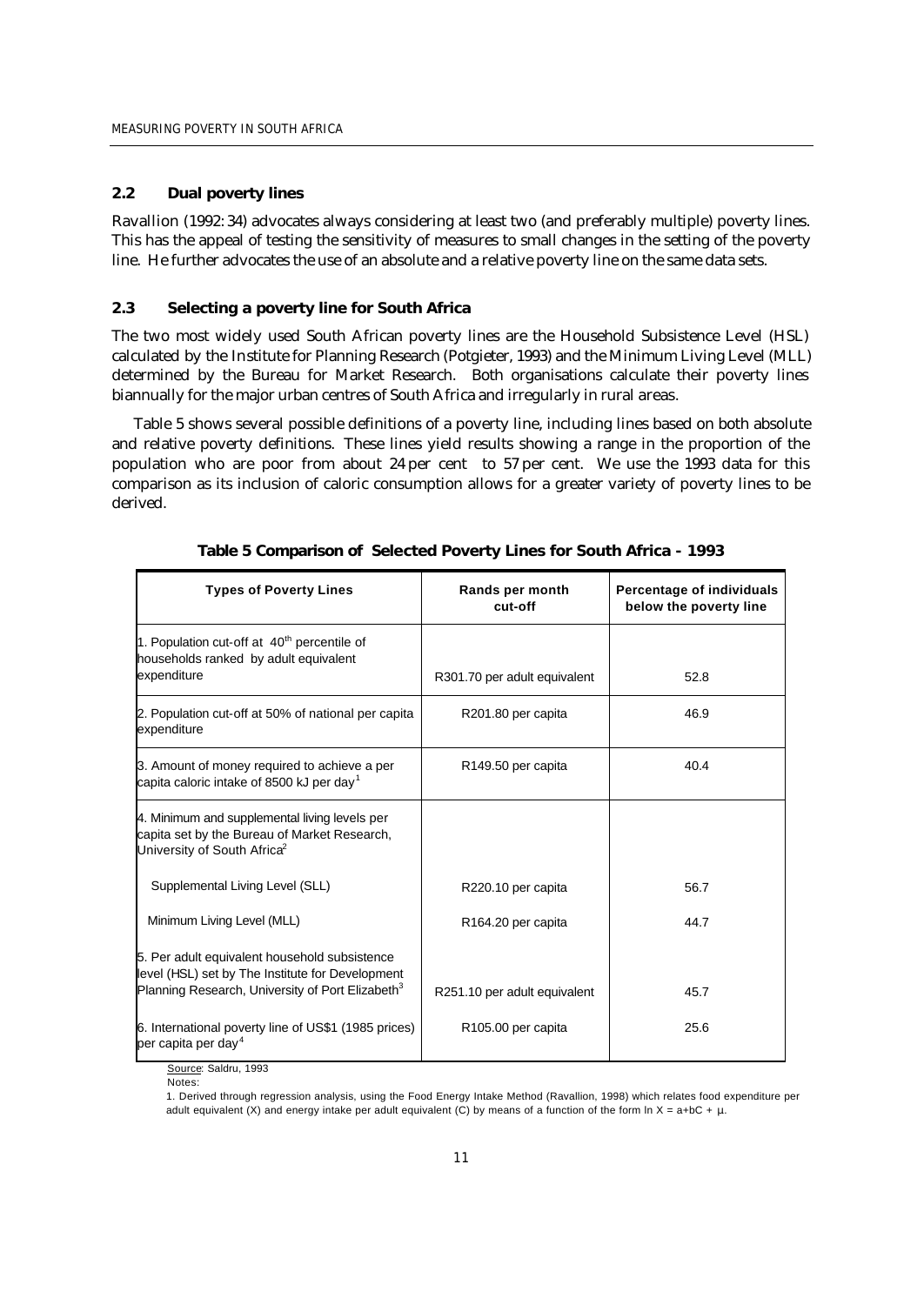The wide divergence of the poverty lines suggested in table 5 is the rationale for employing a "poverty critical range" in place of a single poverty line. In the rest of our analysis we select a wide poverty critical range in order to establish whether our poverty rankings are robust.

#### **2.4 Adjusting for household size and structure**

Households differ in size and demographic make-up. Consequently a straightforward comparison of household consumption may be deceptive. It is thus common practice to use some form of normalisation. The simplest normalisation is simply to divide household consumption by household size and then to compare households on the basis of household per capita consumption. More complex forms of normalisation in which household consumption is converted to consumption per "equivalent adult males" have become fashionable. A household of given size and demographic composition is taken to have the equivalent needs of a given number of adult males.

There exists a vast literature regarding the aggregation of individual living standards into household living standards (Sen, 1987; Nelson, 1993; Lanjouw and Ravallion, 1995). Two broad issues arise in this literature. First, there is the issue of household size. Larger households require more expenditures than smaller households to achieve the same level of consumption. Clearly, this is not a linear relationship as larger households may benefit from economies of scale in consumption of household public goods. The second class of issues relates to household composition. A three adult household is unlikely to have equivalent consumption requirements to a household with one adult and two young children. A household has be aggregated into a number of adult equivalents. In sum then, in order to account for differences in household size and composition, total household consumption has to be divided by the number of adult equivalents and adjusted to take into account economies of scale (Deaton and Muellbauer, 1980).

Children impose financial costs on the households in which they reside, but it is generally agreed that the cost of a child is smaller than the cost of an additional adult. One standard and widely used procedure is to define children as a fraction of an adult according to nutritional needs. Based on the caloric requirements set down by the World Health Organisation (e.g. a child aged 7-8 requires 64% as many calories as an adult male) it is possible to calculate the number of equivalent males in the household. The difficulty with this approach is that children (and adults) consume non-food items as well and there is no good reason to believe that non-food expenditure is in proportion to caloric needs. Furthermore, the empirical evidence suggests that even individuals with the means to purchase "sufficient" calories do not necessarily do so, making the link between nutrition and welfare very tenuous.

Engel's (1943) procedure is the most well-known method of measuring child costs and economies of scale. Engel observed that, amongst households of similar size and composition, the budget share devoted to food declined as total consumption increased. Secondly, for households with the same total expenditure, he observed that the larger the household the larger the budget share devoted to food. Finally, he argued that households with the same budget share have the same level of welfare, regardless of the demographic make-up of the household.

We used the Working (1943) - Leser (1963) form of the Engel curve to estimate equivalence scales for African households. A demand model was constructed in which the budget share devoted to food

<sup>2.</sup> For the minimum and supplemental living level, the values given are based on a family of five, converted to an adult equivalence scale.

<sup>3.</sup> The HSL is calculated separately for various combinations of geographical location and household composition. The line used here is the average for the metropolitan centres where the minimum level of welfare required by a family of 2 adults and 3 children was set at R 825.10 per month in September 1993. 4. Deaton (1997:157).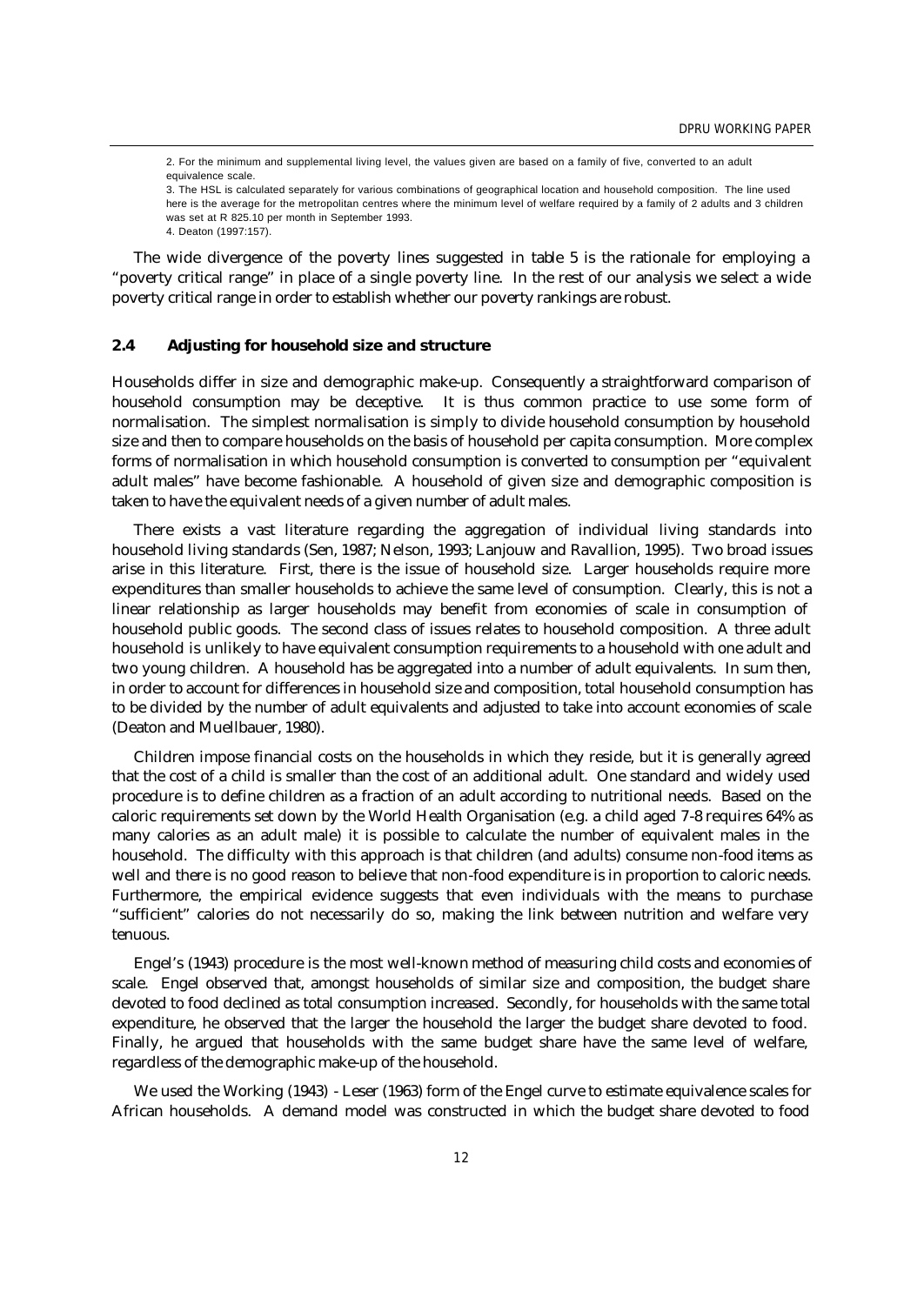consumption (the food ratio) was regressed on the log of per capita expenditure and the numbers of persons in various demographic categories living in the household. If we accept that the food ratio is a valid indicator of welfare then, by fixing the referent welfare level (and hence the food ratio), the regression equation tells us by how much total consumption must differ in order that a household be exactly compensated for its different composition relative to another household.

The prime objection to the use of this technique is that it assumes that the food share is a valid indicator of well-being. Ravallion points out that, at the very least, food share is a 'noisy" indicator because the relationship between food share and consumption differs across households since their tastes will differ (Ravallion, 1992: 21). A further problem is that the income elasticity of demand for food can be close to 1 for poor households, making the food ratio an unreliable indicator.

We fixed the food ratio at two different levels: 50% and 40%. The "cost" of various household compositions is shown below.

**Table 6 Net expenditure required for a household of varying composition to attain a food ratio of 40%**

| Number of adults | Number of children | Total consumption at a food |
|------------------|--------------------|-----------------------------|
|                  |                    | ratio of 40%                |
|                  |                    | 410                         |
|                  |                    | 724                         |
|                  |                    | 982                         |
|                  |                    | 1100                        |
| 2                |                    | 970                         |
| 2                |                    | 1174                        |
| 2                |                    | 1318                        |
| 3                |                    | 1159                        |
| З                |                    | 1307                        |
|                  |                    | 1391                        |

Source: IES & OHS, SSA 1995.

| Table 7 Net expenditure required for a household of varying composition |  |
|-------------------------------------------------------------------------|--|
| to attain a food ratio of 50%                                           |  |

| Number of adults | Number of children | Total consumption at a food<br>ratio of 50% |
|------------------|--------------------|---------------------------------------------|
|                  |                    | 119                                         |
|                  |                    | 200                                         |
|                  |                    | 279                                         |
|                  |                    | 302                                         |
|                  |                    | 280                                         |
| 2                |                    | 305                                         |
|                  |                    | 337                                         |
|                  |                    | 334                                         |
|                  |                    | 366                                         |
|                  |                    | 400                                         |

Source: IES & OHS, SSA 1995.

We then fitted an equivalence scale of the form  $(A+\alpha K)^{\theta}$  to the data using (weighted) non-linear least squares. When the food ratio is fixed at 50%, we obtain estimates of  $\alpha$  and  $\theta$  of 0.997 and 0.68 respectively. When the food ratio is fixed at 40%, we obtain estimates of  $\alpha$  and  $\theta$  of 0.812 and 0.62 respectively.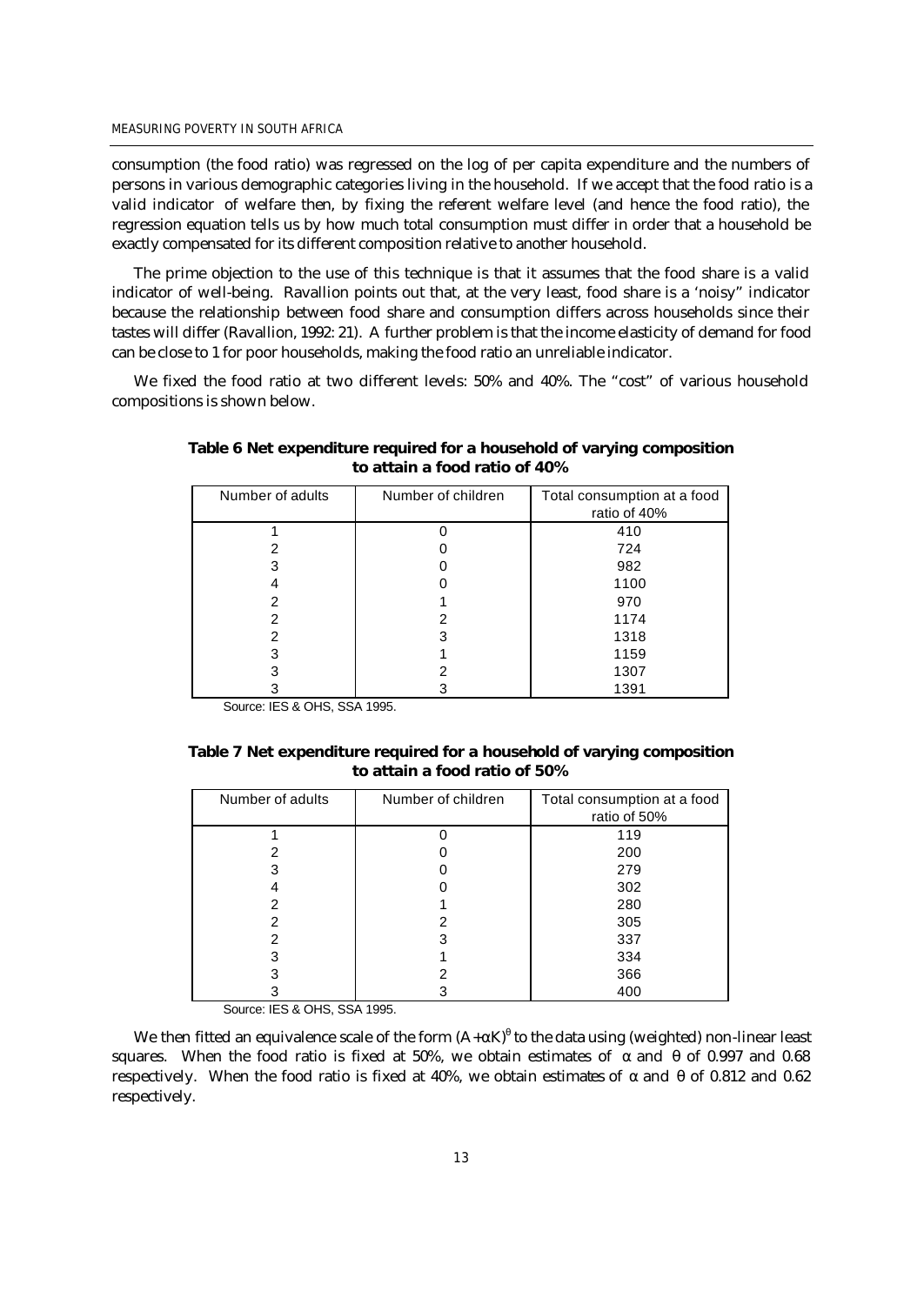Nicholson (1976) argues that Engel's procedure overstates the cost of children. He reasons as follows. Assume that a couple have a child, who brings with her an endowment that exactly compensates the household for the costs associated with the child. By assumption, the parents are as well off as before and are able to continue to consume in the same pattern as before. However, the consumption patterns of the child are likely to differ: specifically we expect that a higher percentage of the child's total consumption will be on food. Consequently, the food share of the household as a whole has increased, despite perfect compensation. Therefore, had the household been compensated according to the Engel procedure, they would have been given sufficient money to drive the food share down to the level it was at before the birth of the child. Thus, the household would be overcompensated.

In the past, South Africans have followed the lead of May *et al*. (1995) in choosing to set α = 0.5 and θ = 0.9. These values were suggested by Angus Deaton in a lecture given in South Africa in 1993, but were simply suggested as plausible values for the purposes of explaining the principle of the equivalence scale.

The only other source of implicit equivalence scales for South Africa can be found in the methodology of the Household Subsistence Level (Potgieter, 1995). First, we note that the amount of money needed to feed and clothe a 10 year old child is 0.68 that of providing for a (male) adult. Then, by comparing the HSLs for 5 and 6 person households where the additional person is assumed to be a child, we find that the implicit value of  $\theta$  is 0.72.

Of course, if our poverty profile is insensitive to changes in the values of  $\alpha$  and  $\theta$ , then it is unimportant where we fix the equivalence scale parameters. We tested the robustness of the poverty profile to a variety of values of α and θ, namely α=0.5, 0.75 and 1 and θ = 0.6, 0.75 and 0.9. We keep the share of individuals in poverty fixed at 40%.

The results in table 8 are encouraging, for they show that the poverty profile changes very little even when we make large adjustments to the scale parameters. The poverty rate amongst Africans, Coloured and rural and urban dwellers remains astonishingly unchanged.

When we consider particular age categories, the impact of the parameters is more noticeable. By definition, the higher the value of α, the more children are in poverty. Nevertheless, the changes are not dramatic, with the percentage of poor children varying from 45.5 to 48.6%. The flip side of this is that the more heavily we weight children, the fewer elderly are in poverty. The incidence of poverty amongst the elderly varies slightly more, with between 36.1 and 41.3% of the elderly being defined as poor. In addition, the greater the economies of scale, the more elderly are in poverty (because the elderly tend to live in larger households), while the reverse is true for children.

This does not mean, however, that the *same* households are identified as poor using different assumptions about child costs and economies of scale. If we take the May scales of  $\alpha = 0.5$  and  $\theta = 0.9$ as our reference point, table 9 shows the percentage of households that are "correctly" identified as poor when using the other scales.

**Table 8 Percentage of poor households "correctly" identified as poor, taking**   $a = 0.5$  and  $q = 0.9$  as the reference scale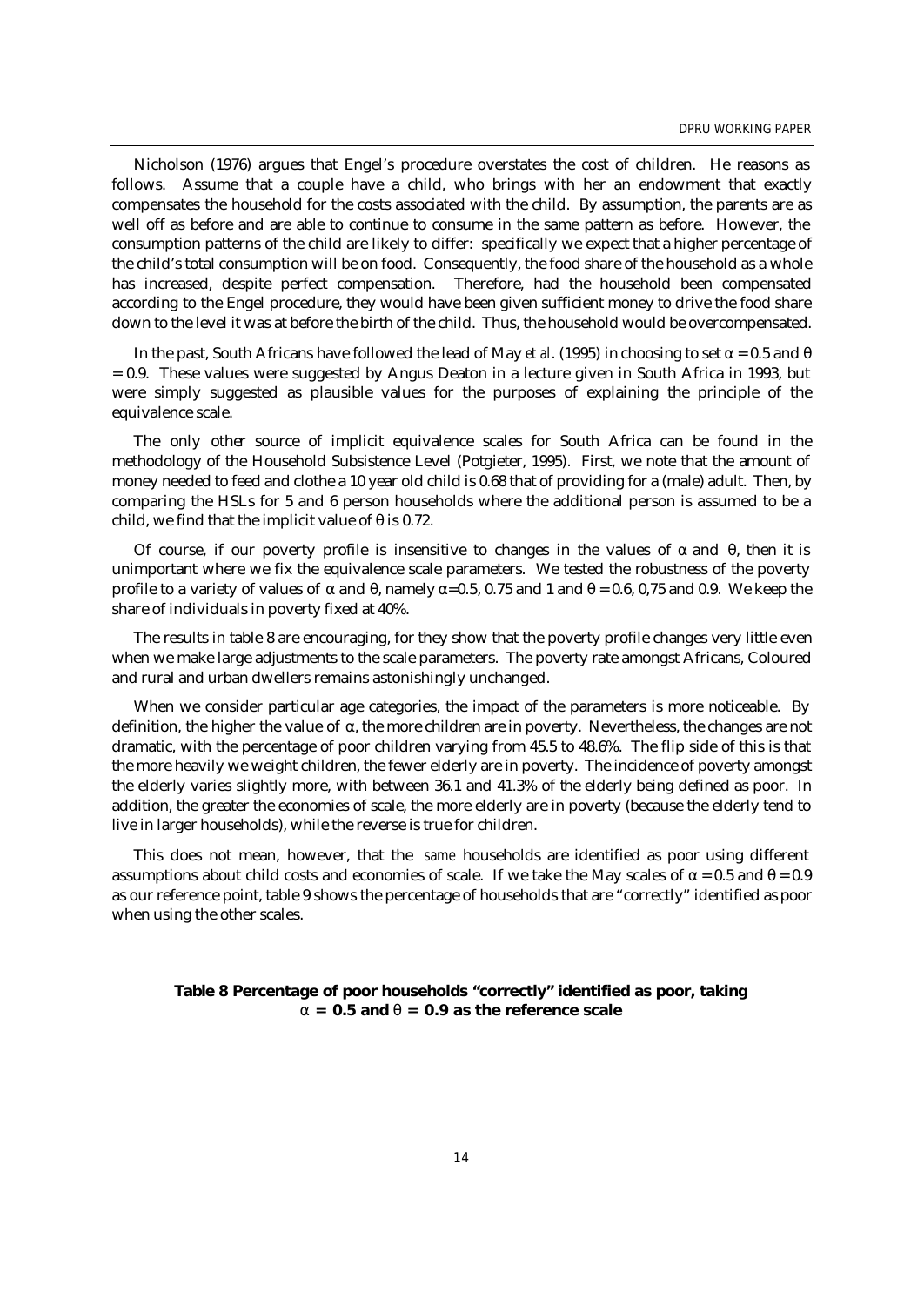| MEASURING POVERTY IN SOUTH AFRICA |  |
|-----------------------------------|--|
|-----------------------------------|--|

| Equivalence scale              | % of households identified as poor under both scales |
|--------------------------------|------------------------------------------------------|
| $\alpha$ =0.5, $\theta$ =0.6   | 96.1                                                 |
| $\alpha = 0.5, \theta = 0.75$  | 98.2                                                 |
| $\alpha = 0.75, \theta = 0.6$  | 95.6                                                 |
| $\alpha = 0.75, \theta = 0.75$ | 97.1                                                 |
| $\alpha = 0.75, \theta = 0.9$  | 95.9                                                 |
| $\alpha=1, \theta=0.6$         | 94.9                                                 |
| $\alpha=1, \theta=0.75$        | 95.1                                                 |
| $\alpha=1, \theta=0.9$         | 93.6                                                 |

Source: IES & OHS, SSA 1995.

It is evident that the choice of equivalence scale makes a small difference to the identification of poor households. From a policy perspective, however, the robustness of the poverty profile is more important, since government is more likely to identify vulnerable groups rather than specific households.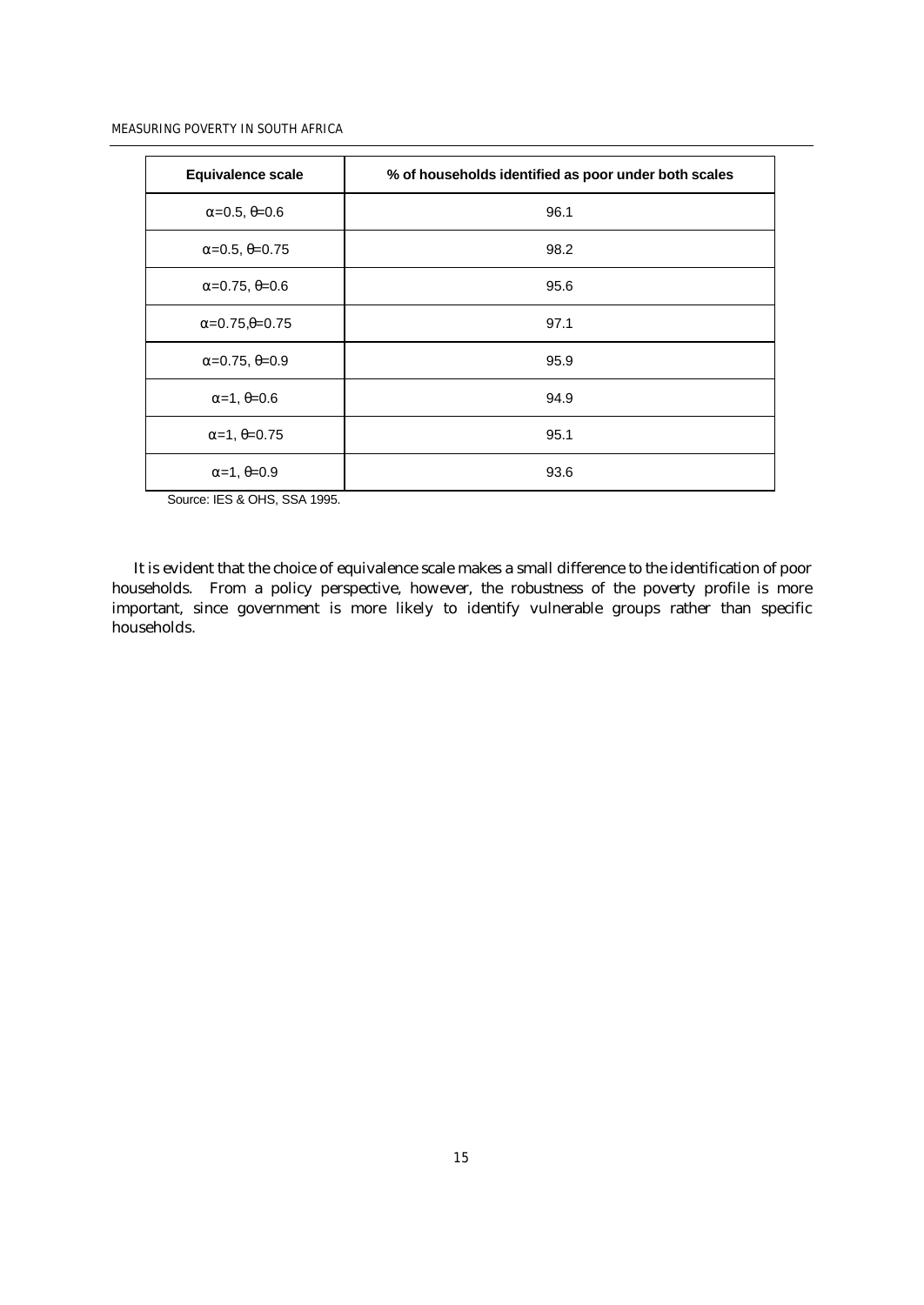|                                |         | % Africans in % coloureds in % of rural |              | % of urban   | % of female  | % of elderly in  % of children |            | Adult equivalent poverty Annual transfer |                   |
|--------------------------------|---------|-----------------------------------------|--------------|--------------|--------------|--------------------------------|------------|------------------------------------------|-------------------|
|                                | poverty | poverty                                 | residents in | residents in | headed hh in | poverty                        | in poverty | line (annual)                            | required to       |
|                                |         |                                         | poverty      | poverty      | poverty      |                                |            |                                          | eliminate poverty |
| $\alpha$ =0.5, $\theta$ =0.6   | 51.1    | 29.8                                    | 58.4         | 24.6         | 52.5         | 41.3                           | 45.5       | R5089                                    | R14.1 bn          |
| $\alpha = 0.5, \theta = 0.75$  | 51.1    | 29.6                                    | 58.4         | 24.5         | 52.3         | 40.0                           | 45.7       | R4069                                    | R14.2 bn          |
| $\alpha$ =0.5, $\theta$ =0.9   | 51.0    | 29.8                                    | 58.2         | 24.5         | 52.0         | 38.9                           | 45.9       | R3238                                    | R14.4 bn          |
| $\alpha = 0.75, \theta = 0.6$  | 51.0    | 29.9                                    | 58.5         | 24.4         | 52.9         | 40.1                           | 46.6       | R4740                                    | R14.1 bn          |
| $\alpha = 0.75, \theta = 0.75$ | 51.1    | 29.5                                    | 58.6         | 24.2         | 52.7         | 38.5                           | 47.0       | R3719                                    | R14.1 bn          |
| $\alpha = 0.75, \theta = 0.9$  | 51.0    | 29.5                                    | 58.5         | 24.1         | 52.6         | 37.3                           | 47.4       | R2911                                    | R14.5 bn          |
| $\alpha=1, \theta=0.6$         | 51.0    | 29.6                                    | 58.7         | 24.1         | 53.1         | 39.1                           | 47.3       | R4471                                    | R14.2 bn          |
| $\alpha=1, \theta=0.75$        | 51.0    | 29.5                                    | 58.7         | 24.0         | 52.9         | 37.6                           | 48.0       | R3455                                    | R14.4 bn          |
| $\alpha=1, \theta=0.9$         | 51.0    | 29.5                                    | 58.6         | 23.9         | 52.9         | 36.1                           | 48.6       | R2665                                    | R15.0 bn          |

# **Table 9 Incidence of poverty among selected groups, using a variety of equivalence scales**

Source: IES & OHS, SSA 1995.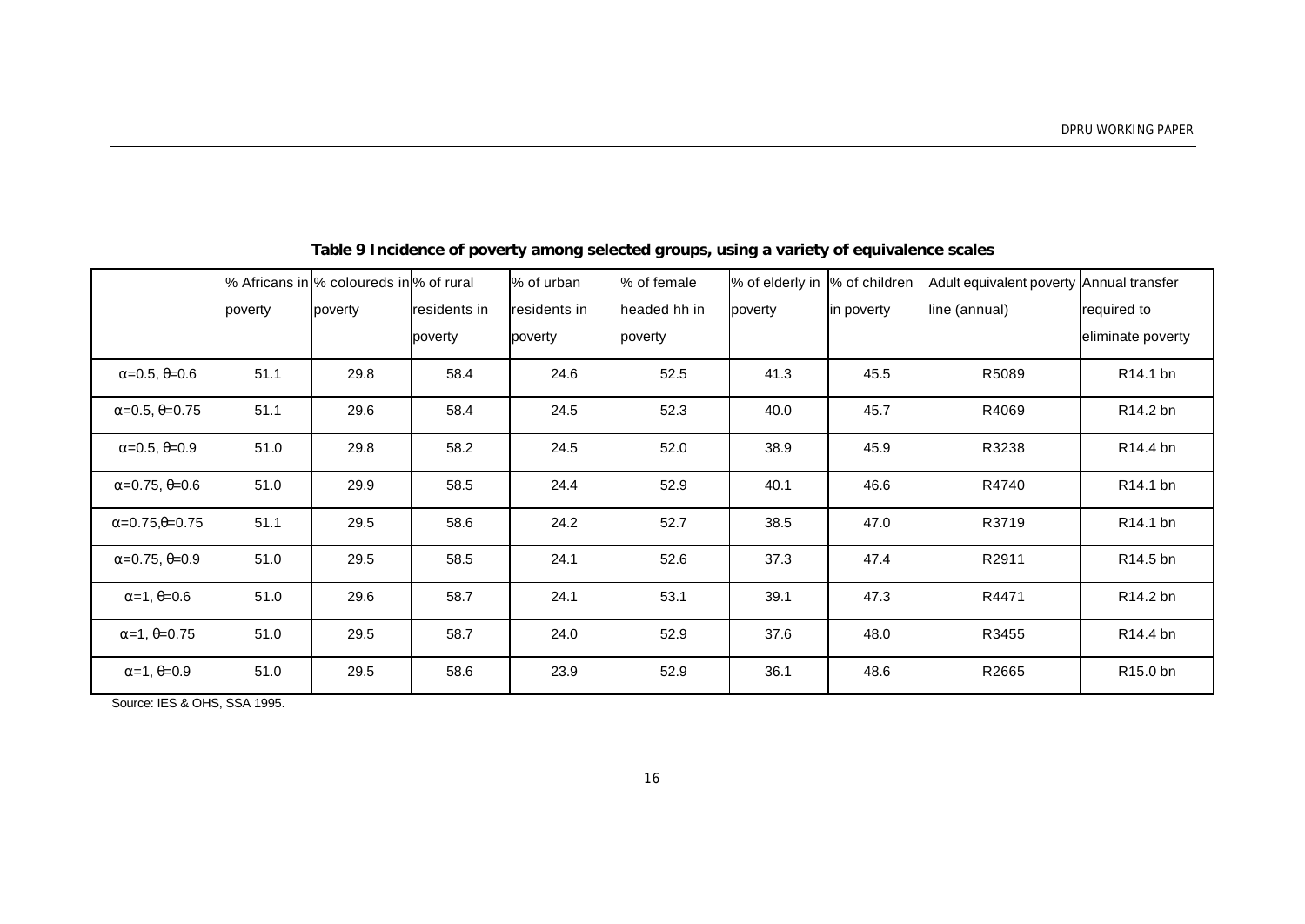We also need to consider whether the choice of equivalence scale will alter the picture we paint of inequality.

|                                | Gini coefficient<br>(household<br>income) | Theil-T | Contribution of<br>between group<br>inequality (%) | Theil-L | Contribution of<br>between group<br>inequality (%) |
|--------------------------------|-------------------------------------------|---------|----------------------------------------------------|---------|----------------------------------------------------|
| $\alpha = 0.5, \theta = 0.6$   | 0.60                                      | 0.75    | 36.7                                               | 0.68    | 35.5                                               |
| $\alpha = 0.5, \theta = 0.75$  | 0.61                                      | 0.77    | 37.5                                               | 0.70    | 35.9                                               |
| $\alpha = 0.5, \theta = 0.9$   | 0.62                                      | 0.80    | 37.9                                               | 0.74    | 36.0                                               |
| $\alpha = 0.75, \theta = 0.6$  | 0.61                                      | 0.75    | 37.2                                               | 0.69    | 35.7                                               |
| $\alpha = 0.75, \theta = 0.75$ | 0.62                                      | 0.78    | 38.0                                               | 0.72    | 36.2                                               |
| $\alpha = 0.75, \theta = 0.9$  | 0.63                                      | 0.81    | 38.2                                               | 0.76    | 36.0                                               |
| $\alpha=1, \theta=0.6$         | 0.61                                      | 0.76    | 37.5                                               | 0.70    | 35.9                                               |
| $\alpha=1, \theta=0.75$        | 0.62                                      | 0.79    | 38.2                                               | 0.73    | 36.2                                               |
| $\alpha=1, \theta=0.9$         | 0.63                                      | 0.83    | 38.4                                               | 0.78    | 35.9                                               |

**Table 10 Measures of inequality using different equivalence scales**

Source: IES & OHS, SSA 1995.

We see that the Gini, the Theil-T and the Theil-L all increase as  $\alpha$  or  $\theta$  increases. In other words, as  $\alpha$ or θ increases we "observe" more inequality. The reason for this is not hard to see. When child costs are low or there are substantial economies of scale, we "compress" the income distribution by weighting large households less heavily. Consequently, our measures of inequality will be smaller.

Clearly, we need to select an equivalence scale for consequent empirical work in this paper. Happily, we see that, within a reasonable range, our choice will not have a significant distorting influence on the results. Since the scales of May *et al*. are widely accepted in South Africa, we choose to follow his example of setting the child cost ratio at 0.5 and the economies of scale parameter at 0.9**.** The small contribution that we have made here is to justify such a choice of parameters prior to use.

# **2.5 Limitations of the approach**

# *2.5.1 Temporary and chronic poverty*

Poverty may be chronic (long-term) or temporary (short-term). Chronic poverty is usually the more difficult to address, and is often associated with persistent inter-generational poverty. Temporary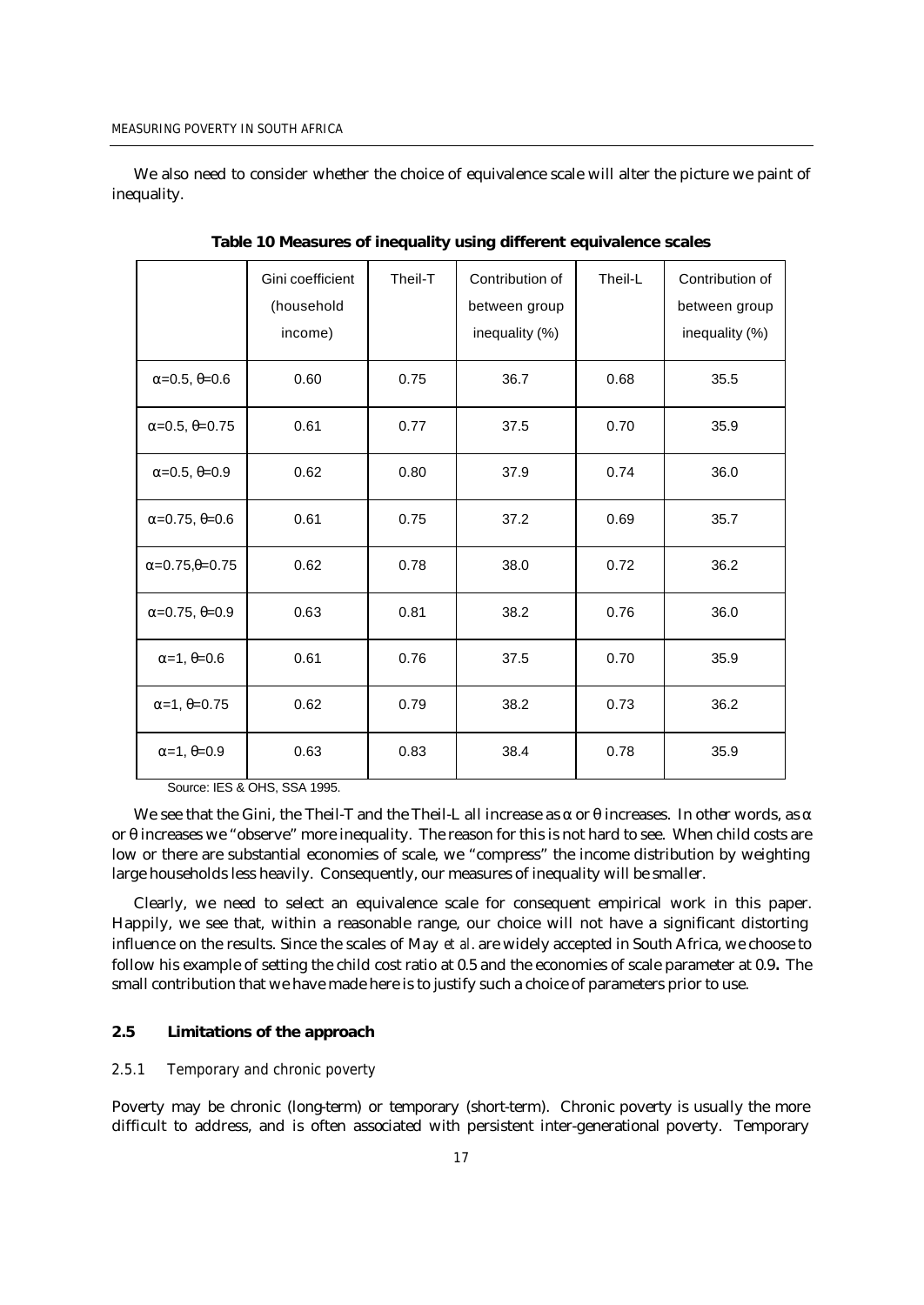poverty may result from a one-time decline in living standards (for example following the loss of a job), from which a household gradually emerges. Or it may show itself in fluctuations in well-being that result in frequent declines in living standards. For example, external shocks in the form of policy changes or natural disasters may plunge a household into poverty. In contrast, seasonal variations in food security may result in some households periodically falling in and out of poverty, sometimes quite regularly, over time. Poverty indicators based on cross-sectional household survey data cannot generally differentiate between short- and long-term poverty.

#### *2.5.2 Poverty and vulnerability*

Although poverty and vulnerability are often related, they are not synonymous. Some groups may be at risk of becoming poor because of inherent vulnerabilities (e.g. different types of discrimination based on class, gender, ethnicity, or factors such as disability or region of residence). Certain combinations of vulnerability may be strongly correlated with poverty, such as female-headed households or families living in deep rural areas. But not all members of a particular *vulnerable* group are necessarily *poor*.

This is an important distinction. In short, poverty relates to deprivation, while vulnerability is a function of external risks, shocks and stresses (Streeten, 1994:17). Creating measures which reflect vulnerability is beyond the scope of the present study.

#### *2.5.3. Households as units of co-residence and consumption*

The best source of information about living standards comes from household surveys. The first problem that arises in analysing these surveys is what do we mean when we speak of a 'household'? For the purposes of surveys, households are generally defined as a group of people living under the same roof, eating together and sharing their resources.

That sounds simpler than it really is. People may move easily in and out of households at different times and under different circumstances. Moreover, the concept of a household presupposes that resources, food and incomes are somehow shared amongst household members. But we need to be aware that who lives with whom, who provides consumption needs, and who consumes what, are all aspects which impact on the *individual's* experience of poverty.

Since a household survey collects information principally at the *household* level, it cannot tell us much about the inequalities in resource allocations *within* households. When we talk about poor children, for example, we are talking about those children who are living in poor households. In reality, there may be many children who, although they live in non-poor households, should be counted as poor because of the inequalities in intra-household allocations. To truly assess individual well-being, we would require information on the specific consumption of each individual household member. Regrettably, this information is rarely available (Haddad and Kanbur, 1990).

South Africa's history of influx control and migrant labour means that many households are relatively fluid units in terms of who actually lives with whom at any one time. It is not only adult members who may come and go. Children may move, or be moved, between different familial households, especially when there is financial or physical disruption. According to findings based on the PSLSD survey, in 1993 only one-third of African children were growing up with both parents present in the household (le Roux, 1994).

While temporary migration may be a part of economic survival strategies, it has an effect on how households are organised. In many instances women become the *de facto* heads of households, responsible for most aspects of household maintenance. The other side of fragmented households are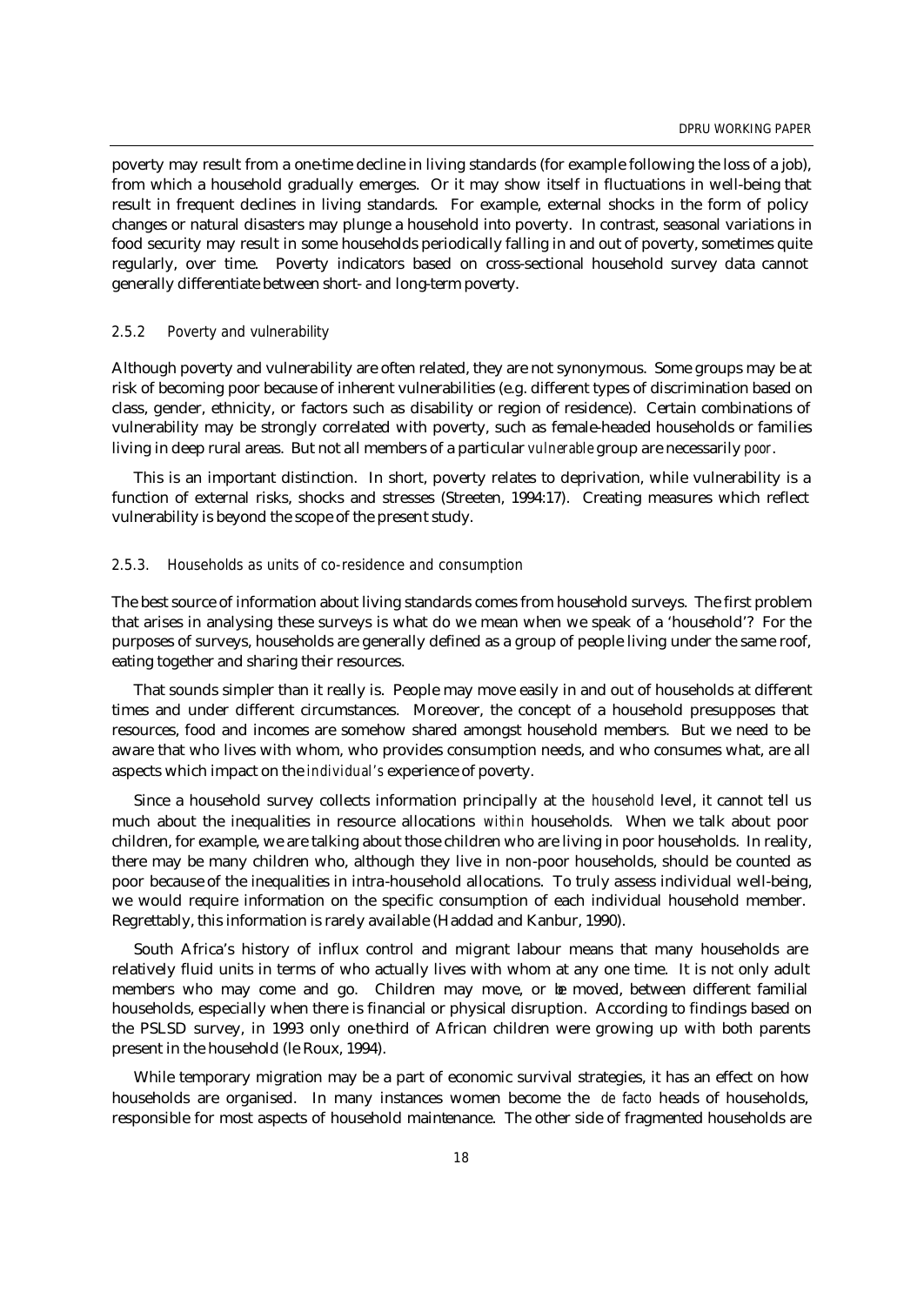the living arrangements of migrant workers. Here too analysis is made more complicated by the fact that migrants living together in hostels are not households constituted by partnerships derived from choice.

These limitations of the data need to be borne in mind. While household surveys are one of the most valuable instruments for telling us about income poverty and inequality, they cannot provide all the answers.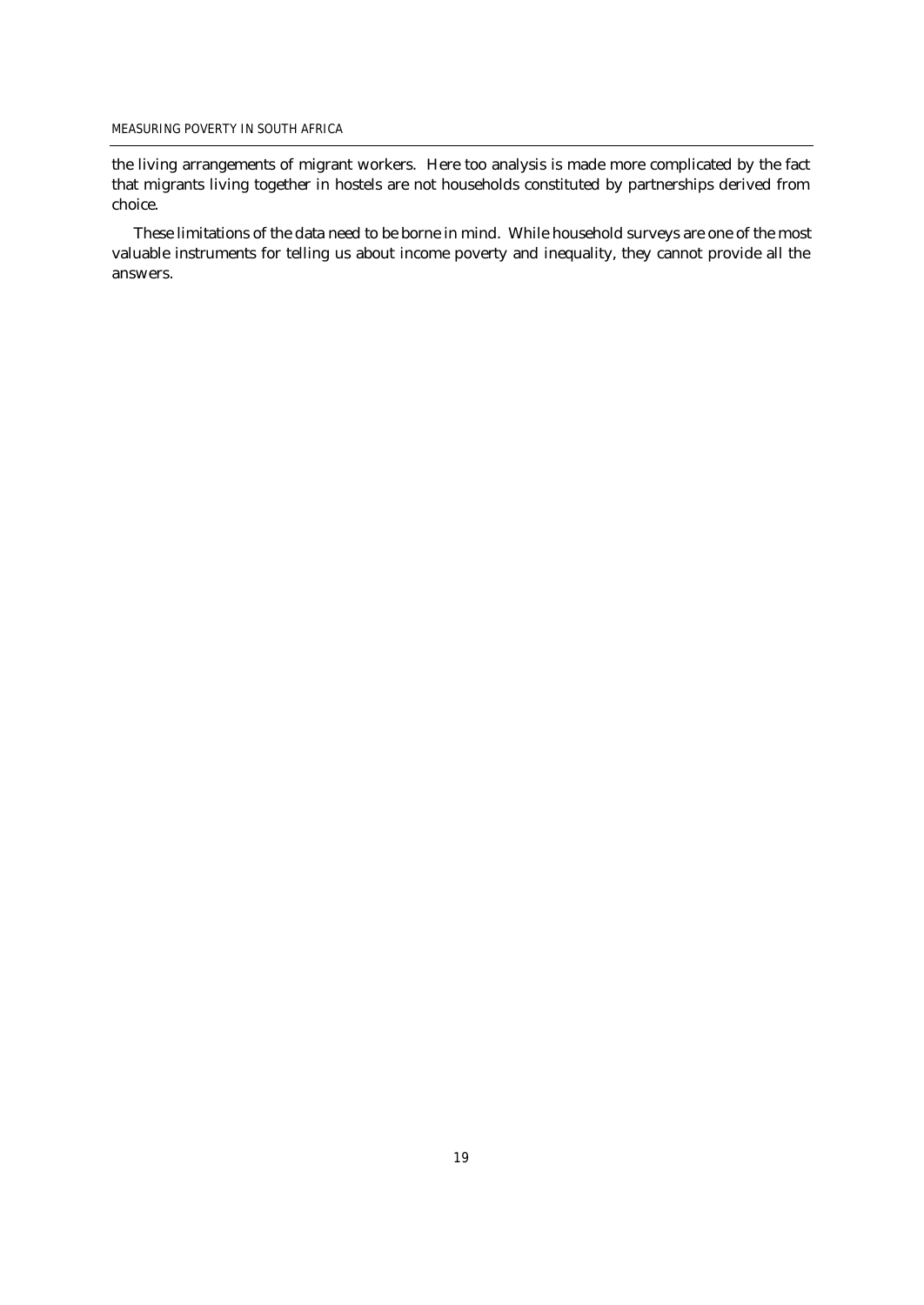# **3. A profile of poverty in South Africa**

In the discussion above we recognised the many dimensions of poverty but then restricted discussion to one dimension, private consumption expenditure (PCE). We then selected an appropriate equivalence scale with which to normalize PCE so as to take account of differences in household size and demographic structure. We also discussed the issue of selecting a poverty line. This choice has a bearing on consequent empirical results but is essentially arbitrary. We therefore recommended that at least two, and preferably multiple, poverty lines always be considered. In this section we employ a *poverty critical range* in place of a single poverty line. This reduces concern regarding the arbitrariness of the poverty line, since it requires that results hold within a band of welfare levels. At the same time, descriptions of poverty become extremely cumbersome within this framework. Consequently, we tabulate the poverty statistics at two poverty lines as well as graphically presenting the statistics within a range of values. We select as our two poverty lines the Household Subsistence Level and the "dollar a day" international poverty line. The former line is set at R3 509 per adult equivalent per annum and the latter (which can be thought of as an "ultra-poverty" line) is set at R2 200 per adult equivalent per annum in 1995 prices.<sup>2</sup>

There is one more theoretical concern that we need to deal with before we profile poverty in South Africa. The preceding discussion has focused on the identification of the poor. Having identified the poor we need to be clear about the issues involved in aggregating all of the poor into a national poverty statistic. It is important to focus not only on the number of poor households but also on the depth and severity of the poverty which they experience. Consequently, we employ *distribution sensitive* decomposable poverty measures, which reflect the depth of poverty through sensitivity to the income distribution among the poor.

The following four axioms (Sen, 1976) form the basis of what has become a widely accepted consensus concerning the basic requirements of a good poverty measure:

- 1. *monotonicity*: if the income of a poor individual falls (rises), the index must rise (fall);
- 2. *transfer*: if a poor individual transfers income to someone less poor than herself (whether poor or non-poor), the index must rise;
- 3. *population symmetry*: if two or more identical populations are pooled, the index must not change; and
- 4. *proportion of poor*: if the proportion of the population which is poor grows (diminishes), the index must rise (fall).

The most commonly quoted measures of poverty are the head-count index and the poverty gap index. The head-count index (H) is simply the proportion of the population that is poor. The poverty gap index (PG) measures the average distance that a poor person is from the poverty line. PG can be considered to reflect the depth of poverty amongst the poor.

The head-count index, while popular, has some flaws. Watts (1968:325), for example, points out that poverty should not be seen as "a discrete condition". One does not immediately acquire or shed the afflictions we associate with the notion of poverty by crossing any particular income line".

j

<sup>&</sup>lt;sup>2</sup> To create a poverty line per adult equivalent from the "dollar a day" per capita line, we assumed that the average household consists of two adults and three children.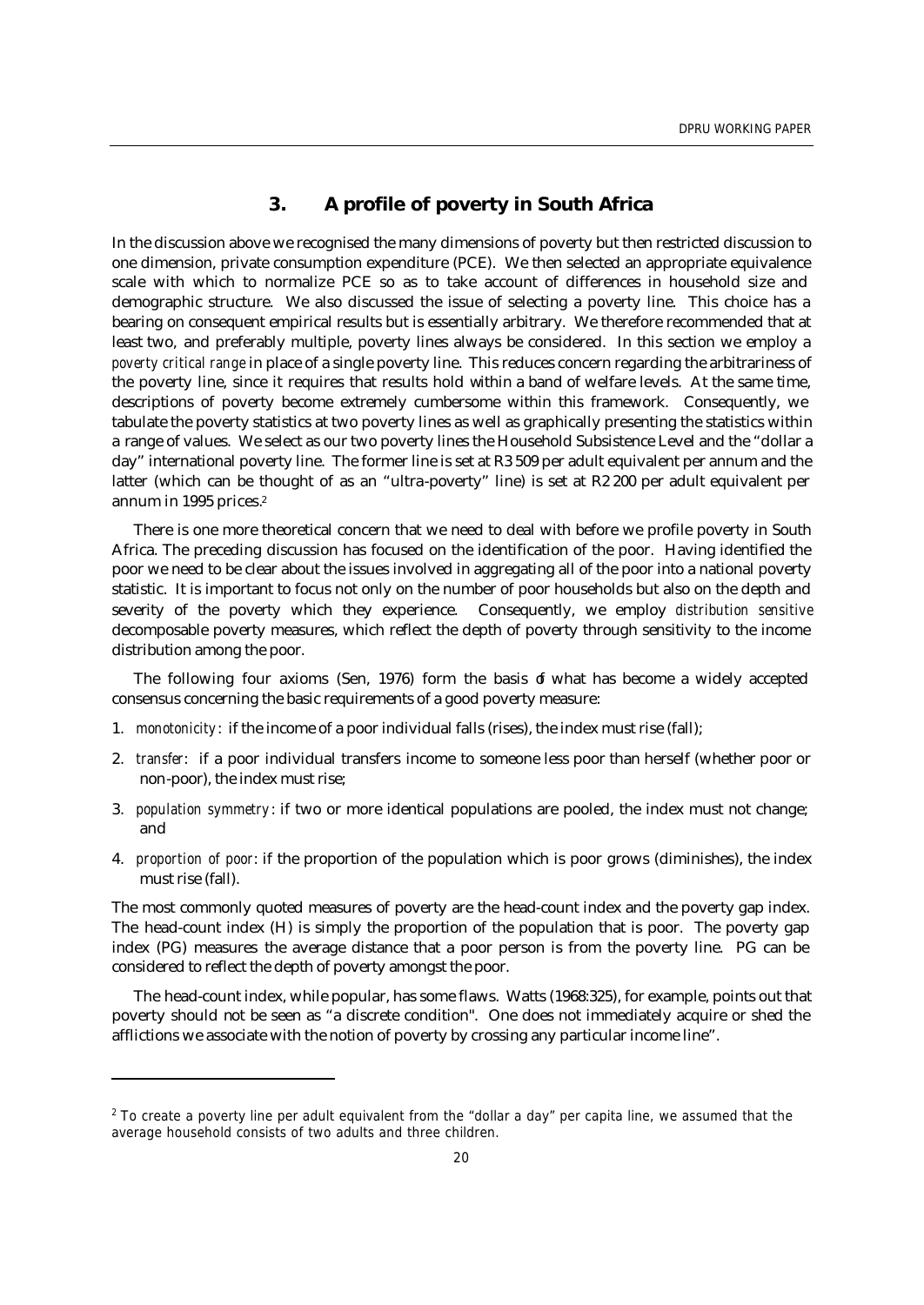#### MEASURING POVERTY IN SOUTH AFRICA

The poverty gap index has a number of advantages over the head count ratio. Because the head count ratio is discontinuous at the poverty line it violates the principle of transfers. It is possible to *increase* social welfare by taking money from the very poor to lift some of the just-poor out of poverty. The poverty gap index, on the other hand, is continuous and concave. Thus, transfers from the poor to the just-poor in order that they become non-poor will increase PG. PG nevertheless neglects inequality *among* the poor.

These two measures are special cases of the generic class of decomposable measures proposed by Foster, Greer and Thorbecke (1984). The Foster-Greer-Thorbecke (FGT) class of poverty measures can be written:

$$
P_{a} = \frac{1}{n} \sum_{i=1}^{q} \left[ \frac{z - y_{i}}{z} \right]^{a} \quad \text{for } \alpha \ge 0
$$

where

j

*z* is the poverty line *yi* is the standard of living indicator (e.g. PCE) of the *i*th household  $\alpha$  is the "aversion to poverty" parameter<sup>3</sup>

The head count index is obtained by setting  $\alpha = 0$  and the poverty gap by setting  $\alpha = 1$ . P<sub>2</sub> is often calculated as a measure of the severity of poverty.  $P_2$  can be thought of as the sum of two components: an amount due to the poverty gap, and an amount due to inequality amongst the poor (Ravallion, 1992:39), i.e.  $P_2$  can be written as:

$$
P_2 = \frac{PG^2}{H} + \frac{(H - PG)^2}{H}CV_p^2
$$

| (contribution of | (contribution of inequality |
|------------------|-----------------------------|
| the poverty gap) | amongst the poor)           |

where  $CV_{p}^{2}$  denotes the squared coefficient of variation of income among the poor. While this breakdown goes part of the way to explaining the meaning of  $P_2$ , it remains difficult to interpret. In any event, the magnitude of  $P_2$  tells us very little when taken on its own. The value of  $P_2$  is in allowing us to make comparisons over time or space or of different policy options.

The FGT class of measures has several desirable properties. For example, both the poverty gap and P2 are strictly decreasing in the living standard of the poor (the lower your standard of living, the poorer you are deemed to be).  $P_2$  has the further desirable property that the increase in your measured poverty due to a fall in standard of living will be deemed greater the poorer you are.

In this paper we consider P<sub>0</sub>, P<sub>1</sub> and P<sub>2</sub> in order to obtain measures of the *incidence*, the *depth* and the *severity* of poverty.

<sup>&</sup>lt;sup>3</sup> The higher the value of  $\alpha$ , the more sensitive the measure is to the well-being of the poorest person. As α approaches infinity, the measure reflects only the poverty of the poorest person.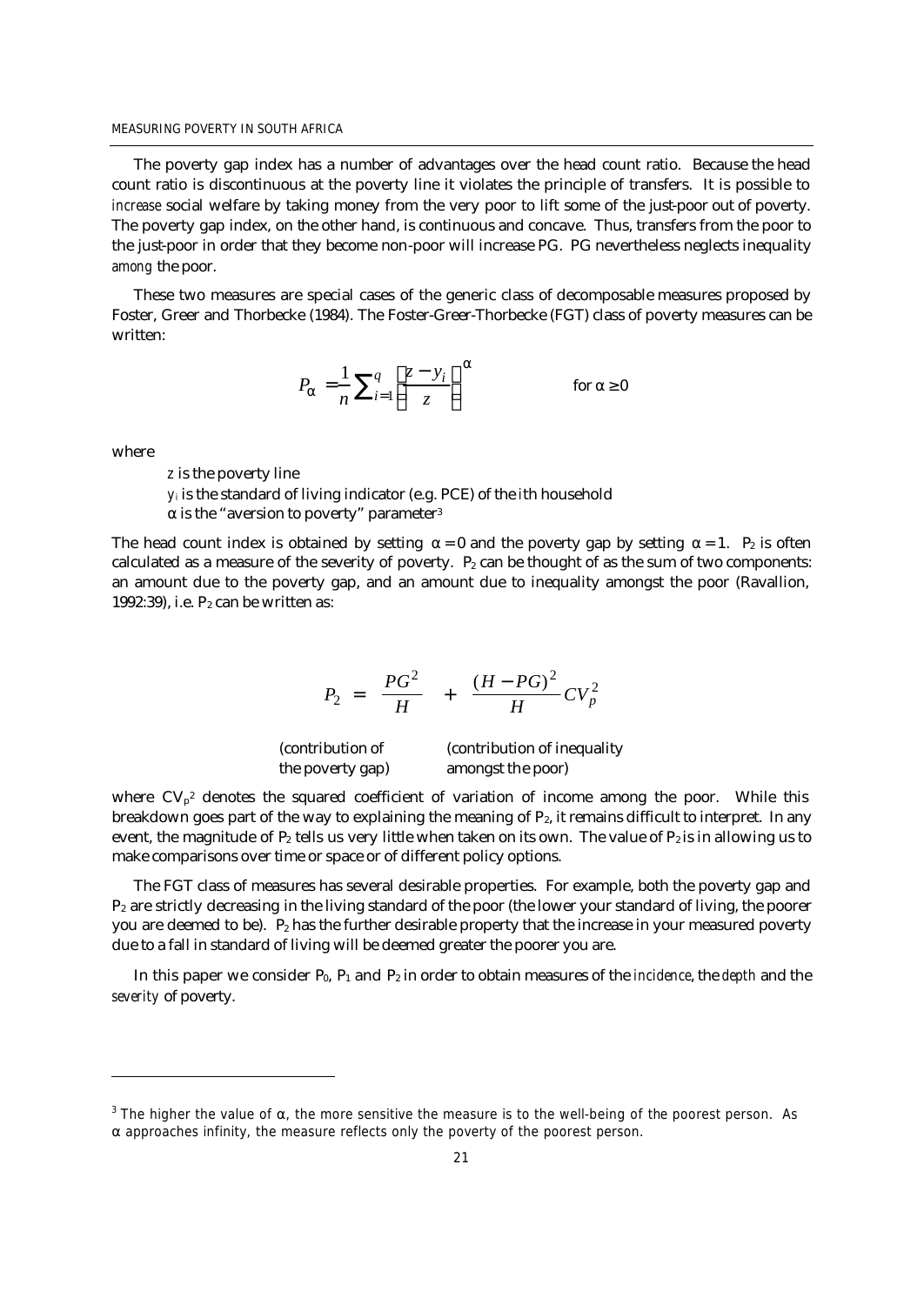One of the most useful properties of the FGT class of measures is that total poverty can be decomposed into additive sub-group poverty shares. If we split the population into *m* (mutually exclusive and exhaustive) subgroups containing  $n_i$  individuals, then we can derive intra-group FGT measures such that:

$$
P_a = \sum_{i=1}^{m} \frac{P_{ai} n_i}{n}
$$
 where

*a*  $P_{ai} = \frac{1}{2} \sum (1 - \frac{y}{y})$ *z Y ( n P qi j ij*  $\sum_{i}$  =  $\frac{1}{n_i} \sum_{j=1}^{n} (1 -$ 1  $\frac{1}{2} \sum_{i=1}^{q_i} (1$ 

# **3.1 Poverty Critical Range and Partial Poverty Ordering**

As discussed in the previous chapter, there is great uncertainty about the setting of an appropriate poverty line. It is easy to construct a theoretical example of two distributions of PCE, *A* and *B*, for any poverty measure  $P(z,h)$  in which  $P_A(z_0,h) < P_B(z_0,h)$  at one poverty line  $z_0$  and  $P_A(z_1,h) > P_B(z_1,h)$  at some other reasonable poverty line  $z_1$  (Cushing and Zheng, 1996: 5).<sup>4</sup> We regard the poverty levels in these two distributions as non-comparable. If, however, the poverty ordering of two distributions holds at every poverty line within a reasonable range, then there is less question over the ordering.

This consideration led to the development of *partial poverty ordering* in contrast to conventional complete ordering at one poverty line (Atkinson (1987), Foster and Shorrocks (1988)). The relationship between the partial poverty ordering of certain measures and *stochastic dominance* was established. The poverty critical range that was used was either the whole income range  $[0, \infty)$  or a narrower range  $[0,a]$ where  $0 < a < \infty$ . In practice, it is not necessary to specify very wide poverty critical ranges, since the range of income levels that we would consider reasonable for establishing a poverty line is limited.

If *Z* is the set of poverty lines, then P(*z*, *h*) becomes a curve that we refer to as a *poverty value curve*. Partial poverty ordering is the ranking of different poverty value curves. If the poverty value curve of income distribution A lies below that of B, then we say that A dominates B in poverty level.

**(Weak) poverty dominance.** For two income distributions *A* and *B*, we say that *A* has a lower poverty

level than *B* (i.e. A poverty dominates B), iff:

$$
P_A(z,h) \ge P_B(z,h) \text{ for all } z \in \mathbb{Z}
$$
 (1)

and

j

 $P_A(z,h) > P_B(z,h)$  for at least one *z* (2)

Thus, after specifying the poverty critical range *Z*, we simply have to determine whether conditions (1) and (2) are satisfied. There are three possibilities:

<sup>4</sup> *h* is the specific poverty value function, such as the head count ratio.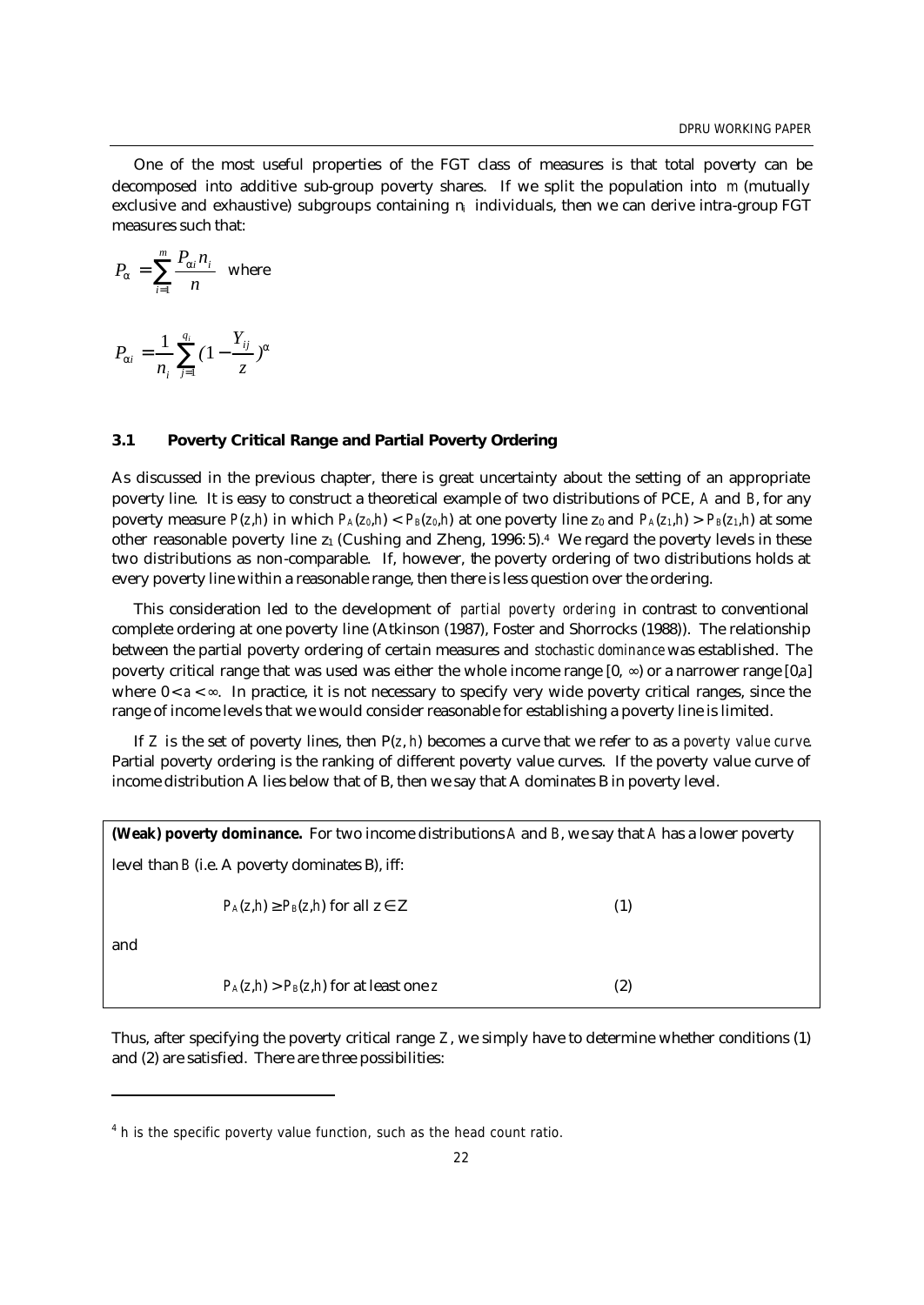- 1. the poverty measures of the two income distributions are identical for all  $z \in Z$ ;
- 2. one poverty curve dominates the other; or
- 3. the poverty value curves cross, i.e. the poverty measures of one income distribution are greater than those of the other at some poverty lines but smaller at some other poverty lines.

In the first two cases we have no doubt about the poverty ordering, while in the third case we cannot draw any conclusions about the comparison unless we narrow the poverty critical range.

Ravallion and Sen (1996: 776) point out that if we trace out two poverty value curves based on the  $P_0$ measure and one curve dominates the other, then this result automatically holds for the poverty value curves associated with a broad range of poverty measures. Thus, if we obtain an unambiguous poverty ordering based on the head-count index, the result will be the same when we map  $P_1$  or  $P_2$ .

#### **3.2 Where are the Poor?**

The poverty value curves in figure 1 below shows the great disparities between rural and urban areas. We divide the urban sample into small towns, secondary cities and metropolitan areas in order to show that there is also differentiation within urban settlement types. For a very wide range of poverty lines, the incidence, depth and severity of poverty are unambiguously highest in rural areas, followed by small towns and secondary cities and considerably lower in metropolitan areas. Since the results are unambiguous, we do not present the curves representing the  $P_1$  and  $P_2$  FGT measures.

At a poverty line of R3509 per adult equivalent per annum, the poverty *rate* in rural areas (i.e. the percentage of individuals classified as poor) is 63%, compared with 22% in urban areas taken together. If we consider the "ultra-poor" (who expend less than half this amount), we find that 27% of rural dwellers fall below this line, in contrast to only 7% of those in urban areas.

Table 11 summarises the results of the analysis at the two selected poverty lines. The *poverty share* of rural areas (i.e. the percentage of poor individuals that live in rural areas) at the higher poverty line is 73%. Moreover, the combination of a high poverty rate and deep poverty among the poor in rural areas means that 75% of the total poverty gap is accounted for by poverty in rural households, although they only make up 49% of the population.

**Figure 1 Incidence of poverty by locational classification**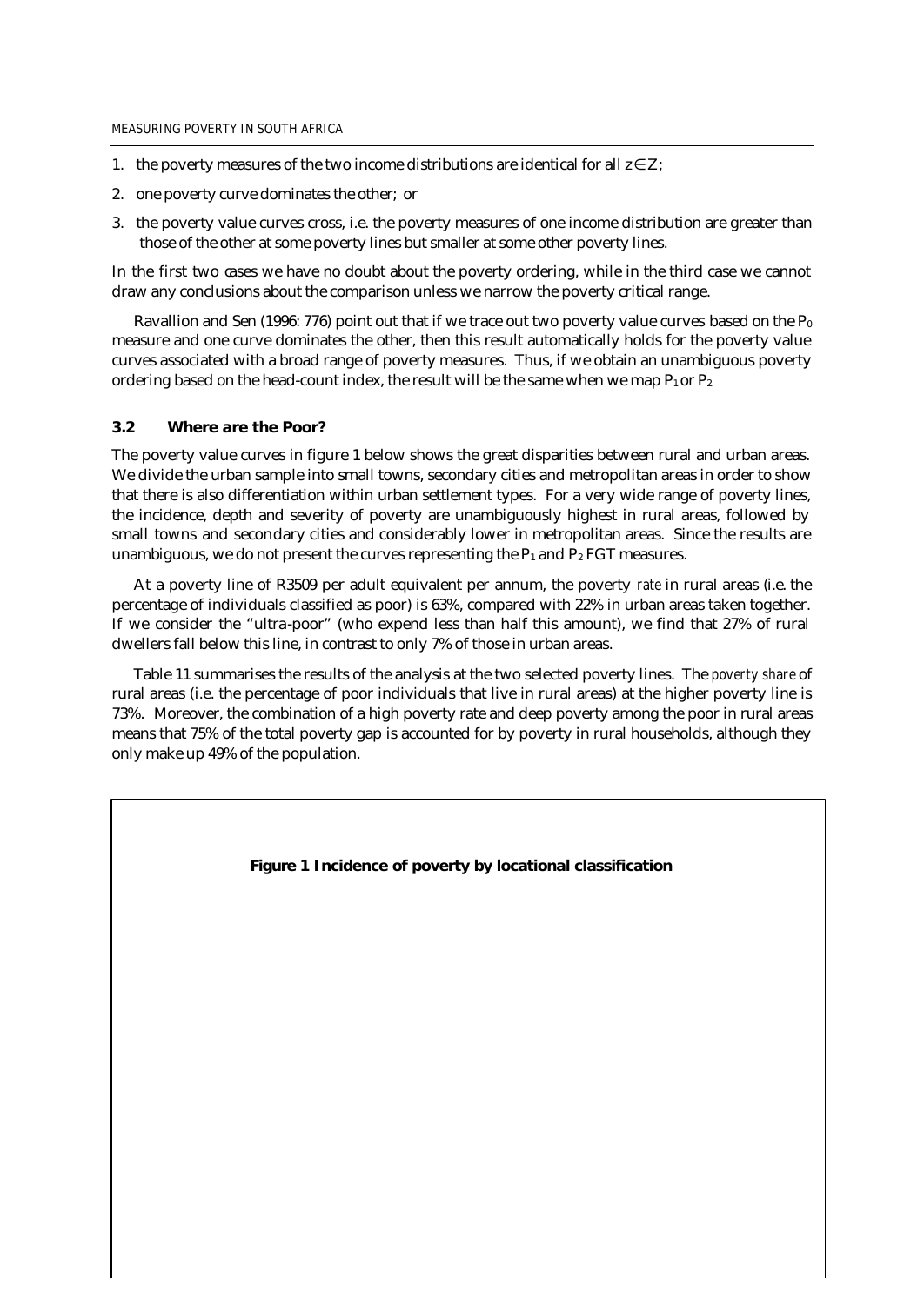

Source: IES & OHS, SSA 1995.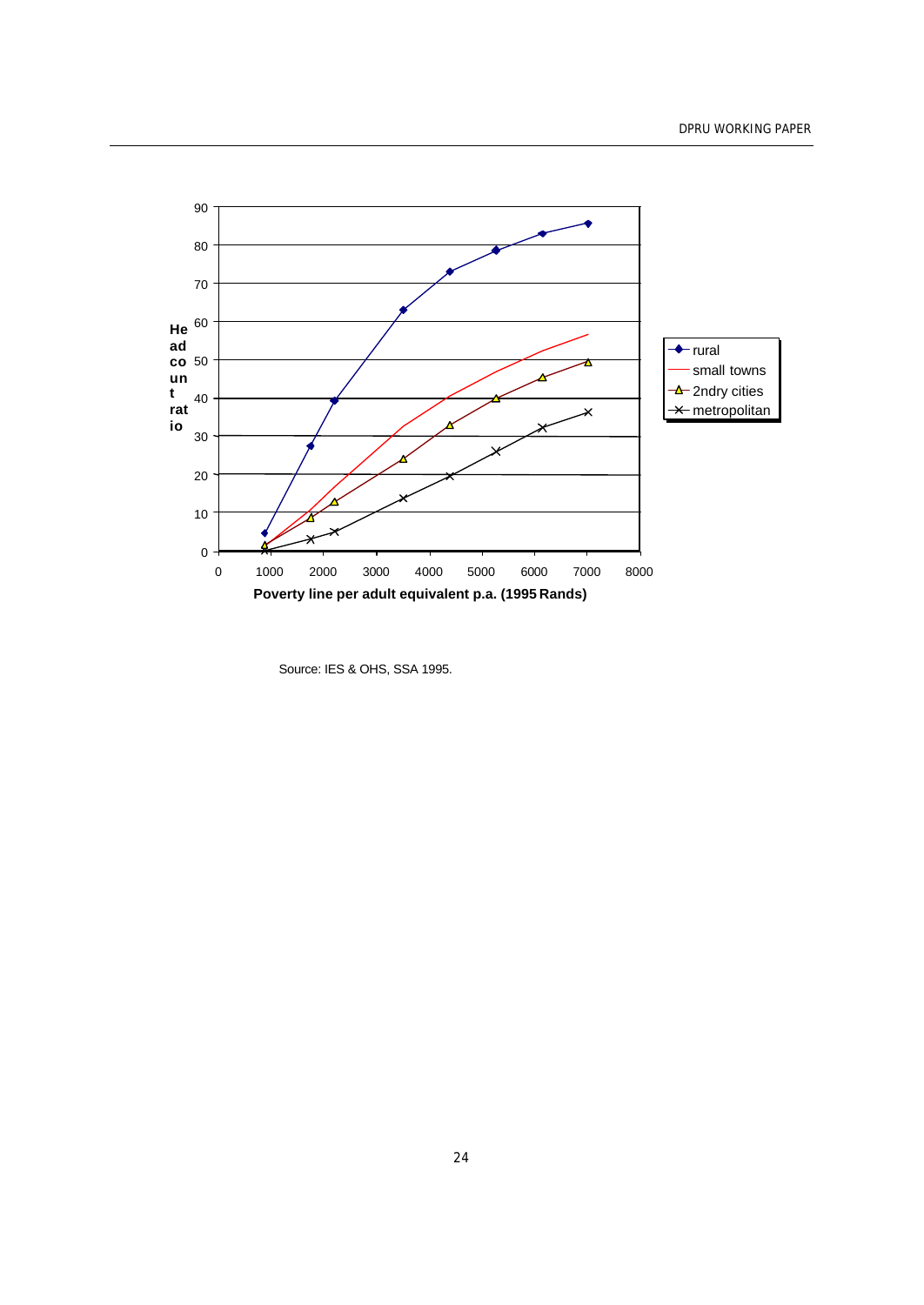|                                 |            | Poverty line = |             |                    |                       |                                 |                | Poverty line = |       |                |                       |       |         |
|---------------------------------|------------|----------------|-------------|--------------------|-----------------------|---------------------------------|----------------|----------------|-------|----------------|-----------------------|-------|---------|
| R2200 per adult equivalent p.a. |            |                |             |                    |                       | R3509 per adult equivalent p.a. |                |                |       |                |                       |       |         |
|                                 | Population |                |             |                    | <b>Poverty shares</b> |                                 |                |                |       |                | <b>Poverty shares</b> |       |         |
|                                 | shares (%) | $ P_0 $        | $P_1$       | P <sub>2</sub>     | $P_0$                 | $P_1$                           | P <sub>2</sub> | $ P_0 $        | $P_1$ | P <sub>2</sub> | $ P_0 $               | $P_1$ | $ P_2 $ |
| Rural                           | 48.8       | 39.3           |             | $0.083$ 0.002 77.9 |                       | 80.1                            | 81.5           | 63.0           | 0.28  | 0.02           | 71.4                  | 74.7  | 76.7    |
| Small towns                     | 20.9       | 16.8           |             | $0.028$ 0.035      | 14.7                  | 13.3                            | 12.5           | 32.5           | 0.13  | 0.15           | 18.1                  | 16.6  | 15.5    |
| 2ndry cities                    | 7.0        | 12.8           | 0.026 0.011 |                    | 3.6                   | 3.6                             | 3.7            | 24.1           | 0.10  | 0.06           | 3.9                   | 3.8   | 3.7     |
| Metropolitan                    | 23.9       | 5.1            |             | $0.007$ 0.011      | 3.8                   | 3.0                             | 2.3            | 13.8           | 0.04  | 0.05           | 6.7                   | 4.9   | 4.1     |
| All                             | 100        |                |             |                    | 100                   | 100                             | 100            |                |       |                | 100                   | 100   | 100     |

**Table 11 Distribution of poor individuals by locational classification**

Source: IES & OHS, SSA 1995.

Poverty is distributed very unevenly among South Africa's nine provinces. Figure 2 shows the values of the head count ratio over the poverty critical range. We find that the incidence of poverty is highest in the Eastern Cape followed by the Northern Province and lowest in Gauteng and the Western Cape. Surprisingly, the poverty incidence curve for KwaZulu-Natal does not cross any other line and we are able to conclude that KwaZulu-Natal has the third lowest incidence of poverty.

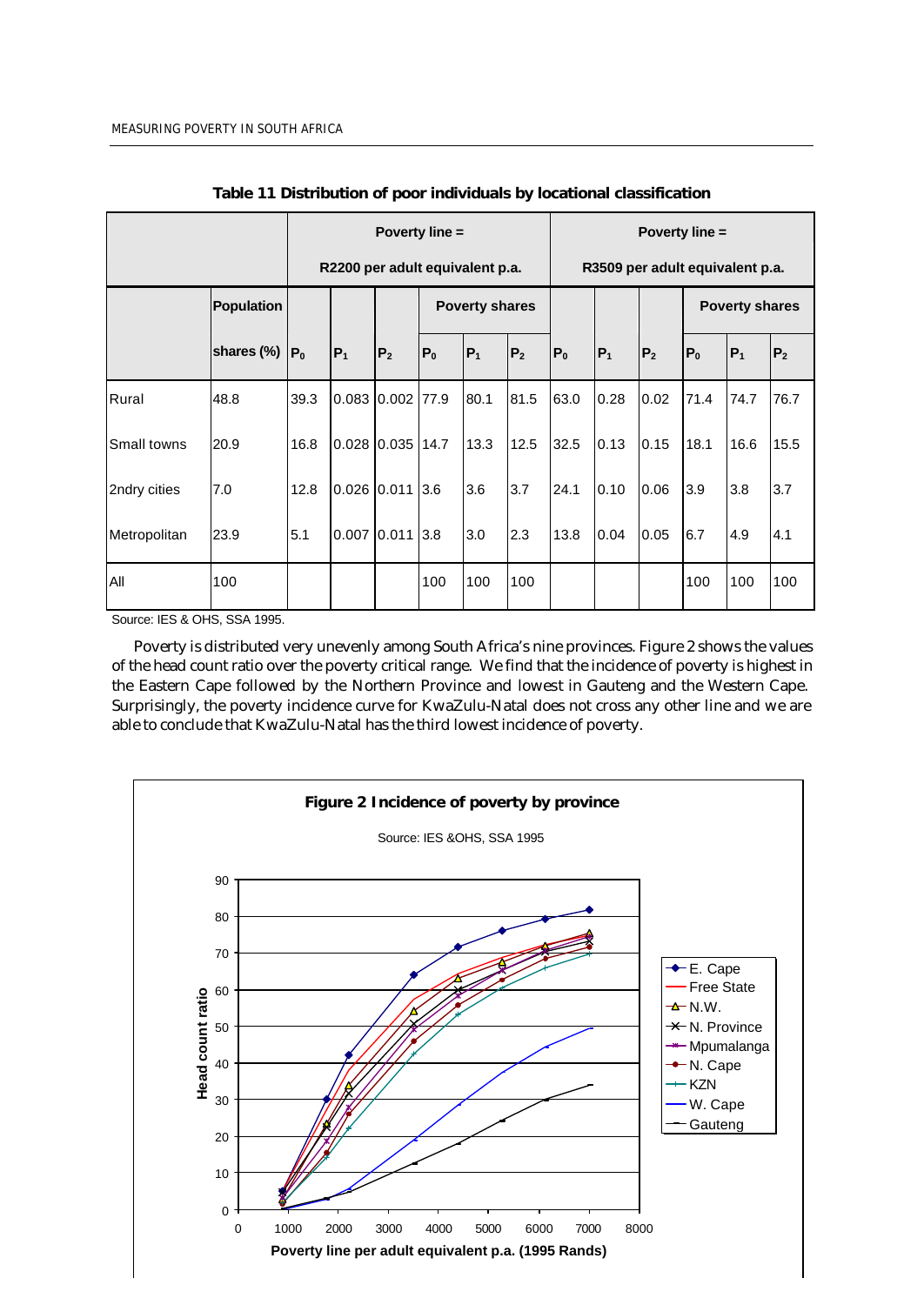Using the P<sub>1</sub> measure (see figure 3 below) we find that the depth of poverty is highest in the Eastern Cape, Northern Province and Free State and lowest in Gauteng, followed by the Western Cape, KwaZulu-Natal and the Northern Cape. While poverty is higher in Mpumalanga than the North-West at low poverty lines, the curves coincide at higher poverty lines.



Figure 4 shows that Mpumalanga is consistently poorer than North-West when poverty is measured by the FGT P<sub>2</sub> index. This is easily explained by the fact that Mpumalanga has a higher incidence of poverty at lower poverty lines; thus when we weight the poorest of the poor more heavily, this part of the distribution dominates.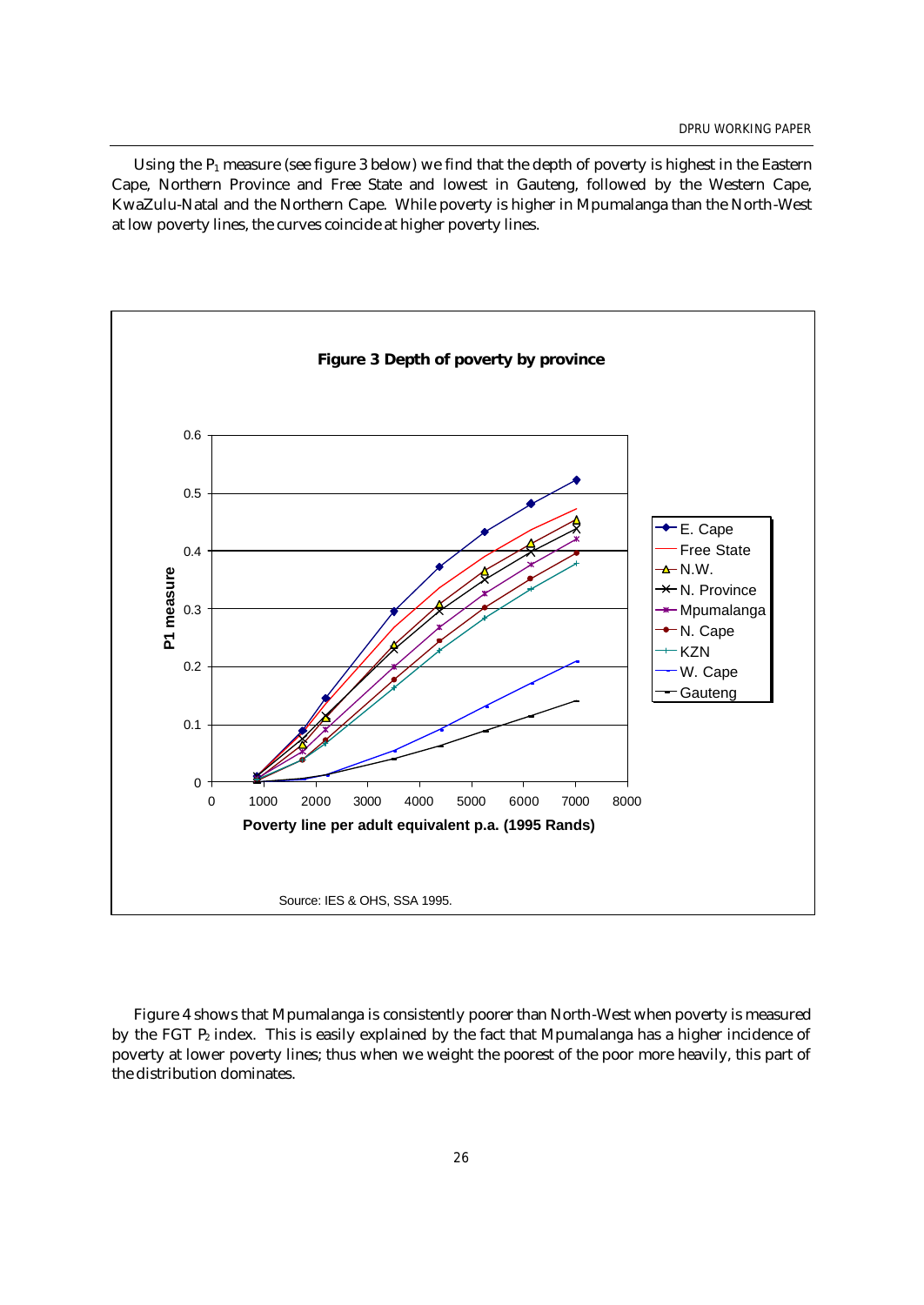

The poverty share analysis of table 12 complements and extends the graphical analysis of figures 2, 3 and 4 by showing the provincial distribution of poverty at two poverty lines and for all three FGT measures. In these share decompositions any reversal in poverty shares could be due to the change in poverty line or the change in poverty measure. With regard to the former, it can be seen that Western Cape and Gauteng increase their shares of poverty with a move from the lower poverty line to the higher line. This reflects the fact that the number of poor individuals in these two provinces rises relative to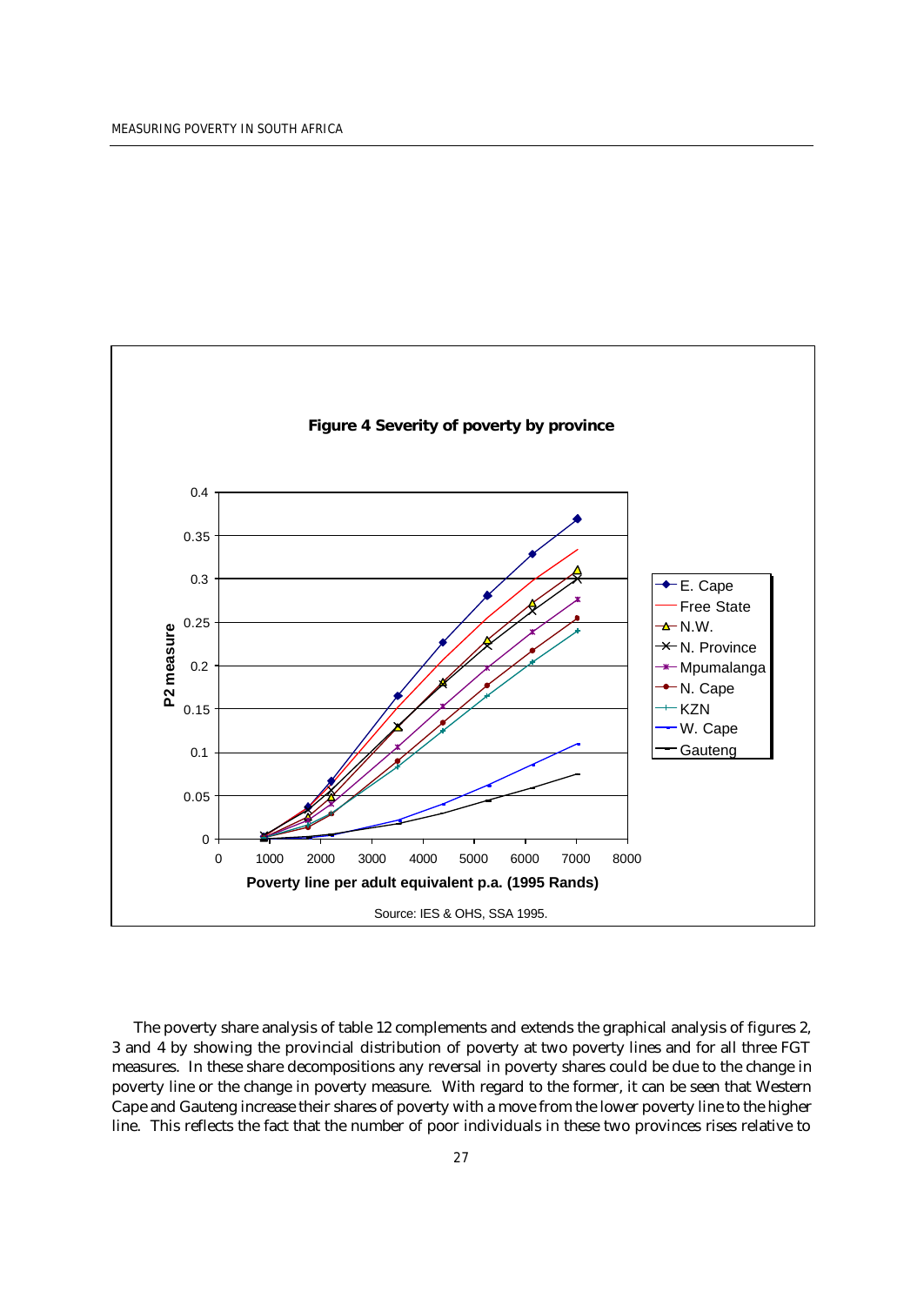other provinces with a move to the higher line. However, at either line, the poverty shares of these two provinces still fall sharply with a move from P0 to P1 and P2. This reflects the decreased weight of these provinces when priority is given to the poorest of the poor.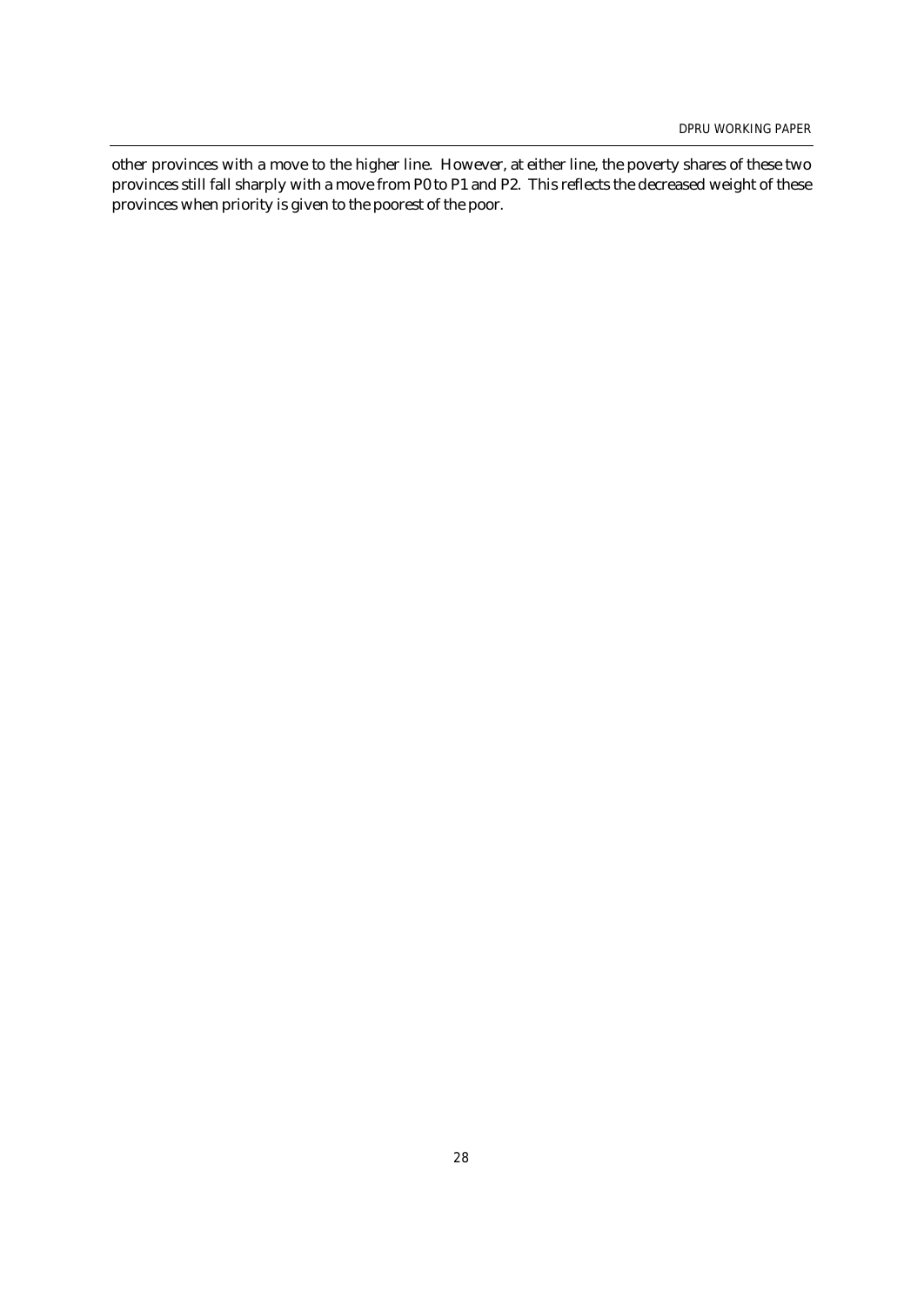|                   |                    | Poverty line =                  |       |                         |                         |                       | Poverty line = |                                 |       |                |       |                       |                |
|-------------------|--------------------|---------------------------------|-------|-------------------------|-------------------------|-----------------------|----------------|---------------------------------|-------|----------------|-------|-----------------------|----------------|
|                   |                    | R2200 per adult equivalent p.a. |       |                         |                         |                       |                | R3509 per adult equivalent p.a. |       |                |       |                       |                |
|                   | <b>Population</b>  |                                 |       |                         |                         | <b>Poverty shares</b> |                |                                 |       |                |       | <b>Poverty shares</b> |                |
|                   | Shares (%) $ P_0 $ |                                 | $P_1$ | P <sub>2</sub>          | $P_0$                   | $P_1$                 | P <sub>2</sub> | $ P_0 $                         | $P_1$ | P <sub>2</sub> | $P_0$ | $P_1$                 | P <sub>2</sub> |
| E. Cape           | 15.87              |                                 |       | 42.17 0.145 0.067       | 27.11                   | 28.22                 |                | 28.48 64.05                     | 0.295 | 0.165          | 24.02 | 26.28                 | 27.29          |
| <b>Free State</b> | 6.72               |                                 |       |                         | 38.03 0.135 0.063 10.35 |                       |                | 11.05 11.46 57.51               | 0.267 | 0.152          | 9.13  | 10.08                 | 10.60          |
| North-West        | 8.03               |                                 |       | 34.02 0.111 0.048       | 11.07                   | 10.87                 |                | 10.46 54.34                     | 0.238 | 0.129          | 10.31 | 10.71                 | 10.79          |
| N. Province       | 13.17              |                                 |       |                         | 31.73 0.115 0.056 16.93 | 18.53                 |                | 19.87 50.77                     | 0.230 | 0.130          | 15.80 | 16.98                 | 17.85          |
| Mpumalanga        | 7.29               | 28                              |       | $0.090$ 0.041           | 8.27                    | 8.05                  |                | 7.96 49.21                      | 0.200 | 0.107          | 8.48  | 8.19                  | 8.09           |
| N. Cape           | 1.79               |                                 |       | 26.13 0.072 0.029       | 1.90                    | 1.58                  |                | 1.40 45.97                      | 0.178 | 0.090          | 1.94  | 1.78                  | 1.67           |
| KwaZulu-Natal     | 21.1               |                                 |       | 22.12 0.068 0.030 18.91 |                         | 17.46                 |                | 16.91 42.39                     | 0.164 | 0.084          | 21.14 | 19.40                 | 18.43          |
| W. Cape           | 9.02               | 5.74                            |       | $0.013$ 0.004           | 2.10                    | 1.42                  | 1.02           | 19.08                           | 0.054 | 0.022          | 4.07  | 2.75                  | 2.04           |
| Gauteng           | 17.02              | 4.87                            |       | $0.014$ 0.005           | 3.36                    | 2.82                  | 2.45           | 12.7                            | 0.040 | 0.018          | 5.11  | 3.83                  | 3.25           |
| All               | 100                |                                 |       |                         | 100                     | 100                   |                |                                 |       |                | 100   | 100                   | 100            |

**Table 12 Distribution of poor individuals by province**

Source: IES & OHS, SSA 1995.

# **3.3 Poverty and Race**

Living standards are closely correlated with race in South Africa. While poverty is not confined to any one racial group in South Africa, it is concentrated among blacks, particularly Africans. Figure 5 below shows the poverty rate by racial breakdown. Regardless of the choice of poverty line, it is clear that Africans and Coloureds experience far higher rates of poverty than amongst Indians and Whites. Table 13 then shows that, for either of the choice of poverty lines and any of the poverty measures, Africans totally dominate the poverty shares.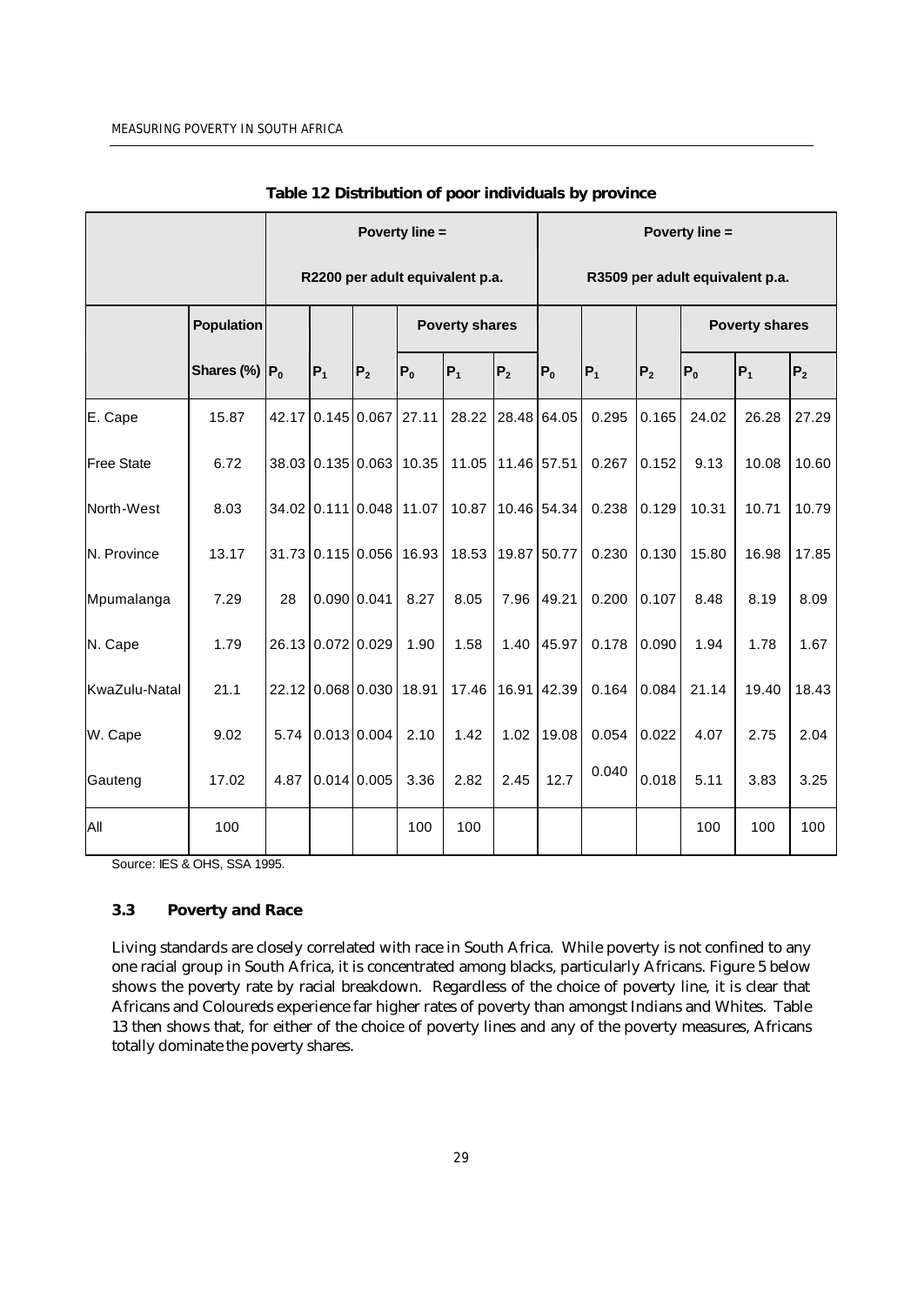

**Table 13 Distribution of poor individuals by racial classification**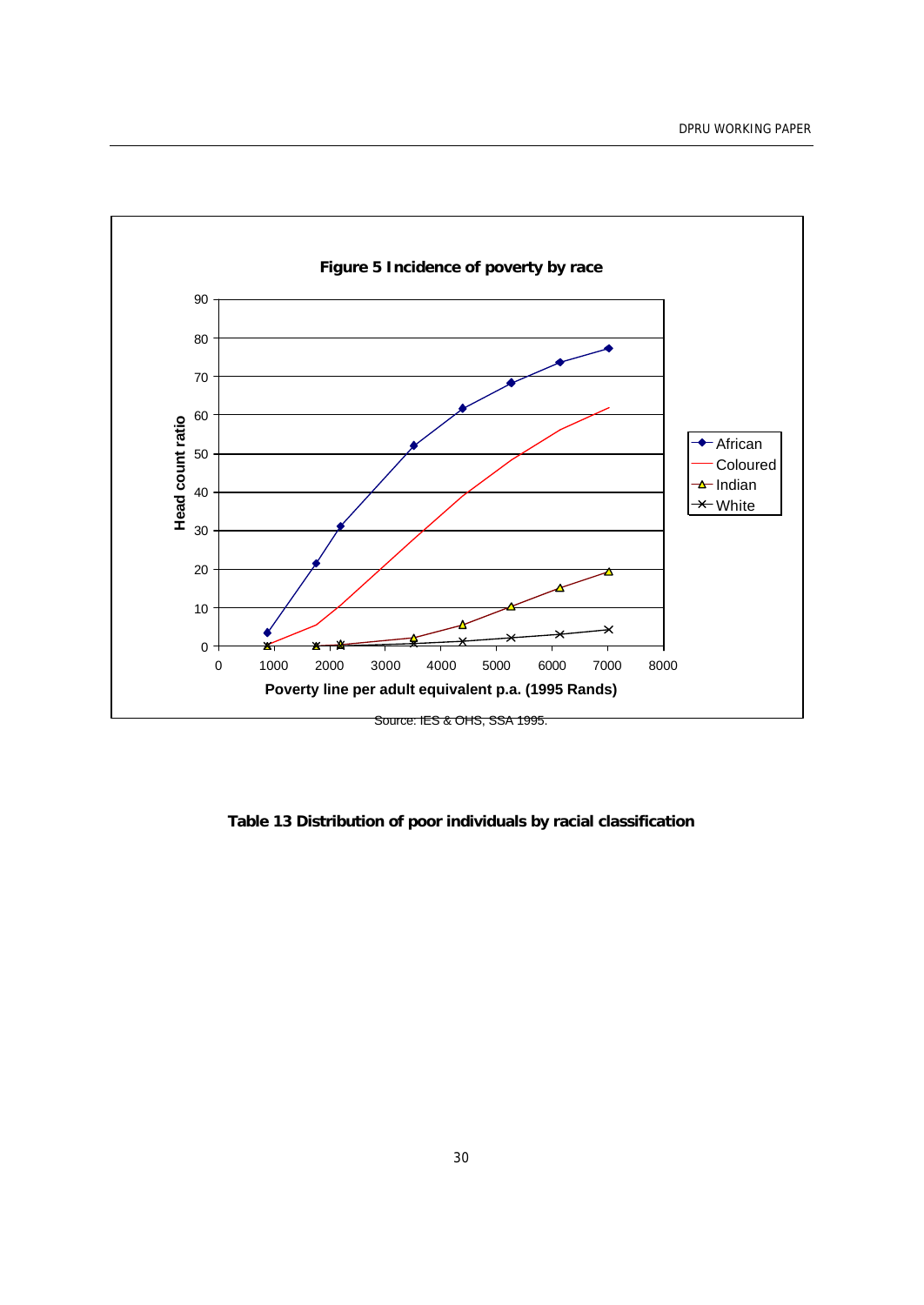#### MEASURING POVERTY IN SOUTH AFRICA

|                                 |                     |                 | Poverty line = |                |                                 | Poverty line = |                |               |               |                |       |                       |                |
|---------------------------------|---------------------|-----------------|----------------|----------------|---------------------------------|----------------|----------------|---------------|---------------|----------------|-------|-----------------------|----------------|
| R2200 per adult equivalent p.a. |                     |                 |                |                | R3509 per adult equivalent p.a. |                |                |               |               |                |       |                       |                |
|                                 | <b>Population</b>   |                 |                |                | <b>Poverty shares</b>           |                |                |               |               |                |       | <b>Poverty shares</b> |                |
|                                 | Shares $(\%)$ $P_0$ |                 | $P_1$          | P <sub>2</sub> | $P_0$                           | $P_1$          | P <sub>2</sub> | $P_0$         | $P_1$         | P <sub>2</sub> | $P_0$ | $ P_1 $               | P <sub>2</sub> |
| African                         | 76.3                |                 | $0.311$ 0.104  | 0.048          | 96.1                            | 97.1           | 97.8           | $0.521$ 0.223 |               | 0.121          | 94.0  | 95.5                  | 96.4           |
| Coloured                        | 8.6                 |                 | $0.108$ 0.026  | 0.009          | 3.7                             | 2.7            | 2.1            |               | 0.279 0.089   | 0.039          | 5.7   | 4.3                   | 3.5            |
| Indian                          | 2.5                 | $0.005$ 0.001   |                | 0.0003         | 0.0                             | 0.0            | 0.0            |               | $0.023$ 0.005 | 0.002          | 0.1   | 0.1                   | 0.0            |
| White                           | 12.6                | $0.002$ $0.001$ |                | 0.0003         | 0.1                             | 0.1            | 0.1            | $0.008$ 0.002 |               | 0.001          | 0.2   | 0.1                   | 0.1            |
| All                             | 100                 |                 |                |                | 100                             | 100            |                |               |               |                | 100   | 100                   | 100            |

#### **3.4 Poverty and gender**

Since a household survey collects information principally at the *household* level, it cannot tell us much about the inequalities in resource allocations within households. When we talk about poor women, for example, we are talking about those women who are living in poor households. In reality, there may be many women who, although they live in non-poor households, should be counted as poor because of the inequalities in intra-household allocations.

What does emerge clearly from the South African household surveys, however, is that households headed by women are more likely to be poor. For our purposes we regard female-headed households as those where either the *de jure* or *de facto* head of household is a woman. (A household where the head of household was specified to be a woman is *de jure* female-headed, while a household where the head of household is in practice female because the designated male head is absent for most of the year is *de facto* female-headed.)

About 65% of households in the PSLSD survey were headed by resident males. In the remaining 35% the *de jure* or *de facto* head is female. The poverty rate at the higher poverty line was 60% amongst female-headed households, considerably higher than the rate of 31% in male-headed households. There are at least four factors at play here: female-headed households are more likely to be in the rural areas where poverty is concentrated, female-headed households tend to have fewer adults of working age, female unemployment rates are higher and the wage gap between male and female earnings persists.

Female-headed households tend to be more heavily reliant on remittance and state transfer income (pensions and grants) than male-headed households. The irregular and uncertain nature of remittance income increases the vulnerability of female-headed households. Average wage income in these households is about one-third of average wage income in male-headed households.

The Participatory Poverty Assessment (SA-PPA) highlighted the amount of time which women spend in unpaid labour. Women are often singly responsible for child-care, cleaning the house, fetching and heating water, washing and ironing, shopping, collecting firewood, cooking and washing dishes. The many household activities which women are expected to perform severely restricts the amount of time available for income-earning activities.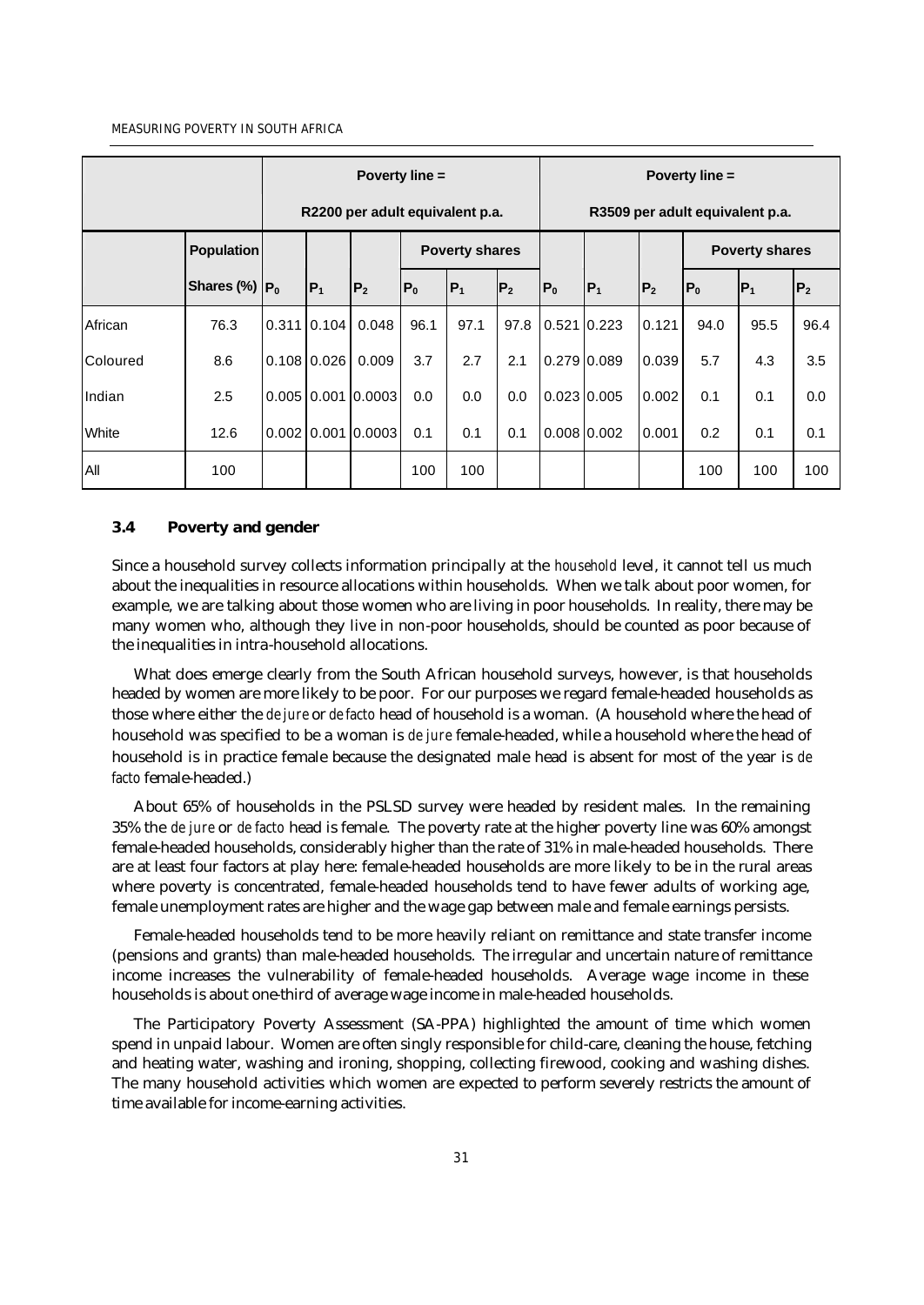# **3.5 Poverty and Education**

Figure 6 clearly shows the relationship between education and poverty. We map the incidence of poverty amongst adults with differing educational attainments. It is clear that there is a very strong correlation between educational attainment and standard of living. It is interesting to note, however, that there is not a large difference in poverty rates between those individuals that have no education and those that have less than seven years of (primary) education. These two groups together are notably more prone to poverty. However, the poverty share analysis of table 14 shows that the no education group increases its share of poverty with a move from P0 to P2. The severity of poverty is therefore seen to be worse for this group. The incidence of poverty amongst those with some tertiary education is largely accounted for by young adults that are still studying and thus not yet reaping the financial rewards of their education.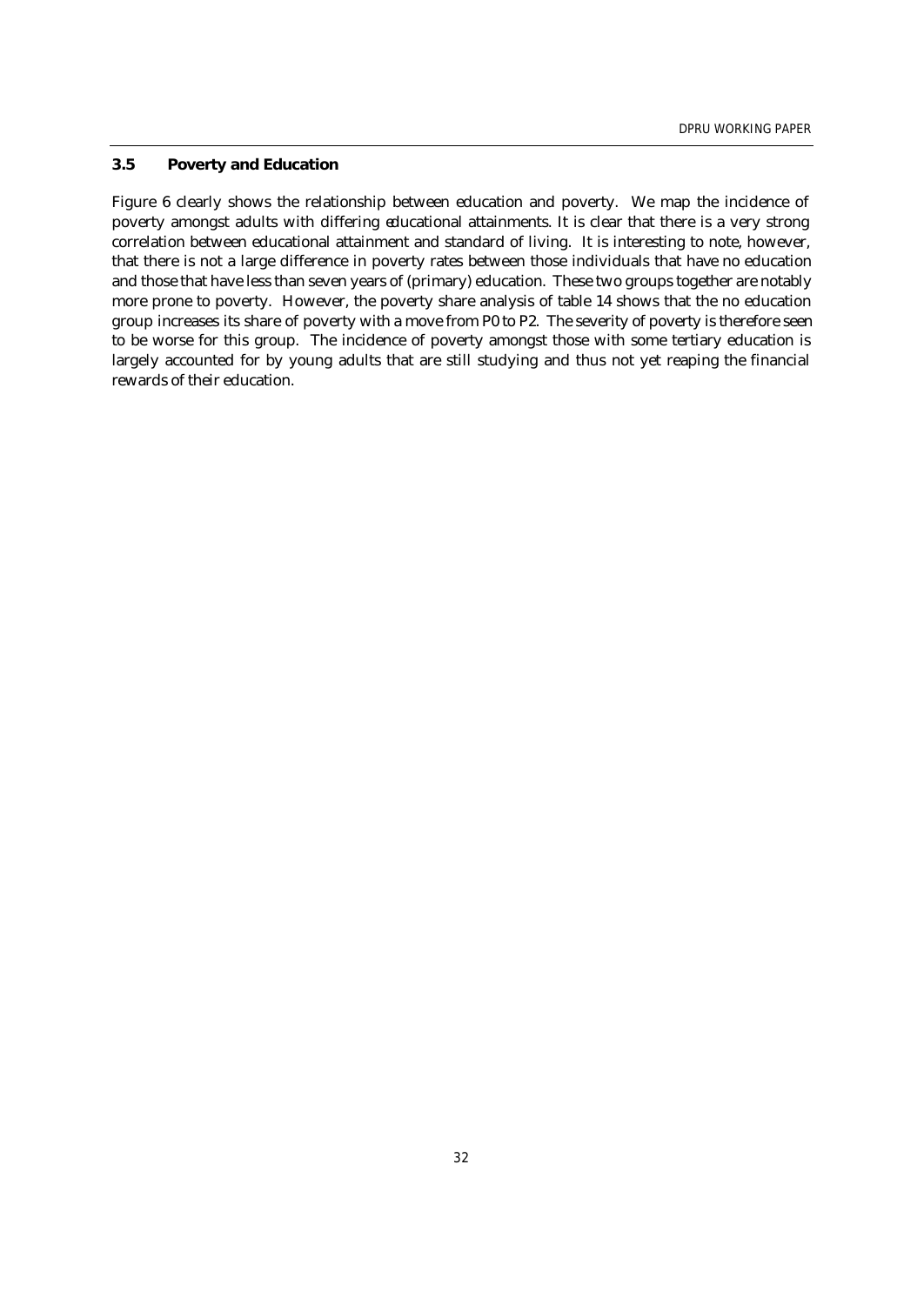

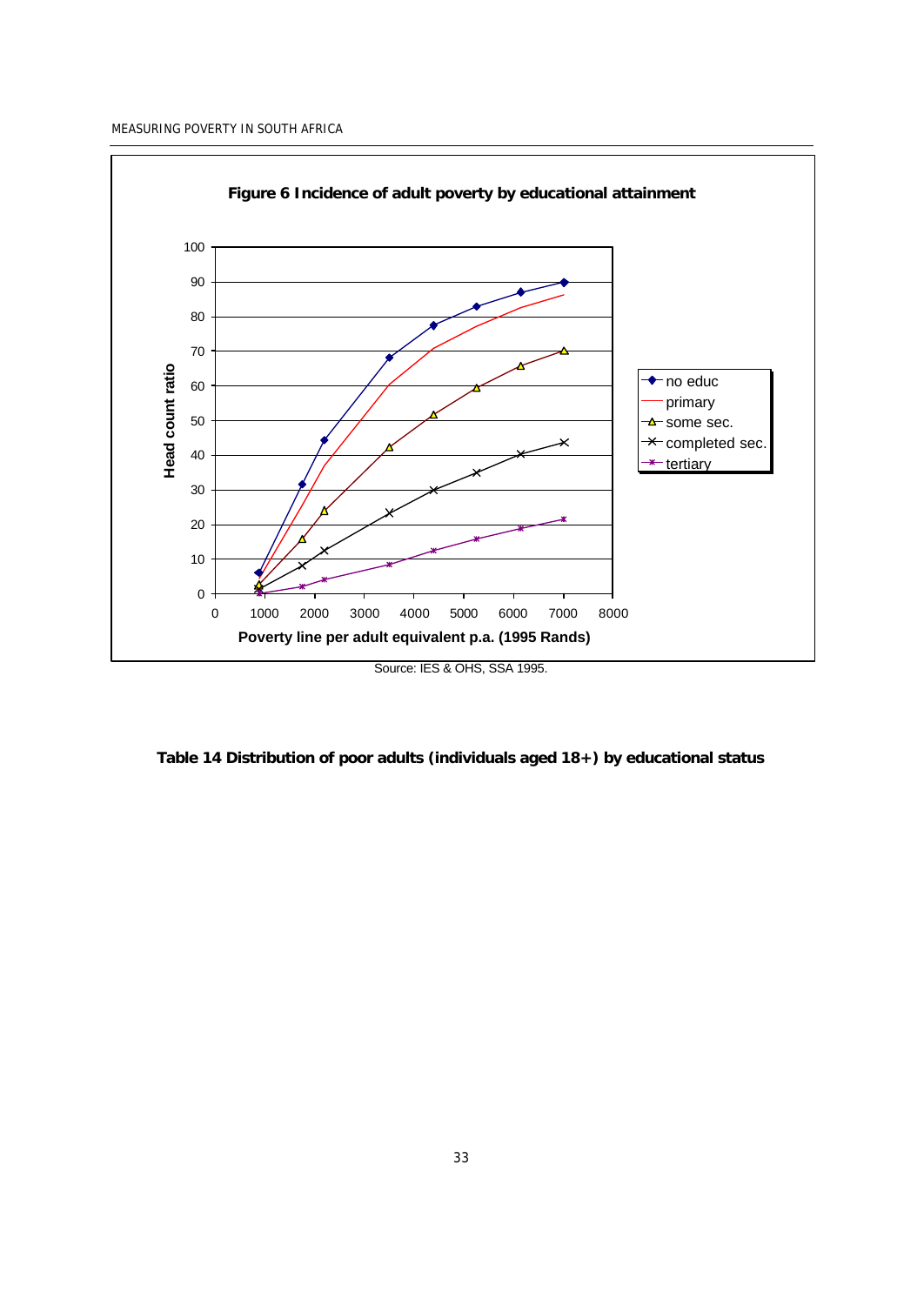DPRU WORKING PAPER

|                    |                                 | Poverty line = |               |                      |                       |                                 |                | Poverty line = |       |                       |       |       |                |
|--------------------|---------------------------------|----------------|---------------|----------------------|-----------------------|---------------------------------|----------------|----------------|-------|-----------------------|-------|-------|----------------|
|                    | R2200 per adult equivalent p.a. |                |               |                      |                       | R3509 per adult equivalent p.a. |                |                |       |                       |       |       |                |
|                    | <b>Population</b>               |                |               |                      | <b>Poverty shares</b> |                                 |                |                |       | <b>Poverty shares</b> |       |       |                |
|                    | Shares $(\%)$ $P_0$             |                | $P_1$         | P <sub>2</sub>       | $P_0$                 | $P_1$                           | P <sub>2</sub> | $P_0$          | $P_1$ | P <sub>2</sub>        | $P_0$ | $P_1$ | P <sub>2</sub> |
| No education       | 16.4                            |                |               | $0.443$ 0.156 0.0743 | 26.3                  | 27.7                            | 28.5           | 0.681 0.312    |       | 0.177                 | 24.2  | 26.0  | 26.9           |
| Primary            | 26.4                            |                |               | 0.370 0.125 0.0575   | 35.5                  | 35.8                            | 35.6           | $0.605$ 0.263  |       | 0.145                 | 34.7  | 35.4  | 35.6           |
| Incomplete<br>sec. | 34.5                            | 0.240 0.077    |               | 0.035                | 30.1                  | 28.9                            | 28.4           | 0.422 0.173    |       | 0.092                 | 31.7  | 30.3  | 29.6           |
| Completed          | 15.8                            |                | $0.125$ 0.040 | 0.018                | 7.1                   | 6.9                             | 6.8            | 0.234 0.092    |       | 0.048                 | 8.0   | 7.4   | 7.1            |
| sec.               | 7.0                             |                | $0.039$ 0.010 | 0.004                | 1.0                   | 0.8                             | 0.6            | 0.087 0.030    |       | 0.014                 | 1.3   | 1.1   | 0.9            |
| Tertiary           |                                 |                |               |                      |                       |                                 |                |                |       |                       |       |       |                |
| All                | 100                             |                |               |                      | 100                   | 100                             |                |                |       |                       | 100   | 100   | 100            |

Priority ranking exercises in many of the communities which participated in the studies for the SA-PPA consistently listed education as a priority area for improved access for the poor. There were two dimensions to this - access to basic schooling for children, and skills training for adults which would improve their access to opportunities for employment and income generation. This illustrates that education is judged by the poor in terms of its *relevance* as well as by issues of access and quality - and that relevance is seen primarily in terms of the likelihood of eventual access to employment. The principal asset of the poor is labour time, and education increases the productivity of this asset.

#### **3.6 Poverty and health**

Differences in health status are difficult to measure without a physical examination. Reliance on a respondent's own perception of his or her health status often leads to biases since better educated individuals are typically more concerned about their health status and report being sick even if they suffer from comparatively minor ailments. In contrast, health awareness among poorer groups is often lower and leads to a lower reported incidence of ill health, despite objectively worse health indicators (Sen, 1992).

This problem was encountered in the 1993 PSLSD survey where it was found that the wealthier reported a higher prevalence of ill health than the poor. Despite this, the nature of the health problems listed gave some clue towards the true state of health among the poor (Klasen, 1996). The health problems listed in Table 5 are all related to poverty and demonstrate the higher prevalence of diseases of poverty among lower income groups, including tuberculosis, diarrhoea, and fever. In addition, the much higher rates of mental disability among the poor are an indication of poor mental health facilities as well as the likely influence of violence and trauma on many poor people (Klasen, 1996).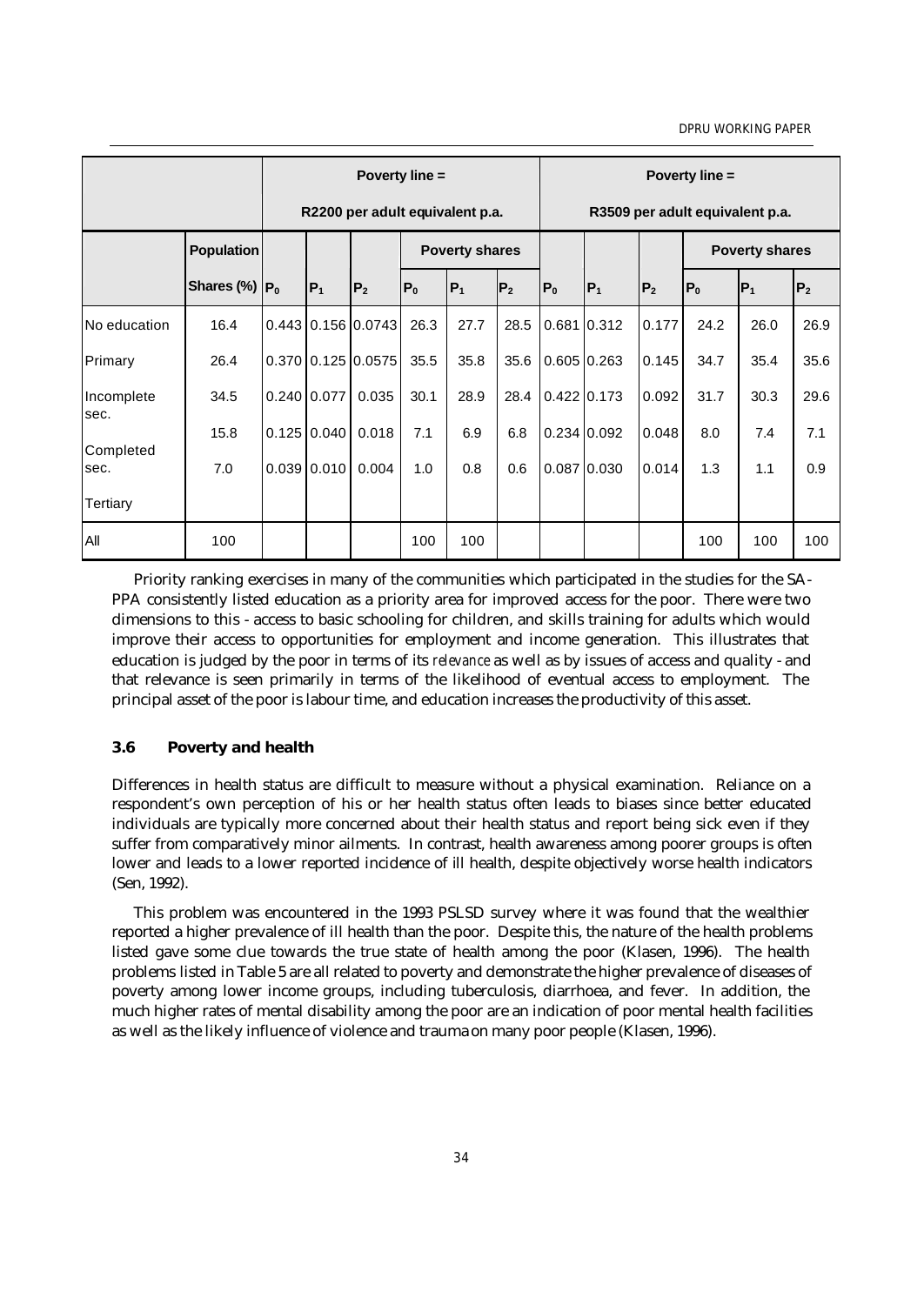|                     | $18.00 \div 10.000 \div 0.0000 \div 0.0000 \div 0.0000 \div 0.0000 \div 0.0000 \div 0.0000 \div 0.0000 \div 0.0000 \div 0.0000 \div 0.0000 \div 0.0000 \div 0.0000 \div 0.0000 \div 0.0000 \div 0.0000 \div 0.0000 \div 0.0000 \div 0.0000 \div 0.0000 \div 0.0000 \div 0.0000 \div 0.0000 \div 0.000$ |      |          |     |
|---------------------|--------------------------------------------------------------------------------------------------------------------------------------------------------------------------------------------------------------------------------------------------------------------------------------------------------|------|----------|-----|
|                     | <b>Ultra-Poor</b>                                                                                                                                                                                                                                                                                      | Poor | Non-poor | All |
| <b>Tuberculosis</b> | 4.4                                                                                                                                                                                                                                                                                                    | 4.2  | 2.1      | 2.9 |
| Diarrhoea           | 11.5                                                                                                                                                                                                                                                                                                   | 8.2  | 4.6      | 6.0 |
| Fever               | 10.0                                                                                                                                                                                                                                                                                                   | 8.5  | 5.9      | 6.9 |
| Physical disability | 5.2                                                                                                                                                                                                                                                                                                    | 4.5  | 3.1      | 3.6 |
| Mental disability   | 8.3                                                                                                                                                                                                                                                                                                    | 6.5  | 2.5      | 4.0 |

**Table 15 Proportion suffering from each illness (%) <sup>5</sup>**

Source: Saldru, 1993

j

The PSLSD survey included a physical examination of the heights and weights of a sub-sample of children which allows a more objective assessment of their health status. It shows that poor children suffer from much higher rates of chronic undernutrition (i.e. stunting). As can be seen from figure 7, 38% of ultra-poor children below the age of five suffer from stunting.

<sup>5</sup> The percentage of individuals *reporting an illness* in the two weeks prior to survey, who complained of a particular symptom.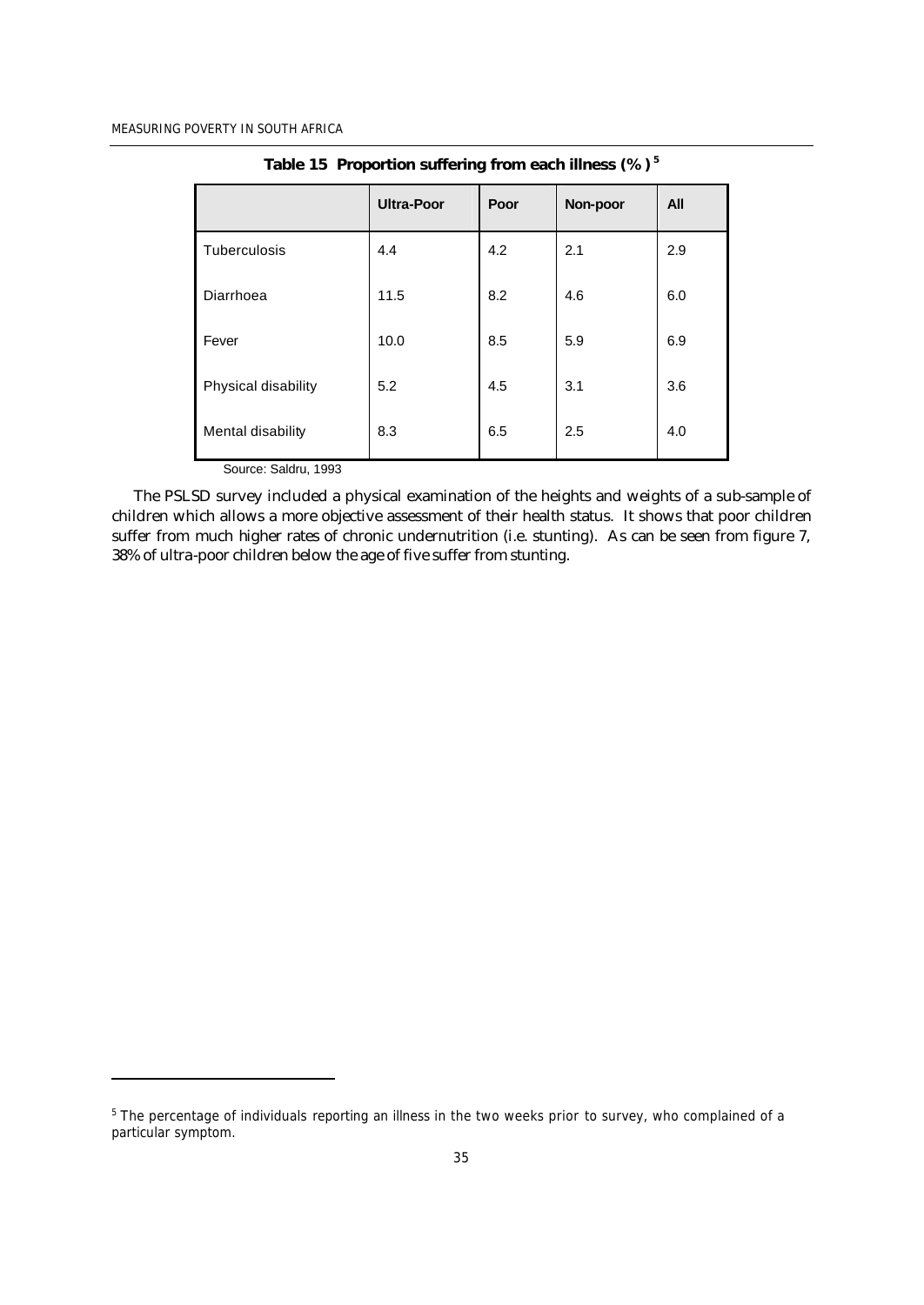

# **3.7 Employment and Income among the Poor**

Not surprisingly, poverty and unemployment are closely linked. Table 6 shows that the unemployment rate among those from poor households is 52%, in comparison with an overall national rate of 29%. In addition, labour force participation is lower in poor than non-poor households. More than half of the working-age poor are outside of the labour market. As a result, the percentage of working age individuals from households below the poverty line that are actually working is significantly lower than average. Only 29% of individuals aged 16-64 living in households classified as poor are employed, compared with 48% from non-poor households.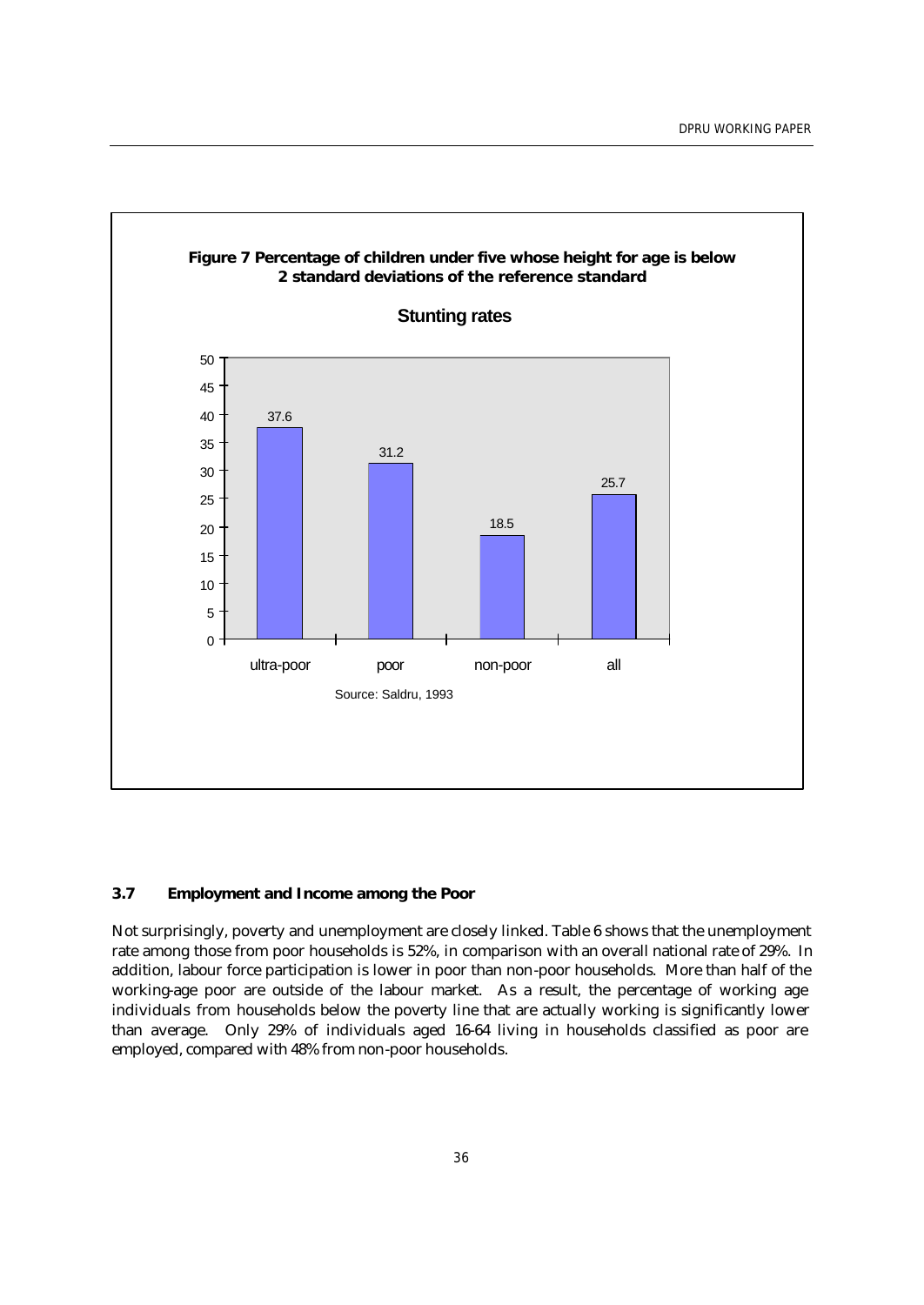|                                 | Ultra-poor | Poor | Non-poor | All  |
|---------------------------------|------------|------|----------|------|
| (Broad) unemployment rates by:  |            |      |          |      |
| Race                            |            |      |          |      |
| African                         | 59.4       | 52.7 | 24.5     | 36.9 |
| Coloured                        | 46.1       | 36.7 | 17.0     | 21.8 |
| Indian                          |            | 67.5 | 12.8     | 13.7 |
| White                           |            | 75.0 | 4.5      | 4.7  |
| Gender                          |            |      |          |      |
| Female                          | 65.9       | 59.1 | 25.3     | 37.4 |
| Male                            | 51.6       | 44.0 | 12.9     | 22.4 |
| Location                        |            |      |          |      |
| Rural                           | 56.3       | 48.8 | 22.4     | 36.7 |
| Urban                           | 65.7       | 57.5 | 16.8     | 24.0 |
| Total broad unemployment rate   | 58.7       | 51.5 | 18.4     | 29.3 |
| Total Narrow unemployment rate  | 34.9       | 30.6 | 11.0     | 16.4 |
| Labour force participation rate | 43.4       | 45.8 | 61.6     | 55.3 |
| Share of adults 16-64 working   | 17.7       | 21.9 | 48.3     | 37.9 |

## **Table 16: Unemployment, participation, and sectoral employment by race, gender, and location (%)**

Source: IES & OHS, SSA 1995.

j

Figure 8 shows the differences between the sources of income for poor and non-poor households<sup>6</sup>. (The Saldru data-set is used for this comparison because this survey was more successful in capturing information about small-scale agriculture and remittances.) It is clear that the poor are far more dependent on remittances and state transfers than the non-poor. What cannot immediately be seen from the graph is that poor households typically rely on multiple sources of income. This reduces risk, as the household is less vulnerable if it should experience a sudden loss of income from a particular source.

<sup>&</sup>lt;sup>6</sup> Capital income refers to income from sources such as dividends, interest and imputed rent. Imputed rent is the price attached to the benefit of owning the dwelling in which the household resides. The household is, in effect, renting the dwelling from itself. Thus, imputed rent is regarded as both an income and expenditure.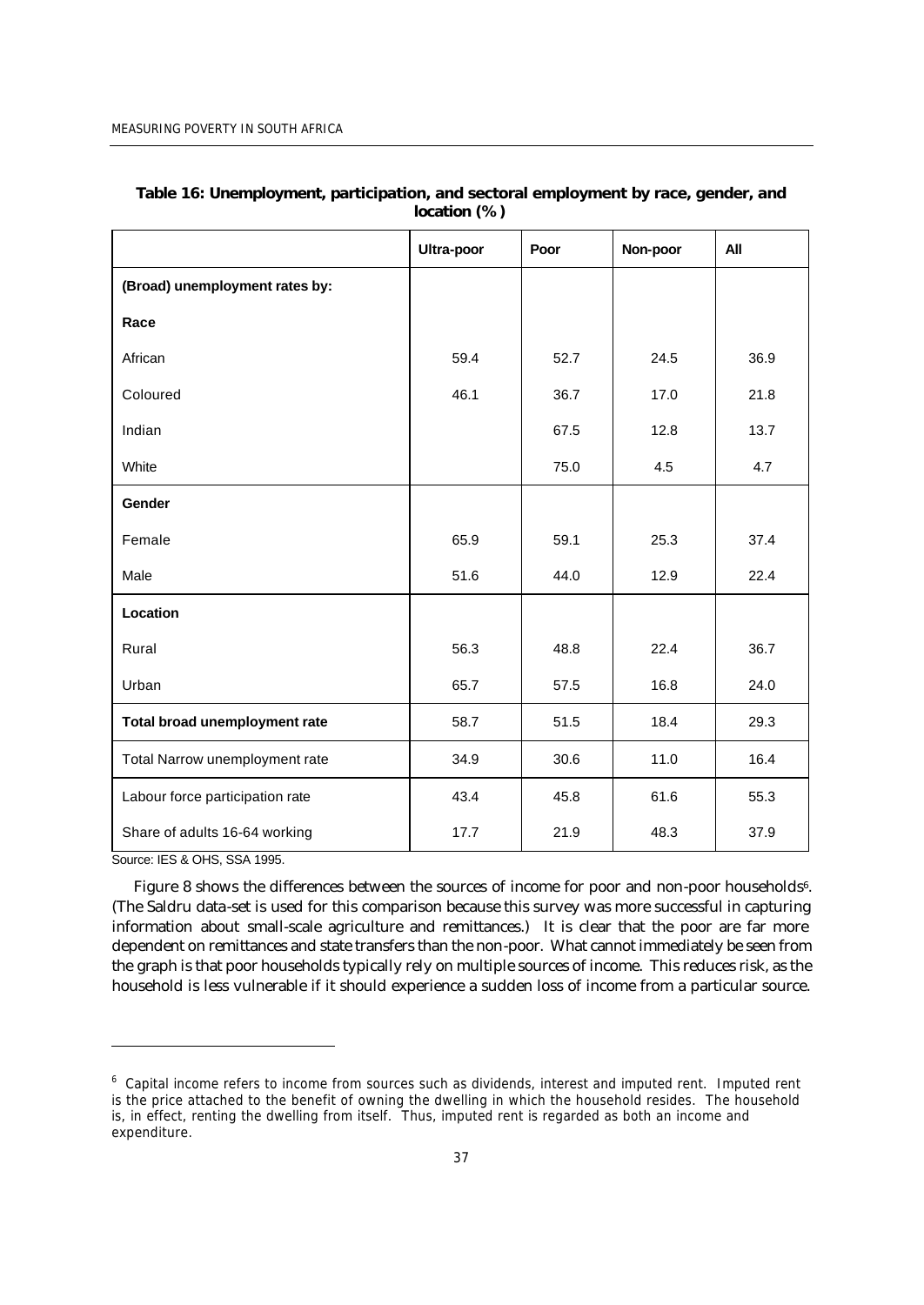Figure 8 again highlights the importance of wage income. Poor households are characterised by a lack of wage income, either as a result of unemployment or of low-paid jobs.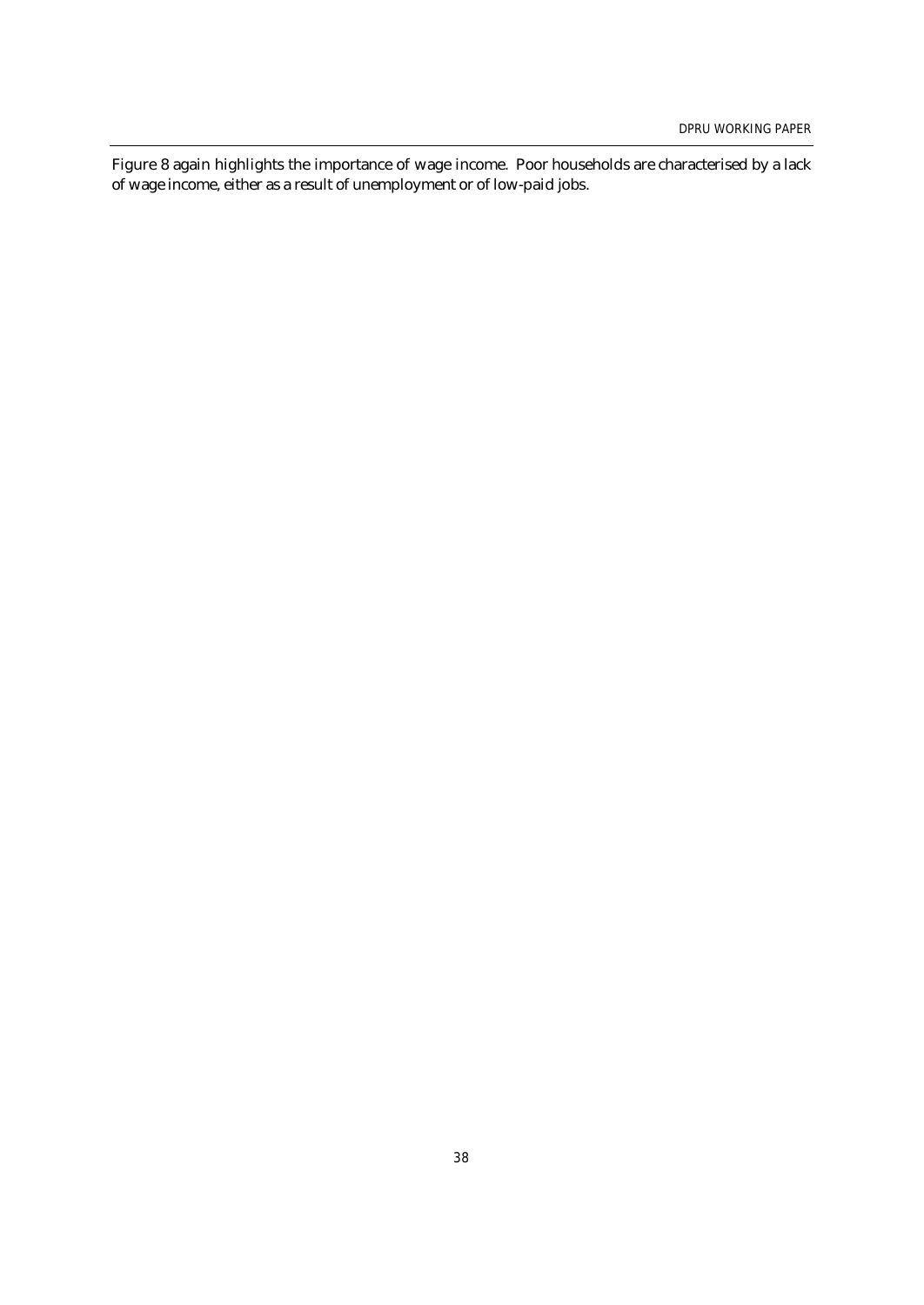

# **3.8 Poverty and access to services**

Access to water, electricity and sanitation impact directly on quality of life. Access to clean water and sanitation has the most obvious and direct consumption benefits in reducing mortality and poor health and increasing the productive capacity of the poor. For example, the poor (especially women) must commit large shares of their income or time to obtaining water and firewood. This time would be better used in child care or income-generating activities.

It can be seen from Table 7 that lack of access to basic services is closely related to poverty.

|                             | Percentage of households with access |                 |                        |  |  |  |  |  |
|-----------------------------|--------------------------------------|-----------------|------------------------|--|--|--|--|--|
|                             | Ultra-poor<br>households             | Poor households | Non-poor<br>households |  |  |  |  |  |
|                             |                                      |                 |                        |  |  |  |  |  |
| Electricity                 | 25.9                                 | 32.6            | 76.5                   |  |  |  |  |  |
| Toilet inside dwelling      | 5.7                                  | 8.5             | 52.6                   |  |  |  |  |  |
| Piped water inside dwelling | 13.6                                 | 17.6            | 61.2                   |  |  |  |  |  |

**Table 17 Access to basic services**

Source: IES & OHS, SSA 1995.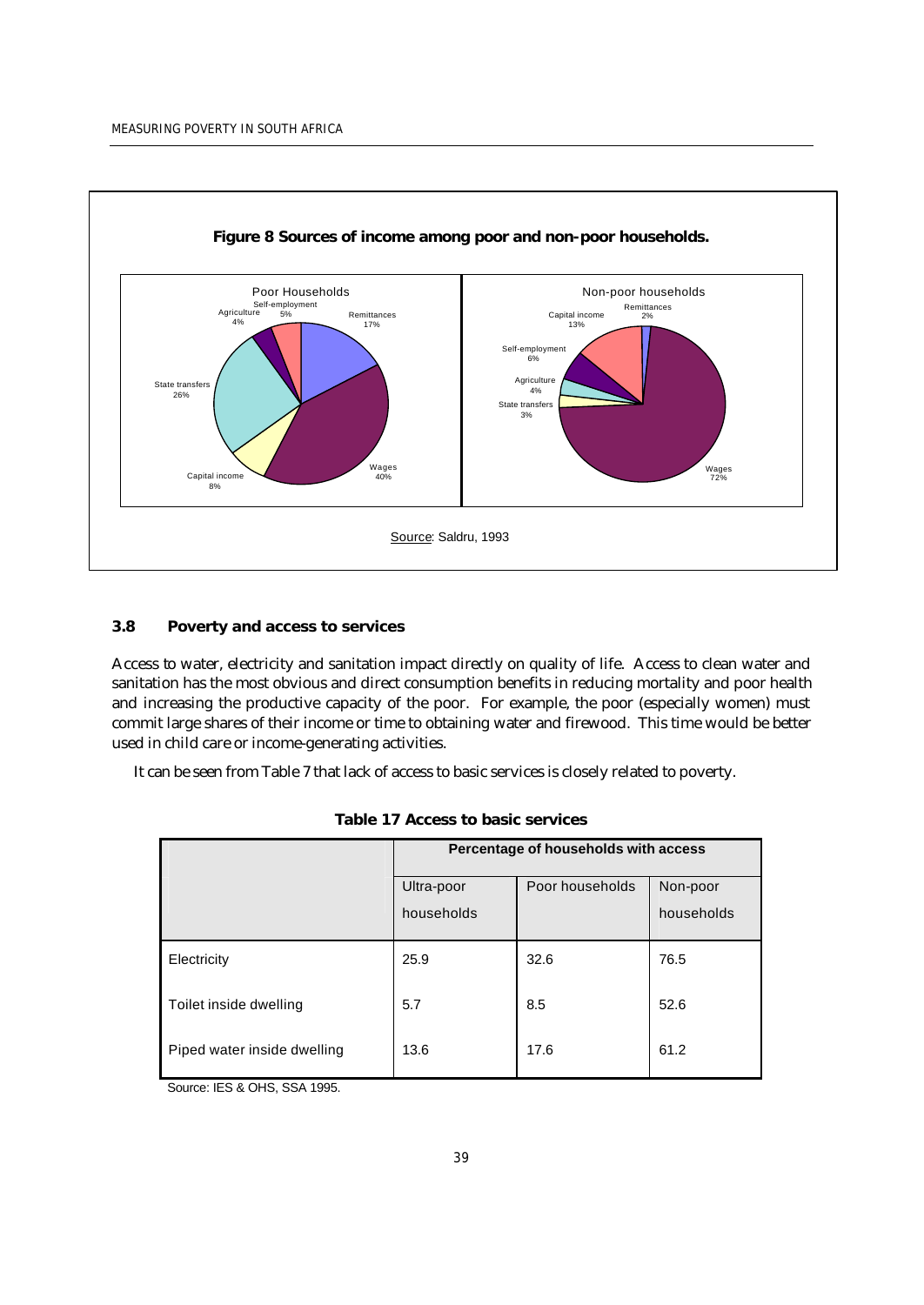# **3.9 Poverty and access to transport**

Due to the apartheid policies regarding the spatial segregation of the various racial groups and the lack of an adequate public transport system, transport has become a major constraint for the poorer population. Consequently, the working poor spend a large amount of time and money on transportation (Table 8). This reduces their take-home earnings and increases their cost of living.

| Types of Transport Used to get to<br><b>Work (%):</b> | Ultra-poor | Poor  | Non-poor | All   |  |
|-------------------------------------------------------|------------|-------|----------|-------|--|
| <b>Bus</b>                                            | 10.4       | 11.9  | 12.0     | 11.8  |  |
| Taxi                                                  | 8.0        | 11.9  | 20.1     | 19.0  |  |
| Car/Motorbike                                         | 3.3        | 3.4   | 30.2     | 27.7  |  |
| Walk                                                  | 68.2       | 60.9  | 25.1     | 29.1  |  |
| Other*                                                | 10.1       | 12.0  | 12.6     | 12.4  |  |
| Total                                                 | 100.0      | 100.0 | 100.0    | 100.0 |  |

|  |  |  |  | Table 18 Mode of transport used to get to work |  |  |  |  |  |
|--|--|--|--|------------------------------------------------|--|--|--|--|--|
|--|--|--|--|------------------------------------------------|--|--|--|--|--|

Source: IES & OHS, SSA 1995.

"Other" is largely comprised of people that live on their work premises and thus do not require any form of transport. It also includes those who travel by train or bicycle.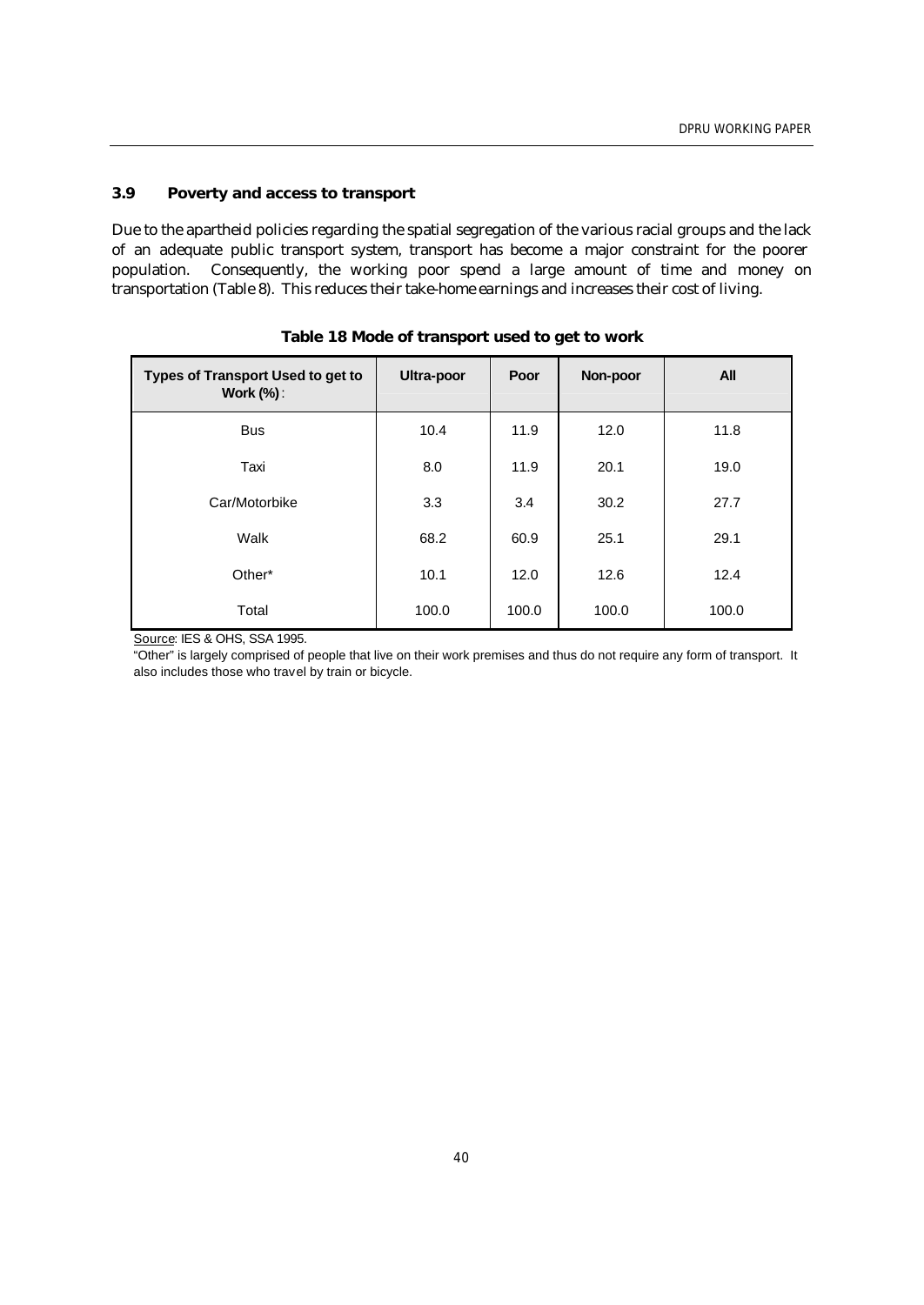# **4. Conclusion**

Poverty reduction is viewed as one of the most important goals of development policy by policy-makers in South Africa. However, it is only recently that researchers have begun to look at the issues around collecting suitable data and developing definitions of poverty that will allow the measurement of poverty, its developments over time, inter-group comparisons of poverty, and the identification of poor households or individuals for targeted poverty-alleviation programmes.

We have highlighted the dramatic differences in the poverty levels of the different race groups and different geographical areas. The poor are more likely to be African and to live in rural areas. In addition to these poverty dimensions, we have also shown the importance of other cross-cutting correlates. The poor also have low levels of education, lack access to wage employment and are likely to be found in female-headed households. The poor also lack access to basic services and to transport. Given all of the above, it is not surprising that the poor are more vulnerable to illness and to stunted growth. Such physical and human capital deprivations are important in perpetuating the cycle of poverty.

Recent international literature has yielded a number of useful methodological developments in terms of the measurement of poverty over the last decade. This paper has attempted to provide a poverty profile that extends the available South African literature by drawing on these recent developments and by explicitly spelling out the assumptions that have to be made in constructing any poverty profile. The key finding of our work is that the defining features of South African poverty are so pronounced that the profile of poverty is robust to changes in the underlying measurement assumptions. This is important because it adds a measure of support to the poverty measurement exercises that have been used as the basis for policy decisions in recent years. Even though this support is *ex post* such an assessment has not been undertaken before.

However, within this broadly supportive outcome, we have shown that specific poverty rankings and poverty shares are sensitive to assumptions concerning household structure, the derivation of the poverty line and the choice of aggregate poverty index. For example, in South Africa the assessment of provincial poverty burdens is an important constituent element in deriving needs-based rules for provincial budgets. Our analysis has shown that provincial poverty rankings and shares can change as one makes very reasonable changes in the way poverty is measured. Thus, our analysis has shown that there is still plenty of room for the re-assessment of the use of poverty information in the South African policy-making process.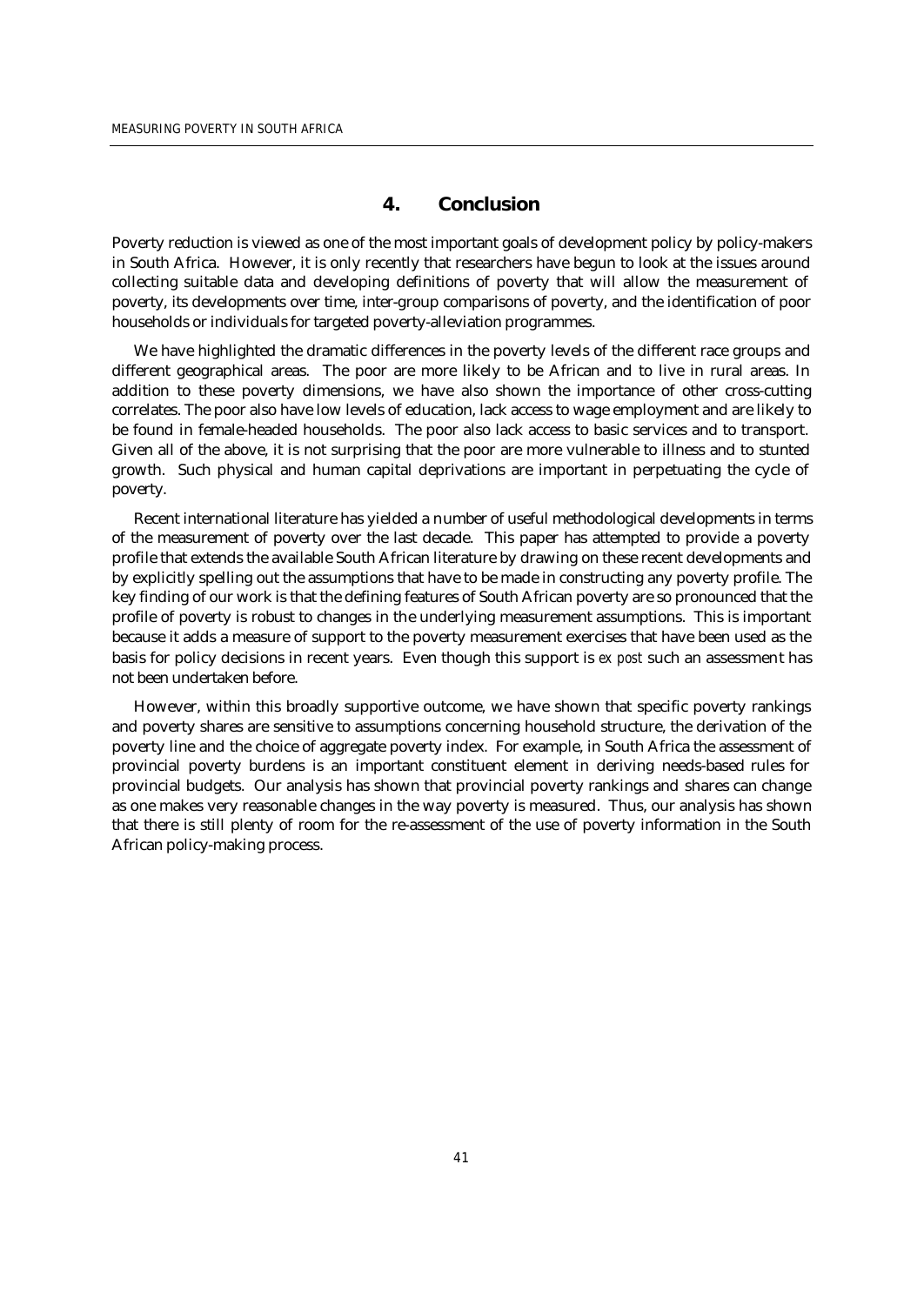# **5. References**

Atkinson, A.B. 1977. *The Economics of Inequality*. Oxford: Clarendon Press.

Bausch, R. 1996. "Neglected Trade-offs in Poverty Measurement". *IDS Bulletin* 27:1. Sussex: University of Sussex.

Beckerman, W. 1984. "Measuring Poverty in rich and poor countries". *Carnegie Conference Paper no. 3*. Cape Town: South African Labour and Development Research Unit.

Callan, T. and Nolan, B. 1991. "Concepts of Poverty and the Poverty Line". *Journal of Economic Surveys*, 5(3): 243-261.

Central Statistical Service. 1995. The October Household Survey. Pretoria: Government Printer.

Central Statistical Service. 1997. "Earning and Spending in South Africa: Selected findings of the 1995 Income and Expenditure Survey." Pretoria: CSS.

Chambers, R. 1988. "Poverty in India: Concepts, Research and Reality." *Discussion Paper 241*, Institute of Development Studies, University of Sussex.

Deaton, A. and Muellbauer, J. 1980. *Economics and Consumer Behaviour.* New York: Cambridge University Press.

Deaton, A. 1997. *The Analysis of Household Surveys: Microeconometric Analysis for Development Policy*. Washington DC: World Bank.

Deaton, A. and Case, A. 1988. "Analysis of Household Expenditures". *Living Standards Measurement Study Working Paper 28*. Washington: World Bank.

Foster, J.E. and Shorrocks, A.F. 1988. "Poverty Orderings". *Econometrica*, 56: 173-177.

Glewwe, P. 1988. "The Distribution of Welfare in Côte d'Ivoire in 1985." *Living Standards Measurement Study Working Paper 29*. Washington: World Bank.

Haddad, L. and Kanbur, R. 1990. "How Serious is the Neglect of Intra-household Inequality?" *The Economic Journal*, September.

Hentschel, J. and Lanjouw, P. 1996. "Constructing an Indicator of Consumption for the Analysis of Poverty. Principles and Illustrations with Reference to Ecuador". *Living Standards Measurement Study Working Paper 124*. Washington DC: World Bank.

Johnson, D. 1996. "Poverty lines and the Measurement of Poverty". *Australian Economic Review,* 1: 110- 126.

Klasen, S. 1997. "Poverty, Inequality and Deprivation in South Africa" *Social Indicator Research*.

Klasen, S. and Woolard, I. 1998. "Unemployment, Household Formation, Poverty and Nutrition in South Africa". Report commissioned by the Department of Finance.

Lanjouw, P. and Ravallion, M. 1995. "Poverty and Household Size". *The Economic Journal*, 105: 1415- 1434.

Le Roux, P. 1994. "Parental care and family structure: some interesting findings from the South African Living Standards Survey'. Unpublished manuscript. Cape Town: University of the Western Cape.